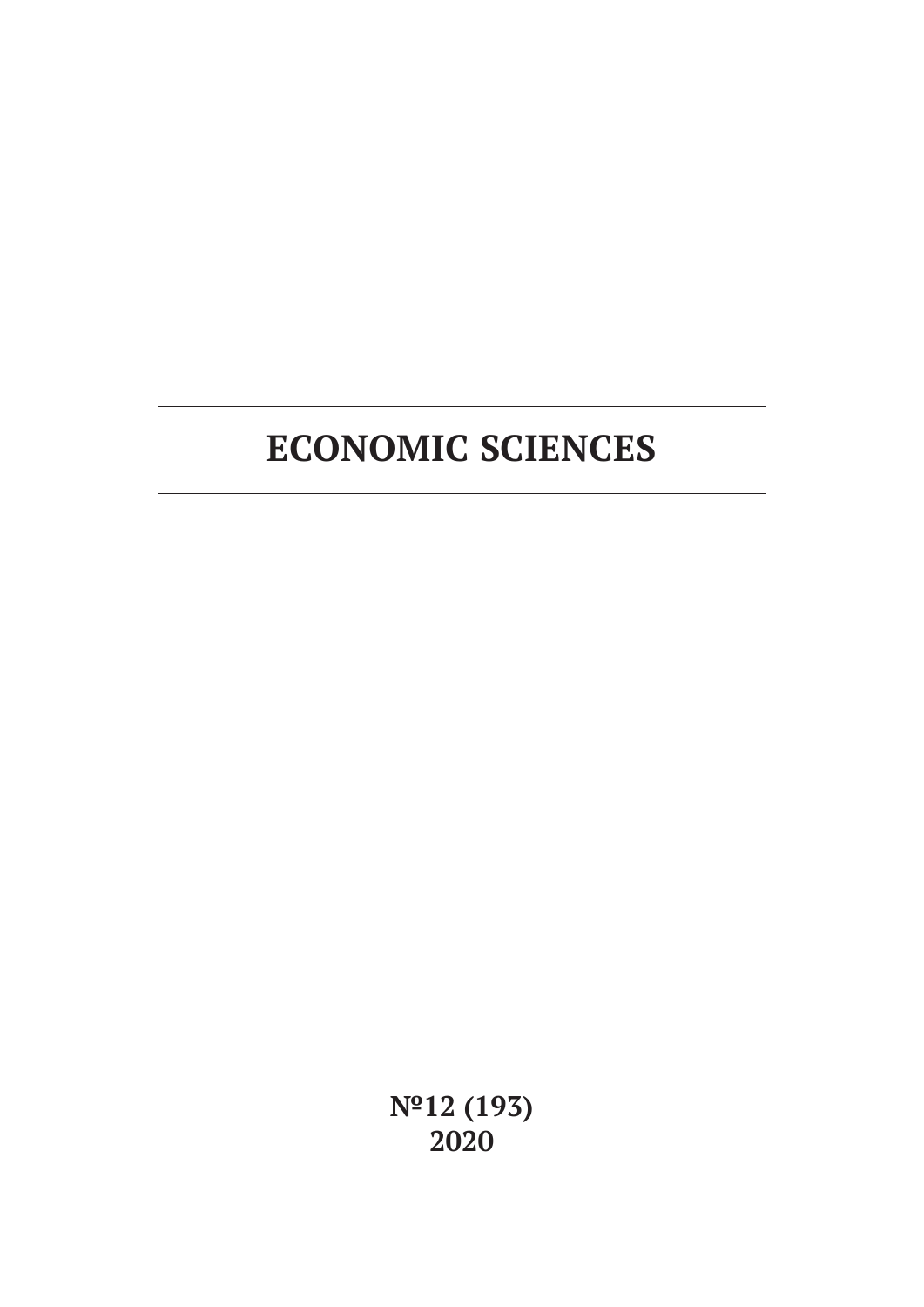#### **Editorial Council**

**V.V. Artiakov** — Doctor of Economics, Member of Russian Academy of Engineering

**R.S. Grinberg** — Doctor of Economics, Professor, Institute of Economy of Russian Academy of Sciences,

**A.G. Griaznova** — Doctor of Economics, Professor, President of Financial University under the Government of the Russian Federation

**A.G. Zeldner** — Doctor of Economics, Professor, Institute of Economy of Russian Academy of Sciences

**N.G. Kuznetsov** — Doctor of Economics, Professor, Rostov State University of Economics

**V.N. Ovchinnikov** — Doctor of Economics, Professor, Southern Federal University

**A.L. Porokhovski** — Doctor of Economics, Professor, Moscow State University named after M.V. Lomonosov

**S.N. Silvestrov** — Doctor of Economics, Professor, Financial University under the Government of the Russian Federation

**A.N. Shokhin** — Doctor of Economics, Professor

**M.A. Eskindarov** — Doctor of Economics, Professor, Rector of Financial University under the Government of the Russian Federation

The journal is included in the list of the Higher Accreditation Committee of The Ministry of Education and Science of Russia of the leading scientific journals and publications issued in the Russian Federation, where the main scientific results of the scientific theses for the degrees of Doctor and Candidate of Science can be found

Founder: LLC "Economic Sciences" Address: 125057, Moscow, Chapaevskii per., 3-775 E-mail: info@ecsn.ru WWW: http://ecsn.ru

The Certificate of registration of mass media: ПИ № ФС77–21147 from 28.06.2005

Subscription index 20387 (Agency "Rospechat")

ISSN 2072–0858

Issue date 31.12.2020 Format 60х84/8 Printed signatures 74.05 500 copies Printed by "24 Print" Ltd

#### **Editorial Board**

**V.A. Meshcherov** — Doctor of Economics, Professor, Chief Editor of the Journal «Economic Sciences»

**F.F. Sterlikov** — Doctor of Economics, Professor, Moscow State University of Technologies and Management named after K.G. Razumovskiy

**A.G. Zeldner** — Doctor of Economics, Professor, Institute of Economy of Russian Academy of Sciences

**E.V. Zarova** — Doctor of Economics, Professor, Plekhanov Russian University of Economics

**A.E. Karlik** — Doctor of Economics, Professor, St.-Petersburg State University of Economy and Finance

**N.G. Kuznetsov** — Doctor of Economics, Professor, Rostov State University of Economics

**V.N. Ovchinnikov** — Doctor of Economics, Professor, Southern Federal University

**S.N. Silvestrov** — Doctor of Economics, Professor, Financial University under the Government of the Russian Federation

**K.N. Korischenko** — Doctor of Economics, Professor, Russian Presidential Academy of National Economy and Public Administration

**A.A. Bakulina** — Doctor of Economics, Professor, Financial University under the Government of the Russian Federation

**V.A. Savinova** — Doctor of Economics, Professor, Samara State University of Economics

**E.N. Valiyeva** — Doctor of Economics, Professor, Samara State University of Economics

**G.D. Fainshtein** — PhD in Economics, Tallinn University of Technology

**V.A. Piskunov** — Doctor of Economics, Professor, Samara State University of Economics

**A.M. Petrov** — Doctor of Economics, Professor, Financial University under the Government of the Russian Federation

**P.V. Pavlov** — Doctor of Economics, Associate Professor, Southern Federal University

**O.A. Khokhlova** — Doctor of Economics, Professor, East-Siberian University of Technology and Management

#### **Chief Editor:**

**V.A. Meshcherov** — Doctor of Economics, Professor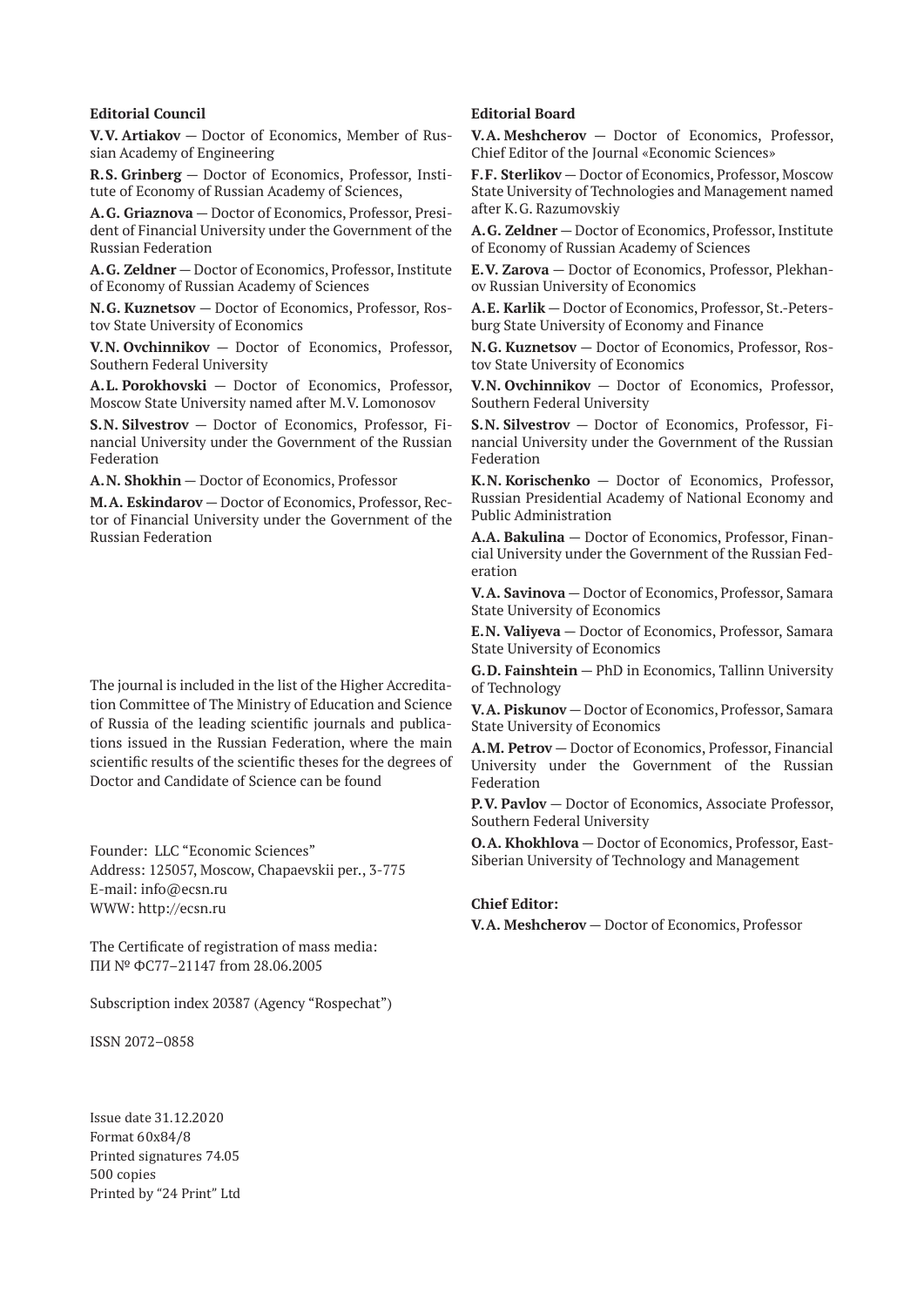### **CONTENTS**

# **ECONOMICS AND MANAGEMENT OF NATIONAL ECONOMY**

| Avduevskaya E.A., Sergeev D.A., Karpenko P.A. Specialization of regional socio-economic systems                                                                                                 |  |
|-------------------------------------------------------------------------------------------------------------------------------------------------------------------------------------------------|--|
| Bagrin P.P. The possibility and effect of implementing an agent-based model in the organization's                                                                                               |  |
| Baizulaev S.A., Yagumova Z.N., Gergova Z.H., Guzieva L.M. Features of spatial and territorial                                                                                                   |  |
| Bezrukov S.Y., Serebryakova T.A. Design of information processes for personnel management  582                                                                                                  |  |
| Burtonova G.B., Zhelaeva S.E., Khamaganova T.K. The unique features of modern Russian                                                                                                           |  |
| Viktorova N.G., Konnikov E.A., Tutueva D.D., Otrubyannikova P.V. Problems of complex                                                                                                            |  |
|                                                                                                                                                                                                 |  |
| Goncharova N.L., Rudskaia I.A. Development of partnership of the state and business in the sphere                                                                                               |  |
|                                                                                                                                                                                                 |  |
| Ershova A.V., Shoubaeva V.G. Application of the theory of avatars in banking marketing                                                                                                          |  |
| Konnikov E.A., Volvach O.S., Konnikova O.A. Marketing solutions in the field of alternative energy                                                                                              |  |
| Konnikov E.A., Chornaya S.A. Features of a construction company environmental factors strategic                                                                                                 |  |
| Kudryavtseva T.Y., Tekutov P.A. Problems of implementing the authority of the Federal Service<br>Department for Veterinary and Phytosanitary Supervision in St. Petersburg, Leningrad and Pskov |  |
| Kuzavko A.S., Shevchenko O.A. Comparative analysis of socio-psychological portraits of young people                                                                                             |  |
|                                                                                                                                                                                                 |  |
| Orlova L.S. Factors promoting innovation into the Russian electronic procurement system 589                                                                                                     |  |
|                                                                                                                                                                                                 |  |
|                                                                                                                                                                                                 |  |
| Paytaeva K.T. Analysis of business processes of the enterprise: description, goals, and methodology  590                                                                                        |  |
| Paytaeva K.T. Fundamentals of formation and use of current assets of the enterprise 590                                                                                                         |  |
|                                                                                                                                                                                                 |  |
| Nalbandyan G.G., Khovalova T.V. Determination of factors influencing the choice of freight                                                                                                      |  |
| Kopytina E.V. Problems of domestic hotel chains development in conditions of expansion of the world                                                                                             |  |
|                                                                                                                                                                                                 |  |
|                                                                                                                                                                                                 |  |
| Astashova E.A., Koshelev B.S. Modern trends in the development of livestock in population farms                                                                                                 |  |
|                                                                                                                                                                                                 |  |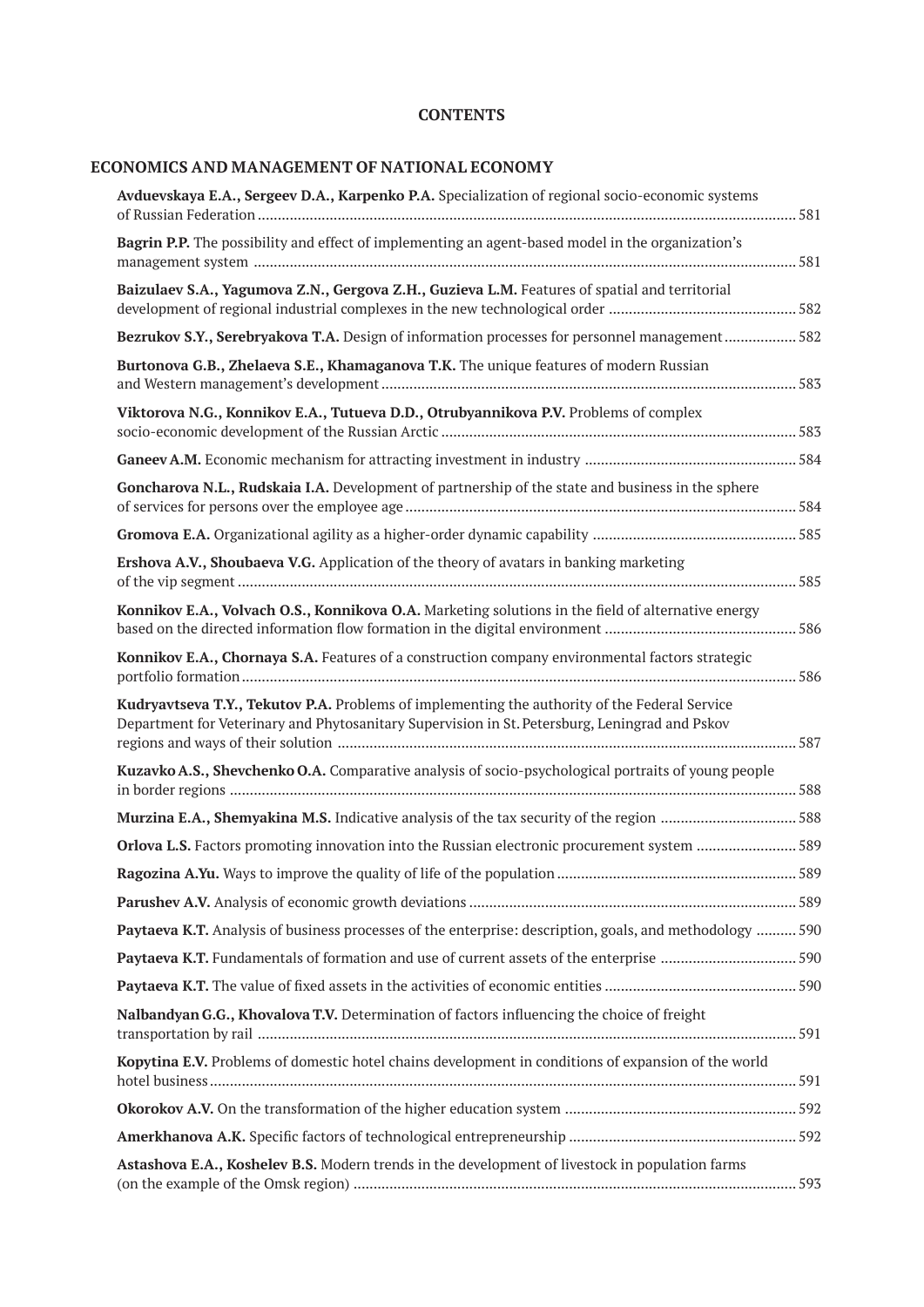| Afonasiev M.A., Afonin S.E. Macroeconomic analysis of Russia's national wealth and its elements  594                                                                                    |  |
|-----------------------------------------------------------------------------------------------------------------------------------------------------------------------------------------|--|
| Badridinov N.N. Forms of impact on the state of the market of innovative products taking                                                                                                |  |
| Belostotskiy A.A. Forecasting the amount of grants provided on the balance of regional budgets  596                                                                                     |  |
|                                                                                                                                                                                         |  |
| Vagin S.G., Lisachkina J.S. Study of the distribution of Russian regions by the level of investment                                                                                     |  |
| Valeev E.R., Salakhova Z.R., Pelipenko V.G. Development of mass construction as a factor                                                                                                |  |
| Gilyazov T.R. Transformation of global energy markets: «Smart energy market - Smart grid»  598                                                                                          |  |
|                                                                                                                                                                                         |  |
| Grudina S.I., Ivanov S.E., Shafigullin I.I. Intangible capital in the regional socio-economic system  598                                                                               |  |
| Guly I.M. Internet of things (IoT) technologies in the transport sector and their economic consequences  599                                                                            |  |
| Dzyubenko I.B. Determinants of the creation and development of the fastest growing technology                                                                                           |  |
| Ismagilova G.N., Makhmudova G.R. Theory of consumer behavior in conditions of incomplete                                                                                                |  |
| Kamasheva A.V., Kuznetsova A.M., Ryzhova A.S. Study of gender asymmetry of health                                                                                                       |  |
| Kolesnikova J.S., Fakhrutdinova E.V., Yurkov D.V. Attracting and retaining highly qualified specialists                                                                                 |  |
| Kochetova M.V., Polynova L.V. Financial intelligence as a necessary quality of a successful manager                                                                                     |  |
| Kuznetsova A.M. The influence of social processes in various spheres of human life on the state                                                                                         |  |
| Kurakin V.I. Analysis of the development of the oil and gas industry in the Russian Federation 603                                                                                      |  |
| Kucheryavenko D.M. Evaluation of the efficiency of activities in the sector of chemical industry                                                                                        |  |
| Kucheryavenko D.M. Innovation development as a fast response to the needs of society and business  604                                                                                  |  |
|                                                                                                                                                                                         |  |
| Larina T.N., Malovsky N.A., Shakhov V.A. Rating of agricultural universities as a tool for managing                                                                                     |  |
| Larionova N.I., Napolskikh D.L. Methodology for constructing a model for regulating clustering                                                                                          |  |
| Lebedev A.S. Planning for the development of oil reserves in conditions of deficit of financial resources  608                                                                          |  |
| Lebedev A.S. Estimation of economic efficiency of development of reserves of hydrocarbon<br>raw materials under conditions of instability of the external and internal environment  608 |  |
| Lebedev A.T., Zhevora Y.I., Pavlyuk R.V., Glebova E.N., Polshakov A.A. Conceptual approaches                                                                                            |  |
| Leonov A.N. Evaluation of the financial state of PJSC «Togliattiazot» as a leading enterprise                                                                                           |  |
| Lisachkina J.S. Study of the influence of macroeconomic indicators on the investment climate                                                                                            |  |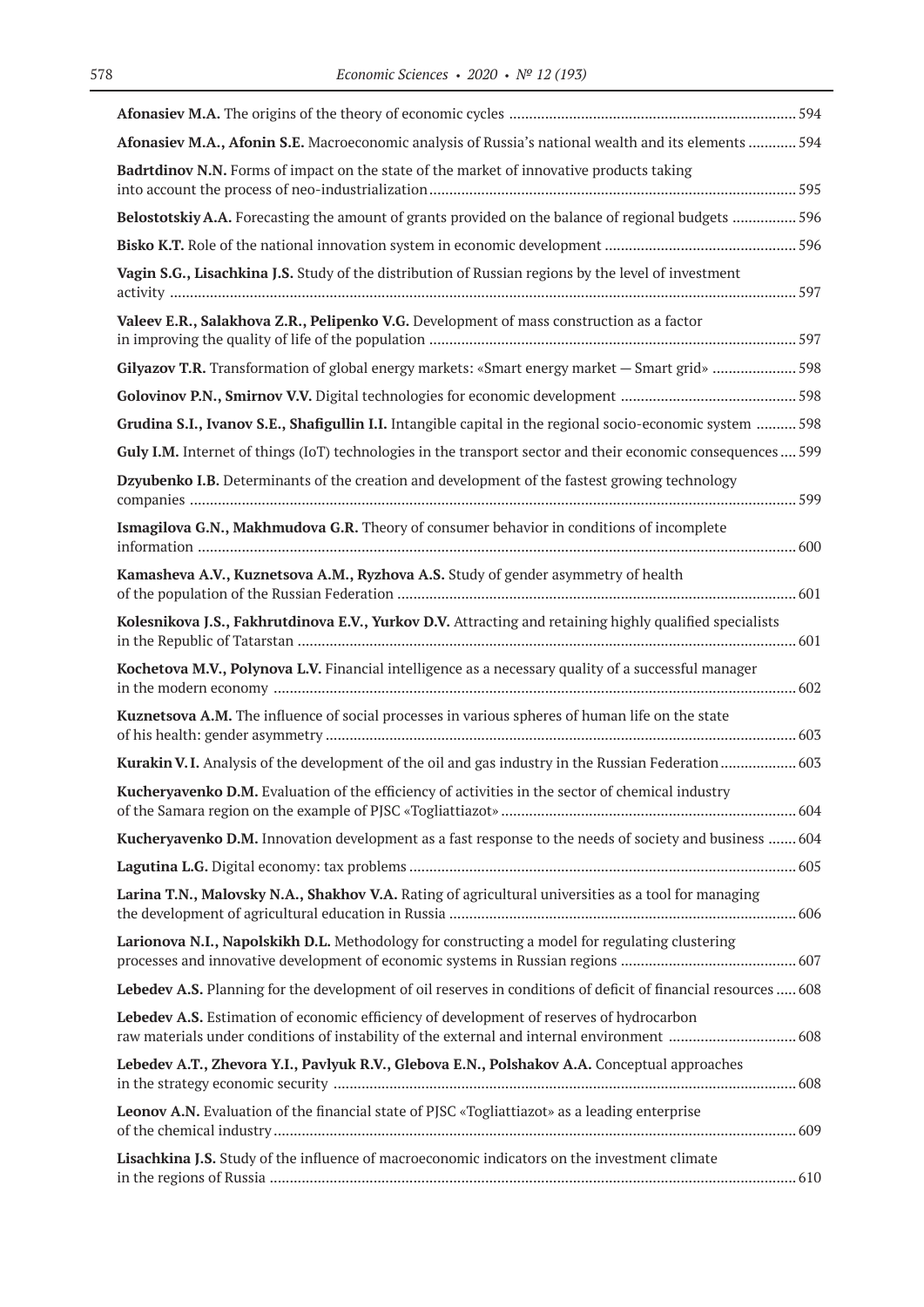| Lyamin B.M., Furin A.G. Methodology of increasing innovation activities of the university  610         |
|--------------------------------------------------------------------------------------------------------|
| Mazloev V.Z. Organizational and economic mechanism for the development of agricultural industries  611 |
| Miftakhov M.R. Efficiency of the regional policy in the field of physical culture and sports           |
| Mutalapov R.K. Study of the influence of socio-economic factors on the level of innovative activity    |
| Nikolaev A.A., Korkin M.A. Assessment of the financial condition of a high-tech manufacturing          |
|                                                                                                        |
|                                                                                                        |
| Oleinik E.B., Zakharova A.P., Yurchenko E.G. Choosing priority areas of investment in the region's     |
| Petrov D.N., Konnikov E.A. Automated investment portfolio optimization algorithm in Python 3  615      |
| Podgornaya A.I., Grudina S.I., Fatkhullin A.R. Current issues of forming business financing            |
| Polovinko V.S., Dinner I.V. Constructions of subject-object relations in the process of professional   |
| Rodionov D.G., Konnikov E.A., Kurakin V.I. Assessment of the marketing reliability of innovative       |
| Rodionov D.G., Konnikov E.A., Mugutdinov R.M. System analysis of a digital enterprise                  |
| Rykunov I.V. Balanced scorecard as an innovative tool for managing entrepreneurial risks               |
| Salakhova Z.R. Implementation of government programs to improve provision of the population            |
| Senchenkova D.V., Golovinov P.N. Diversification trends of foreign oil and gas companies               |
| <b>Smirnov A.A.</b> Company's qualified personnel providing by process approach based organizing dual  |
| Smirnova E.V., Tsyganova I.Y. Instruments of economic management sustainable development               |
| Tomazova O.V. Formation of technologies for interaction of agents of the oilfield service market       |
|                                                                                                        |
| Mukhametshin D.F., Valitov G.S. Consumer lending in the Russian Federation: current dynamics,          |
| Shakiryanova A.I., Yagudin R.H., Zhelaeva D.I. Socio-psychological aspects of team building            |
| Sharkevich D.N., Polynova L.V. Improvement of personnel motivation through investment                  |
| Shafigullin I.I., Grudina S.I., Khalikov A.L. Topical issues of reproduction of intangible capital     |
| Shtokolova K.V., Fedulov M.A. Successes of the Kursk region in the growth of the economy               |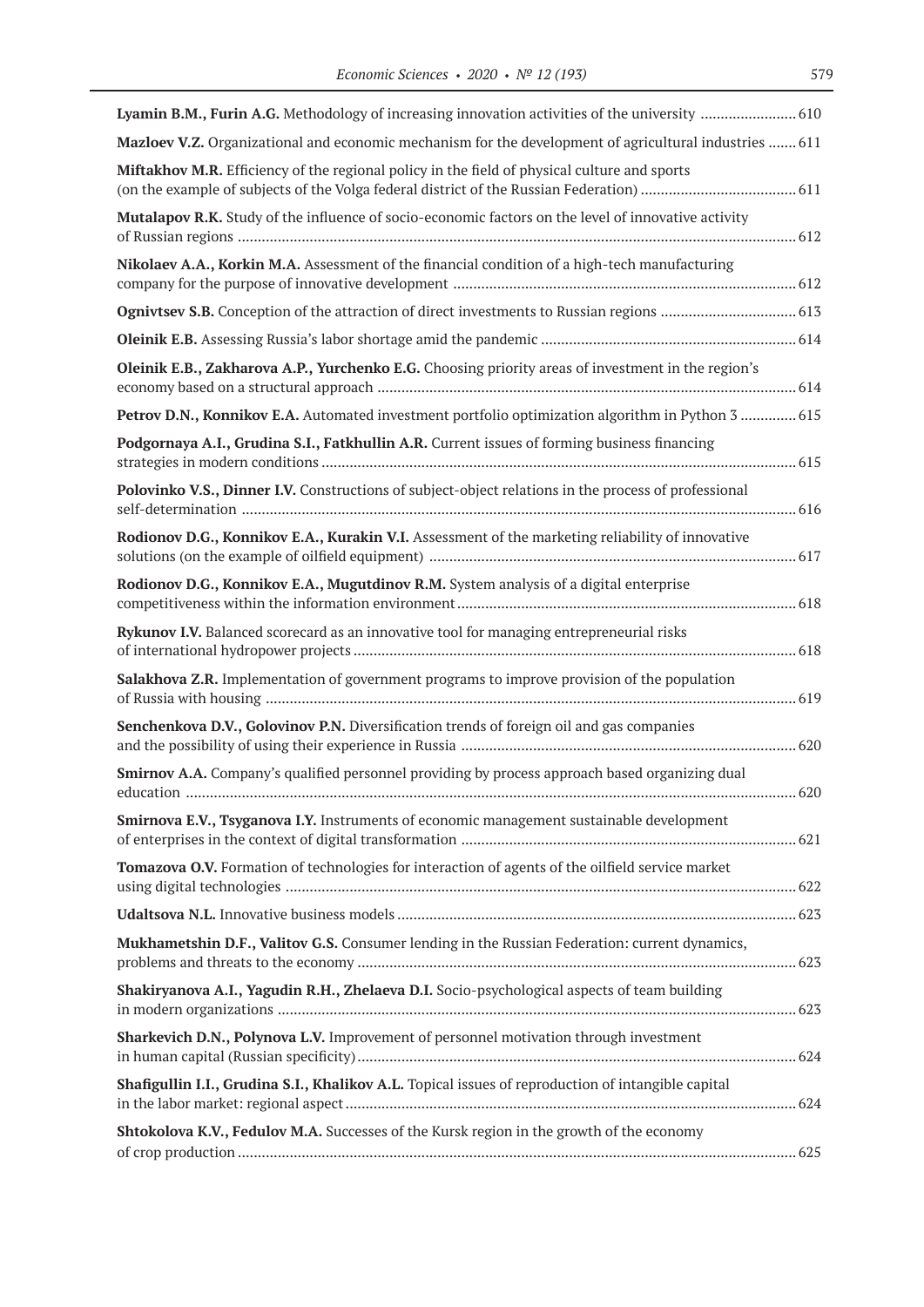### **ECONOMIC THEORY**

| <b>Budovich Y.I., Budovich M.S.</b> State-capitalist and cooperative ways of transition to communism     |  |
|----------------------------------------------------------------------------------------------------------|--|
| <b>Lebedev K.N.</b> Financial and non-financial «capital» systems of resource supply and quality         |  |
| Mikhailov A.M., Korolev I.A. Theoretical aspects of determining the value of corporate bonds             |  |
| <b>Samsonov R.A.</b> Matrix of value dimensions of the inhomogeneous economic space of transactions  627 |  |
| <b>Samsonov R.A.</b> To the question of the relativity of value measurements of the inhomogeneous        |  |
| <b>Tsygankova E.M., Tsygankov S.S.</b> Anticompetitive behavior in the public procurement market:        |  |

### **FINANCE, MONEY CIRCULATION AND CREDIT**

| Barilenko V.I. Using the principles of business analysis in preparing multilateral integration                                                                                               |  |
|----------------------------------------------------------------------------------------------------------------------------------------------------------------------------------------------|--|
|                                                                                                                                                                                              |  |
| <b>Kevorkova Z.A., Gizatullina O.M.</b> Model for optimization of logistic costs of enterprises operating                                                                                    |  |
| <b>Keyorkova Z.A., Gizatullina O.M.</b> Assessment of the impact status of the Arctic zone                                                                                                   |  |
| Nikiforova E.V., Gizatullina O.M., Ushanov I.G., Schneider O.V. Analysis and assessment<br>of the impact of the region's state on its investment attractiveness by comparing various methods |  |
| Nikiforova E.V., Schneider O.V., Gizatullina O.M. Analysis and assessment of the economic                                                                                                    |  |

### **BOOK KEEPING, STATISTICS**

| <b>Listopad E.E., Mustafaeva S.R., Petrov A.M.</b> On the methodology for assessing the economic costs |  |
|--------------------------------------------------------------------------------------------------------|--|
|                                                                                                        |  |
| Melnikova L.A., Nazarov D.V., Kevorkova Z.A. Methodology of the algorithm of organizational            |  |
| <b>Petrov A.M.</b> Analysis of the foreign practice of functioning of Japanese representations         |  |
|                                                                                                        |  |

#### **WORLD ECONOMY**

| Ivanova D.G. Improvement of the risk management system as a factor of sustainable development |  |
|-----------------------------------------------------------------------------------------------|--|
| <b>Ivanova D.G.</b> The role of housing mortgage lending in ensuring sustainable development  |  |
| Urzhumtseva T.B. Competitive advantages of national economy tourism in the conditions         |  |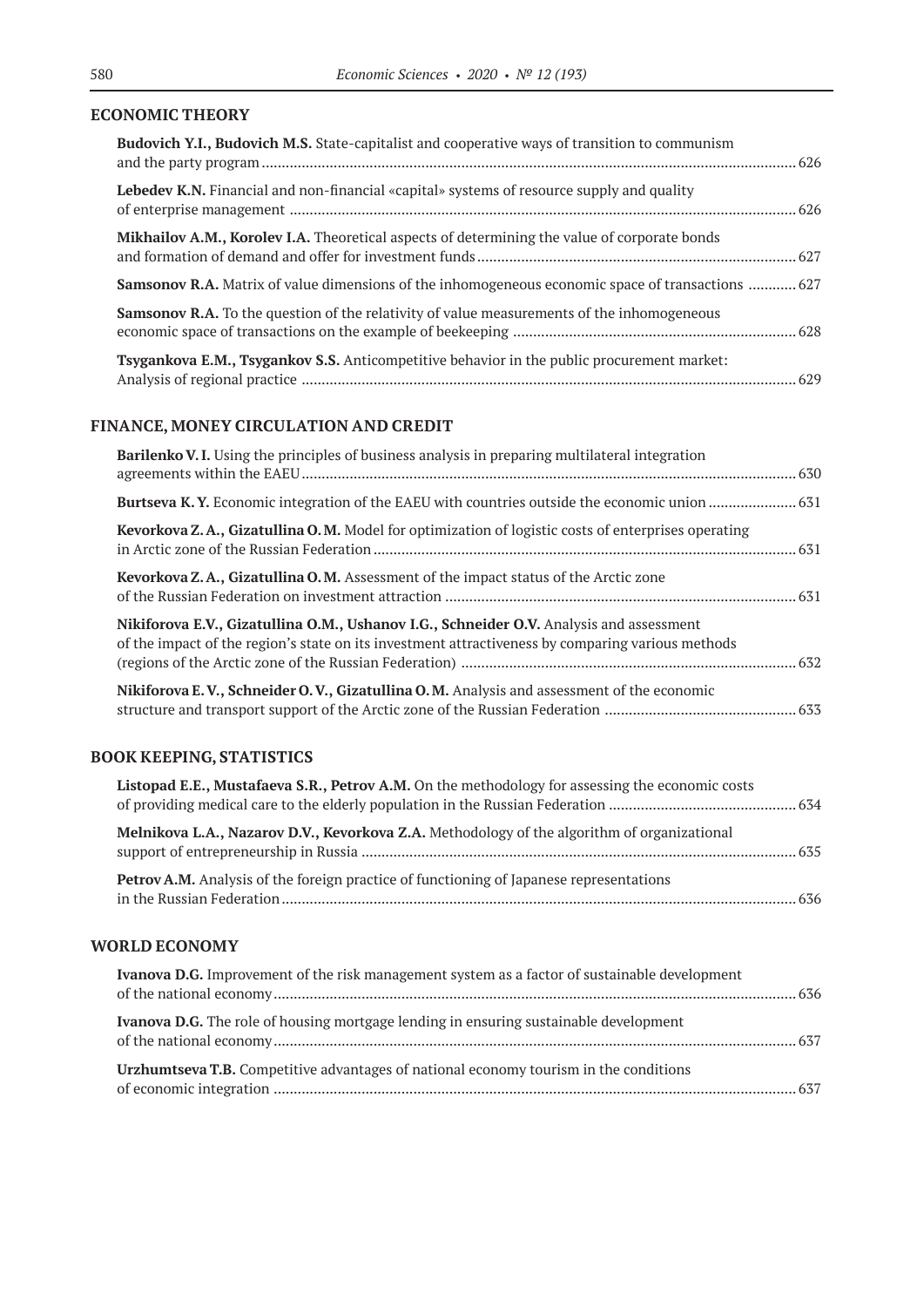### **ECONOMICS AND MANAGEMENT OF NATIONAL ECONOMY**

# **SPECIALIZATION OF REGIONAL SOCIO-ECONOMIC SYSTEMS OF RUSSIAN FEDERATION**

© 2020 **Avduevskaya Ekaterina Alekseevna** Graduate school of economics and technologies Peter the Great St.Petersburg Polytechnic University, St.Petersburg, Russia E-mail: avduevskaya\_ea@spbstu.ru

© 2020 **Sergeev Dmitry Anatolievich** Ph.D., Graduate school of economics and technologies Peter the Great St. Petersburg Polytechnic University, St. Petersburg, Russia E-mail: sergeev\_da@spbstu.ru

© 2020 **Karpenko Pavel Alekseevich** Graduate school of economics and technologies Peter the Great St. Petersburg Polytechnic University, St. Petersburg, Russia

The role of regional socio-economic systems in the context of the transition of the national economy to sustainable development is great. It is obvious that regional development is largely ensured through the implementation of an effective regional policy. At the same time, taking into account the scale of the territories of the Russian Federation, the heterogeneity of resource availability, the remoteness of individual regions from large agglomerations and innovation development centers, the development of an effective regional policy cannot do without a deep analysis of the existing potential for production and focus on specific industries and spheres, i.e.e. without analyzing regional specialization. Within the framework of this article, the authors set themselves the goal of analyzing approaches to determining the specialization of regional socio-economic systems, as well as analyzing the methods of differentiating regions of the Russian Federation based on regional specialization. The analysis of approaches to the definition of regional specialization and differentiation of Russian regions on its basis is based on studies of the works of domestic authors in the field of spatial economic dynamics. Based on the results of the study, the authors concluded that the analysis of regional specialization makes it possible to comprehensively study the dynamics of the development of the region, also to differentiate all subjects according to the degree of their resource equipment and the ability to produce, on the basis of which to formulate reasonable requirements for regional authorities in the field of structural development of territories in order to obtaining the maximum economic and social effect.

*Keywords: regional specialization, localization, regions of Russia, differentiation of regions, economic development, regional policy.*

# **THE POSSIBILITY AND EFFECT OF IMPLEMENTING AN AGENT-BASED MODEL IN THE ORGANIZATION'S MANAGEMENT SYSTEM**

© 2020 **Bagrin Pavel Petrovich** CEO, ООО "TD "SmartVes" E-mail: 7958503554@yandex.ru

The article deals with the application of agent-oriented models in the organization management system. The algorithm of deviation control is considered and the possibilities of using an agent-oriented model at each stage are revealed. When identifying the location of the model, the effect of using this tool was also revealed. The results of the study can be used in the implementation of simulation and agentbased models in organizations, as well as in the development of the model concept.

*Keywords: Agent-based model, management system, simulation model, management decision, risks, validity.*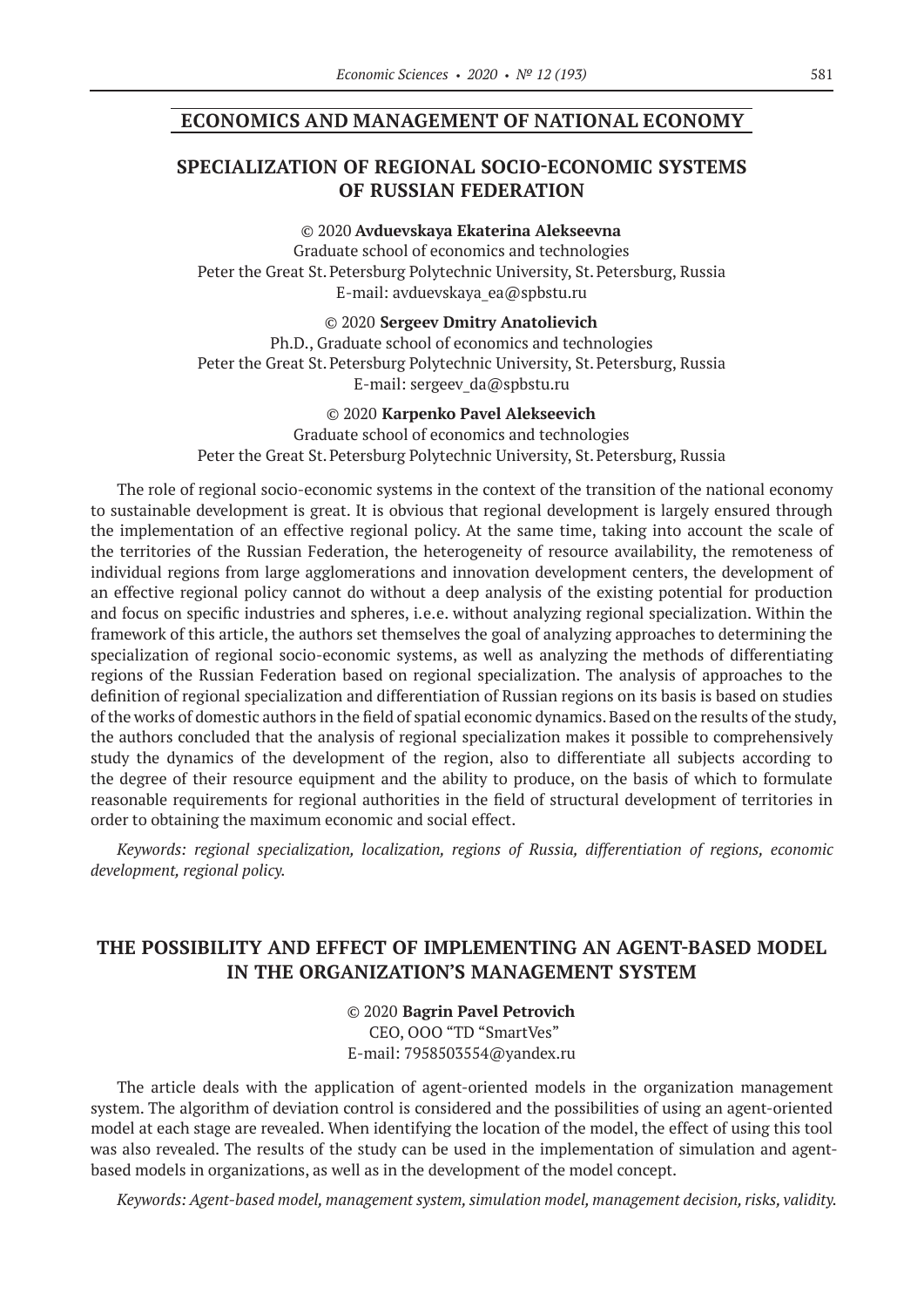# **FEATURES OF SPATIAL AND TERRITORIAL DEVELOPMENT OF REGIONAL INDUSTRIAL COMPLEXES IN THE NEW TECHNOLOGICAL ORDER**

### © 2020 **Baizulaev Salih Ahmetovich**

Candidate of economic sciences, Assistant professor, Head of the Department of Economics and Finance Kabardino-Balkarian State University, Nalchik, Russia

#### © 2020 **Yagumova Zarema Nurbievna**

Candidate of economic sciences, Assistant professor of the Department of economics and finance Kabardino-Balkarian State University, Nalchik, Russia

E-mail: zarema262@mail.ru

#### © 2020 **Gergova Zalina Husenovna**

Candidate of economic sciences, Assistant professor of the Department of economics and finance Kabardino-Balkarian State University, Nalchik, Russia

### © 2020 **Guzieva Leila Mejgitovna**

Candidate of economic sciences, Assistant professor of the Department of economics and finance Kabardino-Balkarian State University, Nalchik, Russia

The article considers a possible set of measures aimed at adapting regions to the new conditions of industrial modernization and the introduction of technological innovations. The article examines the need to organize a rational spatial distribution of production in a new technological order, since this is one of the conditions for sustainable development of the state.

*Keywords: industry, regional development, spatial and territorial potential, innovation, sustainable growth*

### **DESIGN OF INFORMATION PROCESSES FOR PERSONNEL MANAGEMENT**

© 2020 **Bezrukov Sergey Yurievich** student Pacific State University, Khabarovsk, Russia E-mail: bezrukov s y@mail.ru

#### © 2020 **Serebryakova Tatiana Alexandrovna**

Ph.D., Associate Professor Pacific State University, Khabarovsk, Russia

In the present work, the authors consider the issue of designing information processes of personnel management, based on the symbiosis of the most effective practices. The proposed methodology is briefly described, and the stages of recruitment are considered, starting with the formation of a search request for an employee, ending with his employment. at the end of the work, the practical application of the developed system is considered.

*Keywords: information systems; management; personnel.*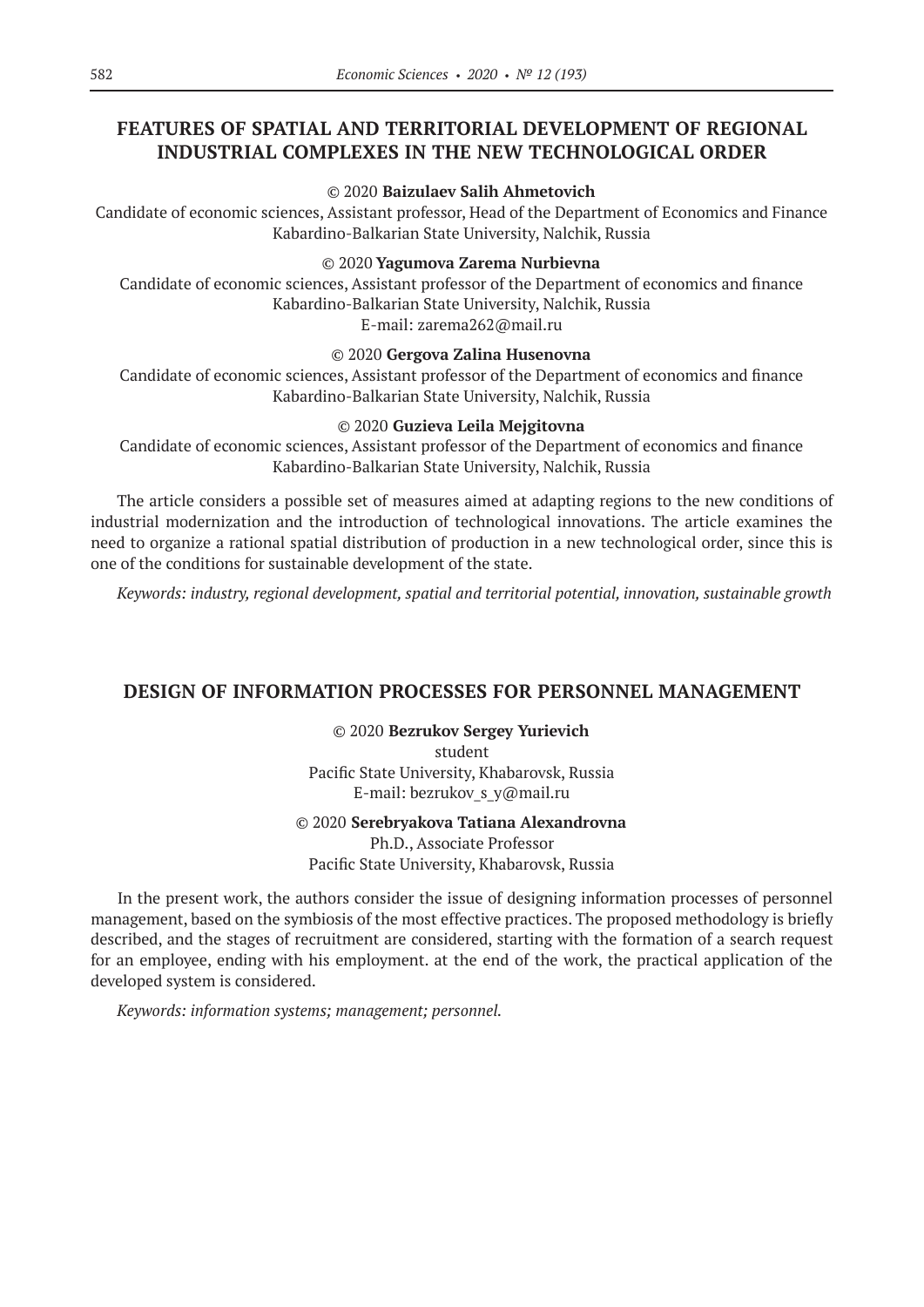### **THE UNIQUE FEATURES OF MODERN RUSSIAN AND WESTERN MANAGEMENT'S DEVELOPMENT**

#### © 2020 **Burtonova Galina Borisovna**

Candidate of Economic Sciences,

Associate Professor of the Department of Management, Marketing and Commerce East Siberian State University of Technology and Management, Ulan-Ude, Russia E-mail: burtonovagalya@yandex.ru

© 2020 **Zhelaeva Svetlana Eduardovna**

Doctor of Economics, Associate Professor, Head of the Department of Management, Marketing and Commerce East Siberian State University of Technology and Management, Ulan-Ude, Russia E-mail: zhelay@yandex.ru

#### © 2020 **Khamaganova Tatiana Kimovna**

Candidate of Economic Sciences, Associate Professor of the Department of Management, Marketing and Commerce East Siberian State University of Technology and Management, Ulan-Ude, Russia E-mail: x\_tk@mail.ru

The article examines the specifics of the formation of Russian management in the XXI century. The features of traditional (Soviet) management, modern Russian and Western management are traced and compared, which are also compared with the model of a self-learning organization, which allows us to conclude that the role of intellectual resources of management in the management of modern enterprises is increasing. Intellectual resources are based on the human capital of the team, which is involved in the production processes of products, interaction with management, and the creation of innovations. The development of the intellectual resources of the organization becomes the object of new management, a condition for innovative development and increased competitiveness, a condition for the formation of a self-learning organization.

*Keywords: stages of management development, Western management, Russian management, traditional management, self-learning organization.*

#### **References**

- 1. *Senge P.* Fifth discipline: Art and practice of self-learning organizations.M.: CJSC «Olymp-Business», 2003. P. 10.
- 2. *Komarov S. V., MolodchikA.V.* The Concept of self-developing local organization and new management theory. Business. Education. Right. Bulletin of the Volgograd Institute of business, 2012, no. 3 (20). P. 198.
- 3. *Ivanova T.B.* Comparative analysis of Russian and Western management in modern conditions. Economics and law, 2016. no. 7 (65). Pp. 20–23.
- 4. *Drucker, Peter, F. Management Tasks in the XXI century.: TRANS. from English:* M.: Publishing house «Williams», 2004. 272 p.
- 5. *Antonov V. G.* Problems and prospects of management development in Russia. Management № 4 (14) / 2016. 104: Pp. 6–15.

# **PROBLEMS OF COMPLEX SOCIO-ECONOMIC DEVELOPMENT OF THE RUSSIAN ARCTIC**

#### © 2020 **Viktorova Natalia Gennadievna**

Doctor of Economic Science, Graduate school of economics and technologies Peter the Great St. Petersburg Polytechnic University (SPbPU), St. Petersburg, Russia E-mail: viktorova\_ng@spbstu.ru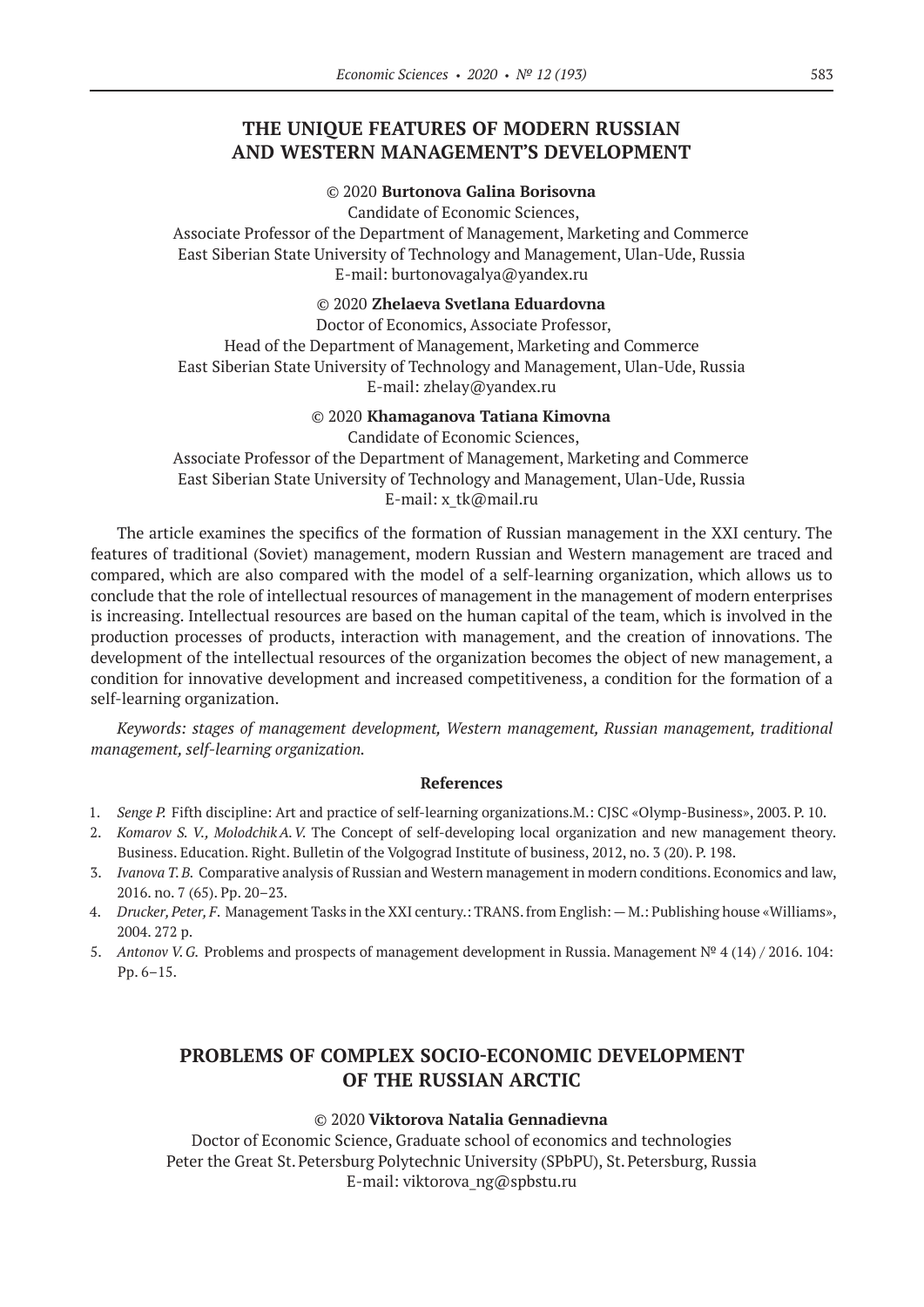#### © 2020 **Konnikov Evgenii Alexandrovich**

Graduate school of economics and technologies, PhD of Economic Science Peter the Great St. Petersburg Polytechnic University (SPbPU), St. Petersburg, Russia E-mail: konnikov.evgeniy@gmail.com

© 2020 **Tutueva Darya Dmitrievna** Graduate school of economics and technologies Peter the Great St. Petersburg Polytechnic University (SPbPU), St. Petersburg, Russia E-mail: tutueva.dd@edu.spbstu.ru

© 2020 **Otrubyannikova Polina Valerievna**

Graduate school of economics and technologies Peter the Great St. Petersburg Polytechnic University (SPbPU), St. Petersburg, Russia

E-mail: polina.otrubyannikova@yandex.ru

The Arctic zone is one of the most controversial from the point of view of the directions of development of the territories of Russia. This fact is due to both geographical and climatic specifics, and social. At the same time, the Russian Arctic is of strategic importance for the development of Russia, largely due to both significant reserves of minerals and due to the logistic specifics determined by the development of the Northern Sea Route. This article presents the main results of a statistical study aimed at a conceptual and mathematical interpretation of the main problems of the complex socio-economic development of the Russian Arctic.

*Keywords: Arctic zone, AZRF, socio-economic development, NSR.*

### **ECONOMIC MECHANISM FOR ATTRACTING INVESTMENT IN INDUSTRY**

© 2020 **Ganeev A.M.** Researcher Institute of Economics RAS, Moscow, Russia E-mail: Azat.g@rambler.ru SPIN: 9372–3330, AuthorID: 703748

Annotation: In this article special investment contract and investment protection and promotion agreement as the instruments of attraction of investments in industry are considered. The author analyzes mechanism of attracting investments using a special investment contract and an investment protection and promotion agreement in order to grow the economy and increasing the competitiveness of industry in Russia.

*Keywords: investments, attraction of investments, industry.*

# **DEVELOPMENT OF PARTNERSHIP OF THE STATE AND BUSINESS IN THE SPHERE OF SERVICES FOR PERSONS OVER THE EMPLOYEE AGE**

### © 2020 **Goncharova Natalia Leonidovna**

Ph. D., Associate Professor, Higher school of engineering and Economics Peter the Great Saint Petersburg Polytechnic University, St. Petersburg, Russia E-mail: goncharova\_nl@spbstu.ru

### © 2020 **Rudskaia Irina Andreevna**

Ph. D., Associate Professor, Higher school of engineering and Economics Peter the Great Saint Petersburg Polytechnic University, St. Petersburg, Russia E-mail: rudskaya\_ia@spbstu.ru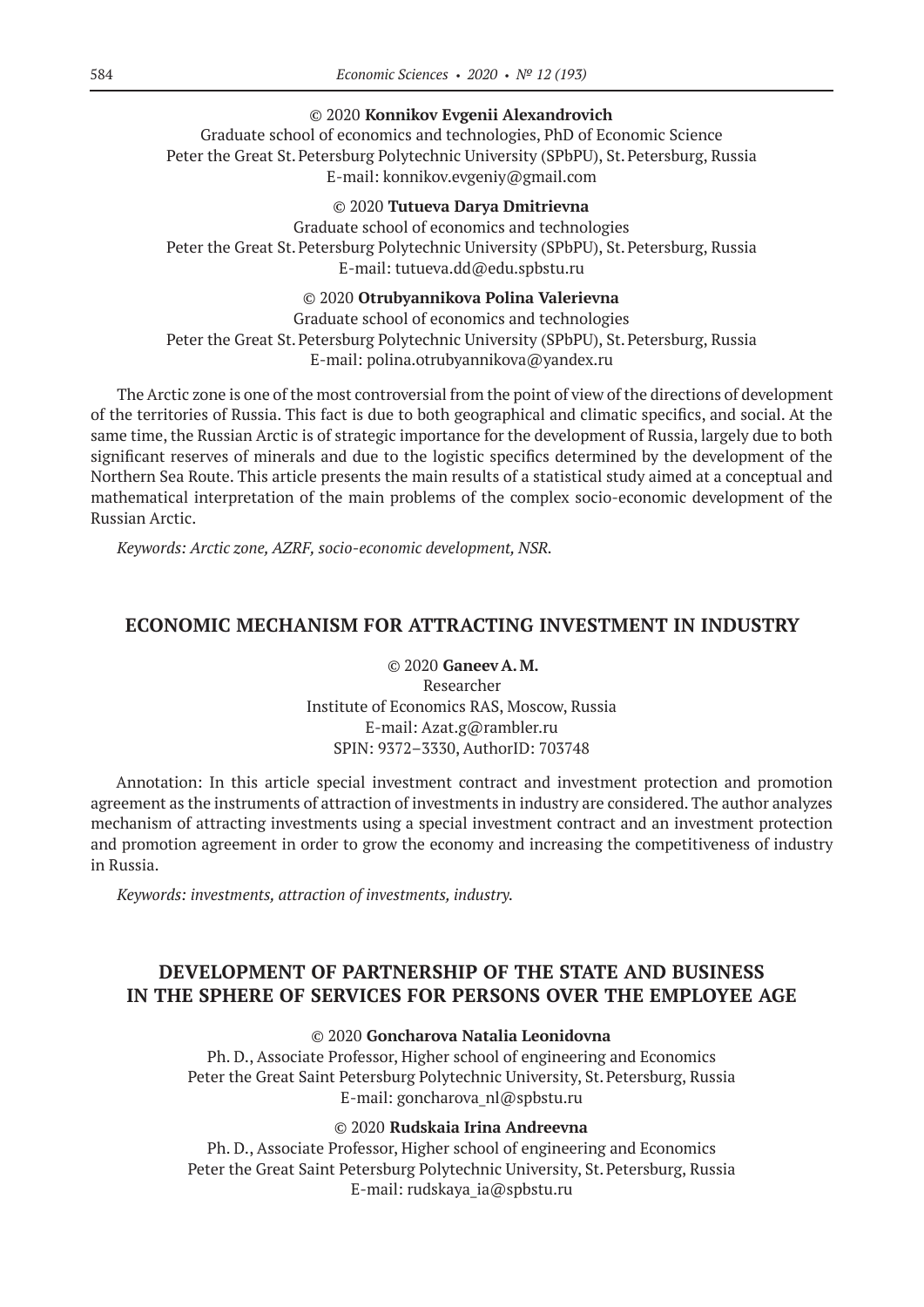Generalization of the experience of finding sources of financing for the development of social infrastructure of the service sector for people over working age in the context of a pandemic and the global economic crisis. Increasing its investment attractiveness, systems of deferred tax payments and infrastructure bonds, attracting institutional investors, creating a guarantee mechanism in insuring risks of low profitability of projects.

Keywords: service sector, people over working age, public-private partnership, risks, investors

### **ORGANIZATIONAL AGILITY AS A HIGHER-ORDER DYNAMIC CAPABILITY**

### © 2020 **Gromova Elizaveta Alekseevna**

Assistant, Graduate School of Industrial Economics Peter the Great St.Petersburg Polytechnic University, Saint-Petersburg, Russia E-mail: lizaveta‑90@yandex.ru

The onset of the Fourth industrial revolution was marked by the fact that changes have become the main characteristics of the new time. It means a high level of uncertainty and instability in the business environment. Knowledge of the mechanisms that allow enterprises to detect changes in the external environment is of particular importance, as well as the ability to adapt to them. Consideration of organizational agility within the framework of the dynamic ability structure is proposed. It is concluded that organizational agility is the highest development of dynamic abilities, as a result of the integration of key competencies.

*Keywords: organizational agility, dynamic capabilities, key competencies, industrial enterprise, uncertainty, the Fourth industrial revolution.*

# **APPLICATION OF THE THEORY OF AVATARS IN BANKING MARKETING OF THE VIP SEGMENT**

### © 2020 **Ershova Alena Viktorovna**

PhD student of Marketing Department Saint-Petersburg State University of Economics (UNECON), St.Petersburg, Russia E-mail: alena.tsyura@mail.ru

#### © 2020 **Shoubaeva Veronika Georgievna**

Doctor of Economic Science, Professor, Professor of Marketing Department, Vice-Rector for Academic and Methodological Work Saint-Petersburg State University of Economics (UNECON), St.Petersburg, Russia E-mail: choubaeva@yandex.ru

The macroeconomic situation in which the banking sector of Russia finds itself in 2020 has inevitably led to the need for digital transformation in terms of internal processes and channels of interaction with customers, including the implementation and analytics of Big Data. At the same time, if talk about interaction with banking clients of the VIP segment, it is necessary to develop such banking instruments that will be different from analogues of the mass market. Banks need an integrated, dynamic model for managing information about the consumer in the banking sector of the VIP segment, which is based on a system of indicators that determine the avatar of a consumer of banking services. The research of representatives of an avatar of the target client cannot be carried out using classical marketing research tools. To solve this problem, authors develop a method of meaningful analysis of the content of social networks, which are the resources of mass consolidation of representatives of the specified avatar. The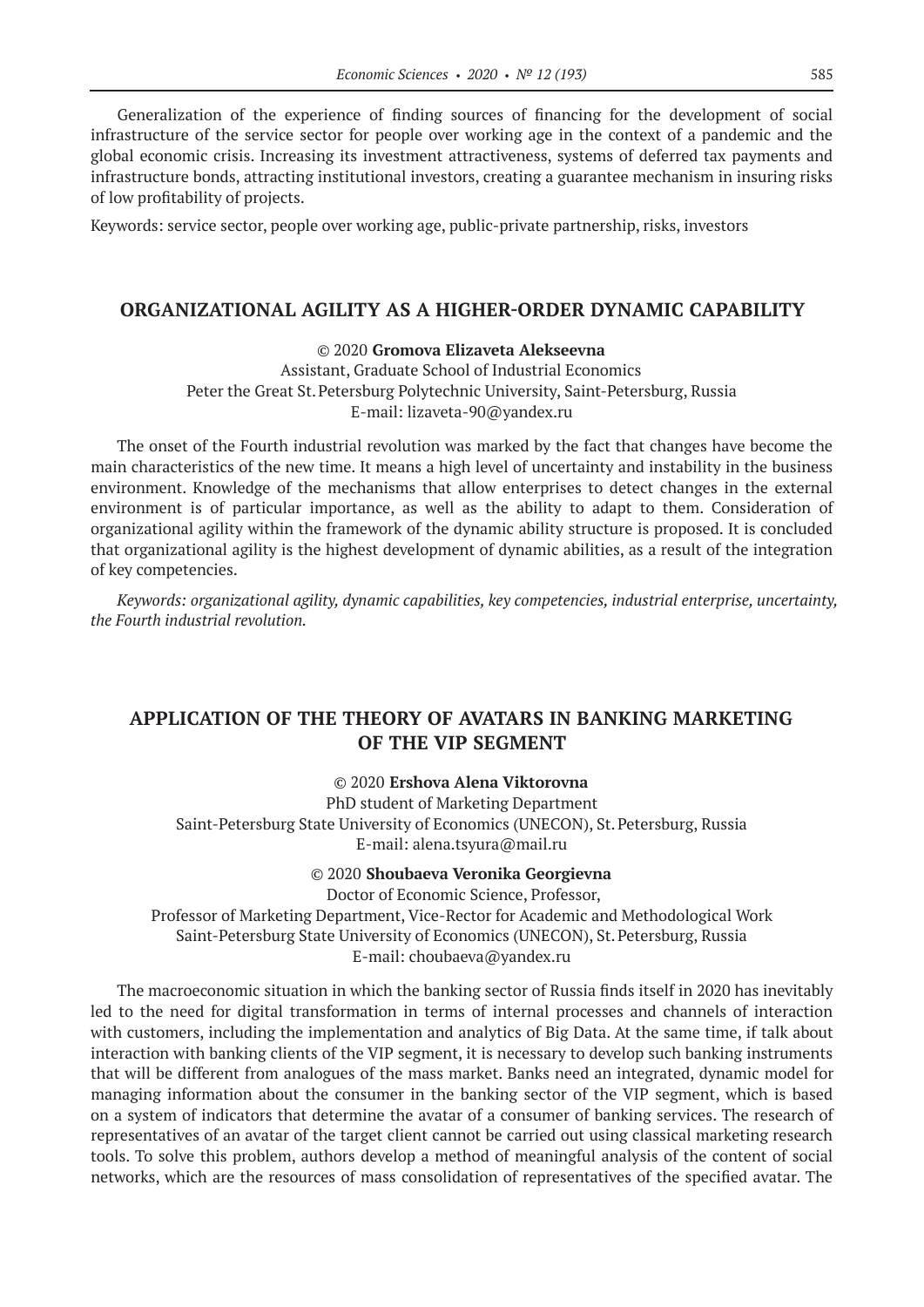analysis makes it possible to characterize the lexical and tonal nature of messages that will be most favorably perceived by representatives of the avatar of the banking sector of the VIP segment, which can help to form an effective content strategy with representatives of this avatar.

*Keywords: banking marketing, VIP segment, content analysis, social media analysis, big data*

# **MARKETING SOLUTIONS IN THE FIELD OF ALTERNATIVE ENERGY BASED ON THE DIRECTED INFORMATION FLOW FORMATION IN THE DIGITAL ENVIRONMENT**

#### © 2020 **Konnikov Evgenii Alexandrovich**

Candidate of Economic Science, Graduate school of economics and technologies Peter the Great St.Petersburg Polytechnic University (SPbPU), St.Petersburg, Russia E-mail: konnikov.evgeniy@gmail.com

#### © 2020 **Volvach Olesya Sergeevna**

Graduate school of economics and technologies Peter the Great St. Petersburg Polytechnic University (SPbPU), St. Petersburg, Russia E-mail: volvach\_o@mail.ru

### © 2020 **Konnikova Olga Anatolyevna**

Candidate of Economic Science, Department of Marketing Saint-Petersburg State University of Economics (UNECON), St.Petersburg, Russia E-mail: olga.a.konnikova@gmail.com

The relevance of this study is due to the fact that electricity has always held a leading position in society, since it is an aspect of our life, without which we can no longer imagine existence. As we know, the higher the demand, the faster minerals will exhaust themselves. For this reason, governments and many energy companies are wondering how to maintain energy consumption without causing further environmental damage. Pressure from international organizations and the public makes the problem of reducing emissions and using clean energy sources more and more urgent, each year increasing the share of renewable energy sources. In modern society, many consumers do not have enough information about what renewable energy sources are, why they are so promising now; people face an information barrier, it is difficult for them to accept and study something new, radically different from the old. The development of renewable energy depends, among other things, on the effectiveness of marketing activities in this area, which, in turn, has sufficiently significant limitations that impede its development. Within the framework of this article, the authors propose a marketing tool aimed at consistently changing the perception of renewable energy sources by a potential consumer, implemented in the digital environment being the most accessible and easy-to-understand for modern consumers.

*Keywords: renewable energy sources, Overton window, digital environment, directional information flow*

# **FEATURES OF A CONSTRUCTION COMPANY ENVIRONMENTAL FACTORS STRATEGIC PORTFOLIO FORMATION**

#### © 2020 **Konnikov Evgenii Alexandrovich**

Candidate of Economic Science, Graduate school of economics and technologies Peter the Great St. Petersburg Polytechnic University (SPbPU), St. Petersburg, Russia E-mail: konnikov.evgeniy@gmail.com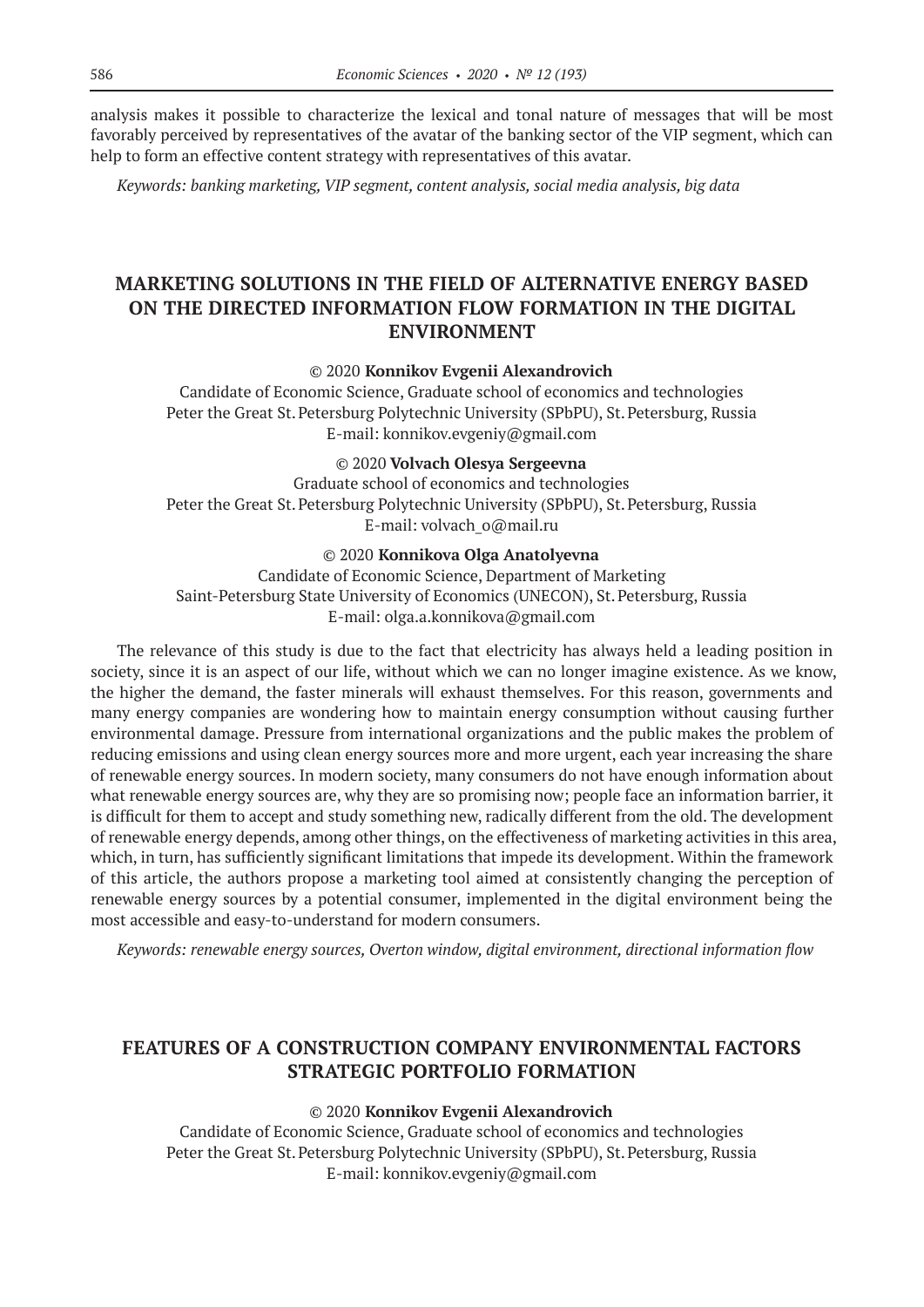#### © 2020 **Chornaya Sofya Alexandrovna**

Graduate school of economics and technologies Peter the Great St. Petersburg Polytechnic University (SPbPU), St. Petersburg, Russia E-mail: sonya.chornaya@mail.ru

The construction industry is one of the most unique in terms of economic interaction between producers and consumers of goods. This fact is primarily due to the unique value specificity of construction projects. This specificity determines the importance of the preparatory stage of consumption, which primarily involves market research. Consequently, an effective multidimensional representation of a construction company in the information environment determines the effectiveness of its activities. This perception is formed under the influence of many factors that are completely or partially outside the control of the company. Within the framework of this article, the authors propose a model of the external environment of a construction company and an integrated algorithm for its analysis.

*Keywords: construction company, information environment, tonality, external environment.*

# **PROBLEMS OF IMPLEMENTING THE AUTHORITY OF THE FEDERAL SERVICE DEPARTMENT FOR VETERINARY AND PHYTOSANITARY SUPERVISION IN ST.PETERSBURG, LENINGRAD AND PSKOV REGIONS AND WAYS OF THEIR SOLUTION**

### © 2020 **Kudryavtseva Tatiana Yurievna**

Deputy Director for Research — Higher School of Engineering and Economics Peter the Great St. Petersburg Polytechnic University, St. Petersburg, Russia E-mail: kudryavtseva\_tyu@spbstu.ru

#### © 2020 **Tekutov Pavel Alexandrovich**

Applicant — Higher School of Engineering and Economics Peter the Great St. Petersburg Polytechnic University, St. Petersburg, Russia

The object of research in this article is the territorial administration of the Federal Service for Veterinary and Phytosanitary Supervision in St.Petersburg, Leningrad and Pskov Regions (hereinafter referred to as the Office of Rosselkhoznadzor) — a state body subordinate to Rosselkhoznadzor. The following were identified as the main problems of the implementation of the functions of the body of control and supervisory activity:

- overlap of powers of control and supervisory bodies;
- lack of regulation and standardization of the processes of implementation of control measures;
- insufficient level of regulation of interaction with prosecutors;
- imperfection of control and supervisory procedures;
- insufficient amount of fines / taxes;
- lack of electronic phytosanitary certification;
- the imperfection of the available information systems of the Rosselkhoznadzor;
- the ambiguity of indicators of the effectiveness of the use of budget funds.

The following main directions have been identified as ways to solve these problems:

- legal: the adoption of administrative regulations for the interaction of federal government bodies; legal consolidation of mechanisms for regulating relations in the sphere of production and circulation of grain and its processed products; consolidation in regulatory legal acts of the legitimacy of electronic phytosanitary certification;
- methodological: development of methods of state regulation in the field of production and circulation of grain and products of its processing; development of a more efficient land acquisition algorithm;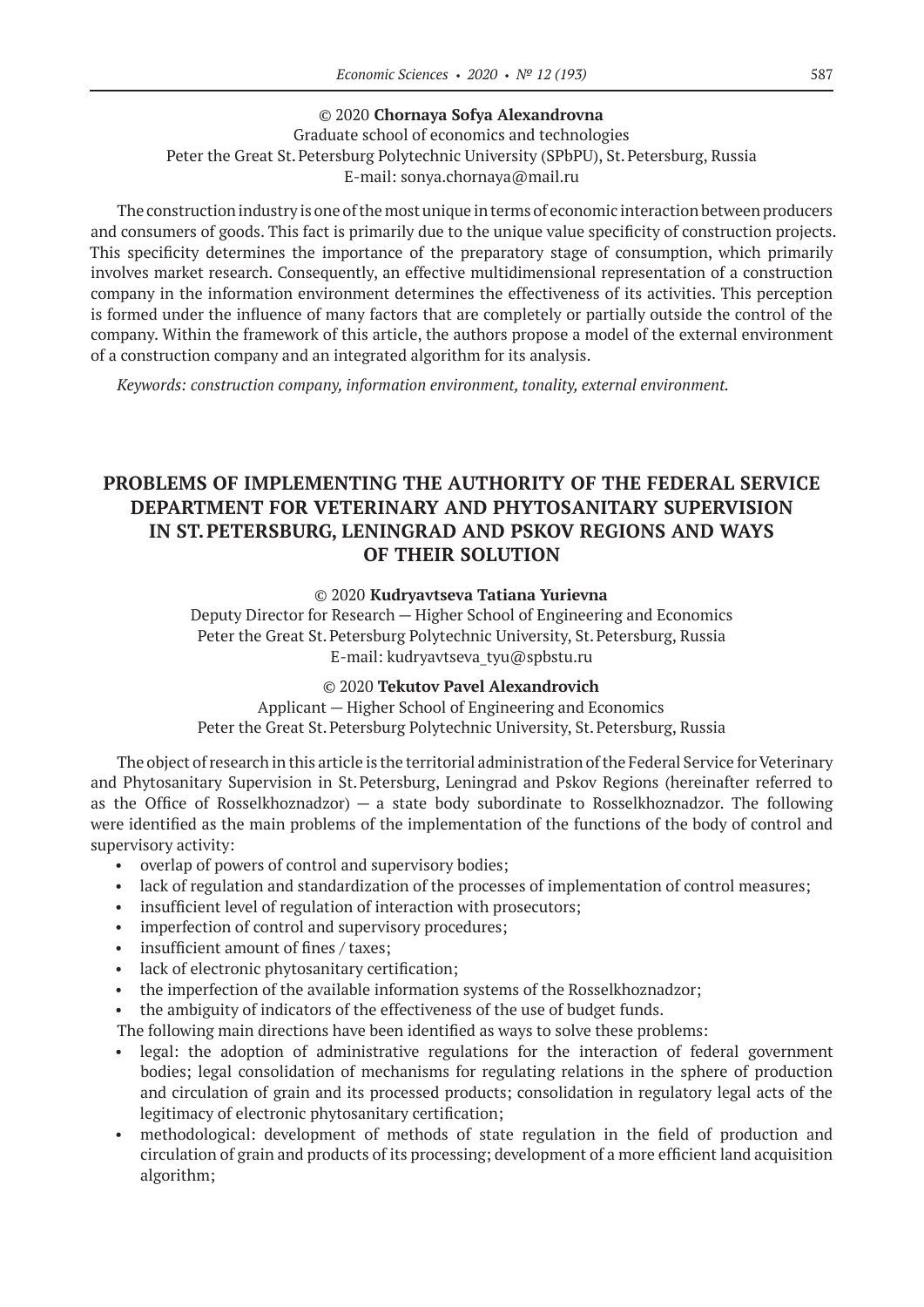• informational: introduction of electronic phytosanitary certification in the automated program «Argus Fito»; increasing system performance; development of a user support system.

*Keywords: Department of the Federal Service for Veterinary and Phytosanitary Supervision, Department of Rosselkhoznadzor, functions of the body of control and supervision activities, efficiency of activities, budget allocations.*

# **COMPARATIVE ANALYSIS OF SOCIO-PSYCHOLOGICAL PORTRAITS OF YOUNG PEOPLE IN BORDER REGIONS**

### © 2020 **Kuzavko A.S.**

Candidate of Economic Sciences, Associate Professor of the Department of Economics Smolensk State University, Smolensk, Russia

### © 2020 **Shevchenko O.A.**

PhD in Psychology

Chairman of the Board of the Agency for Integration Initiatives, Smolensk, Russia

The factor of the geographical proximity of the two states is manifested both at the level of ethnicity and the readiness for cooperation and interaction at the personal and domestic and interstate levels. The article presents an analysis of the social and psychological characteristics of the inhabitants of the Dnieper-Dvinsky region (Smolensk, Vitebsk, Mogilev regions) by the method of questionnaires with closed and open clarifying questions. The study was carried out to identify the specifics of the socio-psychological motives of residents, which determine the opportunities and main threats in the formation of a business unit in the border region. The results of the research will be useful to researchers and specialists dealing with the development of border regions, as well as demographic changes, taking into account regional specifics.

*Keywords: border areas, socio-demographic characteristics, interstate integration, Dnieper-Dvinsky region*

### **INDICATIVE ANALYSIS OF THE TAX SECURITY OF THE REGION**

© 2020 **Murzina Elena Alexandrovna**

Candidate of Economic Sciences, Associate Professor of the Department of Management and Law Volga State Technological University, Yoshkar-Ola, Rep. Mari El E-mail: elena.murzina@gmail.com

#### © 2020 **Shemyakina Marina Sergeevna**

PhD in Economics, Associate Professor of the Department of Accounting, Taxes and Economic Security Volga State Technological University, Yoshkar-Ola, Rep. Mari El E-mail: sh.marina.s@gmail.com

The paper studied the mechanism of formation of the indicative tax security. The mechanism of interaction of the main indicators has been identified. Forms of calculation registers have been developed to determine the values of tax security indicators, as well as formulas for their calculation are provided.

*Keywords: indicative analysis, tax security, risks, threats, tax administration*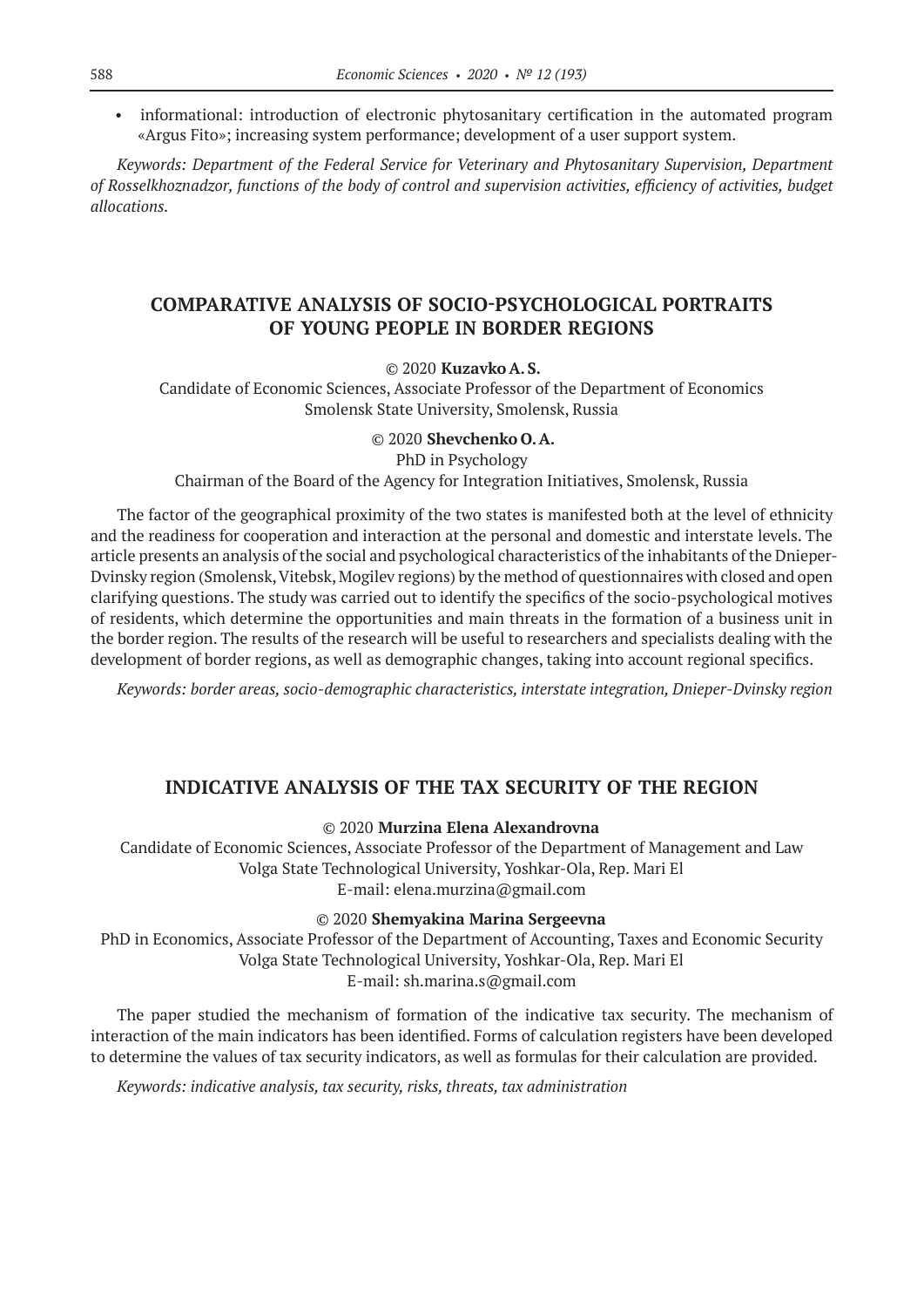### **FACTORS PROMOTING INNOVATION INTO THE RUSSIAN ELECTRONIC PROCUREMENT SYSTEM**

#### © 2020 **Orlova Lidiya Sergeyevna**

Faculty member of Management and Innovations Department, Faculty "Higher School of Management" Financial University under the Government of the Russian Federation, Moscow, Russia

The article examines the factors affecting the implementation, use and performance of an e-procurement system. The necessity of digitalization of procurement processes is described. The main definitions of "e-procurement" identified during the literature review are presented. The author proposes his own classification of factors affecting the Russian e-procurement system. The relevance of the article is determined by the need to introduce new technologies into the Russian e-procurement system, as well as to involve an increasing number of companies to participate in it.

*Keywords: government procurement, e-procurement, blockchain, factors*

### **WAYS TO IMPROVE THE QUALITY OF LIFE OF THE POPULATION**

© 2020 **Ragozina A.Yu.** Applicant Ural State Economic University, Serov, Sverdlovsk region, Russia E-mail: Anastasia453@yandex.ru

The article considers ways to improve the quality of life of the population through the implementation of national projects such as «Education», «Health», «Housing». The main directions of work in the Program of Socio-Economic Development are given, the main task of which is to improve the quality of life of the population. The main directions of the Ministry's activities to improve the quality of life in mutual work with other federal executive bodies, executive bodies of the constituent entities of the Russian Federation and local self-government bodies and enterprises are considered. The directions of the program of socioeconomic development of the Government of the Russian Federation cited by the author are aimed at improving the quality of life of the population, reducing poverty in Russia as a whole, ensuring decent living conditions for people and developing a social state.

*Keywords: quality of life, national project, ways to improve, health, education, housing.*

### **ANALYSIS OF ECONOMIC GROWTH DEVIATIONS**

© 2020 **Parushev Alexander Valerievich** PhD Graduate School of Entrepreneurship, Tver, Russia E-mail: paruchev@mail.ru

This article describes the deviations of national trajectories from the global development trajectory. And this is the subject of analysis. The hypothesis put forward by the author and consistently proves it is that the socialist economy is finite. The subject of consideration in this article will be the deviations of economic growth from standard norms in import substitution countries. Countries such as North Korea, Cuba and Laos use this model and this is the relevance of this article.

*Keywords: economic growth; growth rate; GDP; per capita income; government revenues and expenditures; export; import; urbanization; currency convertibility; import substitution; protectionism; budget.*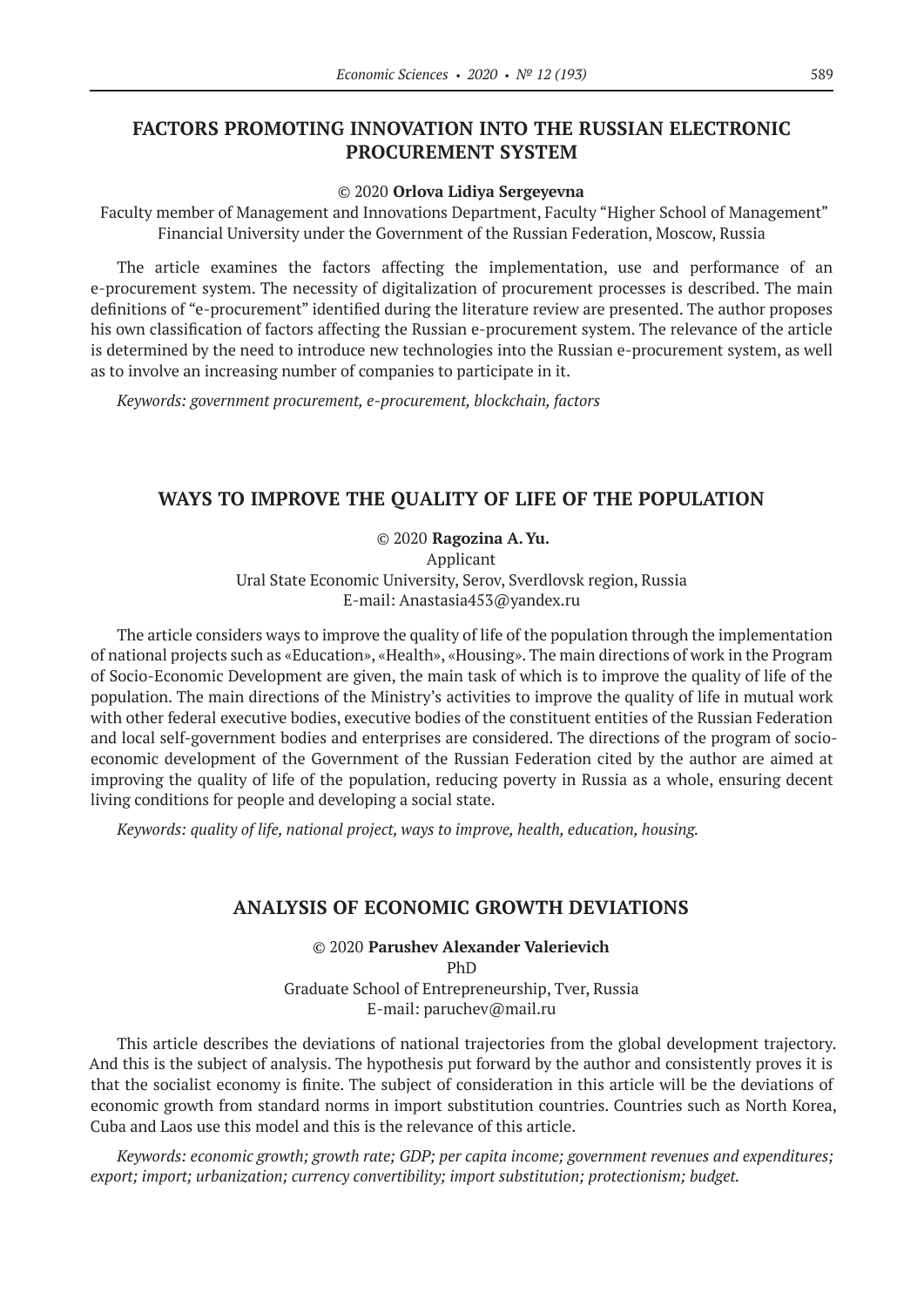# **ANALYSIS OF BUSINESS PROCESSES OF THE ENTERPRISE: DESCRIPTION, GOALS, AND METHODOLOGY**

© 2020 **Paytaeva Kometa Tahirovna**

Candidate of Economic Sciences, Associate Professor Department «Accounting, analysis and audit», Institute of Economics and Finance Chechen State University, Grozny, Russia E-mail: kometa\_1972@mail.ru

This article discusses the features of the analysis of business processes in the enterprise. The concept of a business process is revealed, the meaning of a business plan is considered. The necessity of developing and implementing strategic solutions, among which the implementation of the process approach plays an important role, is identified and justified.

*Keywords: business plan, process approach, market value of the enterprise, business process, financial condition, management decisions.*

# **FUNDAMENTALS OF FORMATION AND USE OF CURRENT ASSETS OF THE ENTERPRISE**

#### © 2020 **Paytaeva Kometa Tahirovna**

Candidate of Economic Sciences, Associate Professor, Department «Accounting, analysis and audit», Institute of Economics and Finance Chechen State University, Grozny, Russia E-mail: kometa\_1972@mail.ru

This article discusses the main directions of formation and use of current assets of the enterprise. The definition of current assets as an economic category is given. The value of current assets in the activity of an economic entity is characterized. The stages of working capital formation are highlighted. The main approaches that form the structure of working capital sources are presented.

*Keywords: functioning of economic activity of the enterprise, current assets, current funds, circulation funds, management of current assets, directions of formation and use of current assets.*

### **THE VALUE OF FIXED ASSETS IN THE ACTIVITIES OF ECONOMIC ENTITIES**

© 2020 **Paytaeva Kometa Tahirovna**

Candidate of Economic Sciences, Associate Professor Department «Accounting, analysis and audit», Institute of Economics and Finance Chechen State University, Grozny, Russia E-mail: kometa\_1972@mail.ru

This article discusses some issues of accounting, auditing and analysis of the use of fixed assets of the enterprise. The role of fixed assets in the formation of the final results of activities is emphasized. Updated forms of statistical reporting on the availability and movement of fixed assets (funds) and other nonfinancial assets are described.

Keywords: fixed assets, audit, accounting system, audit report, analysis of the efficiency of the use of fixed *assets.*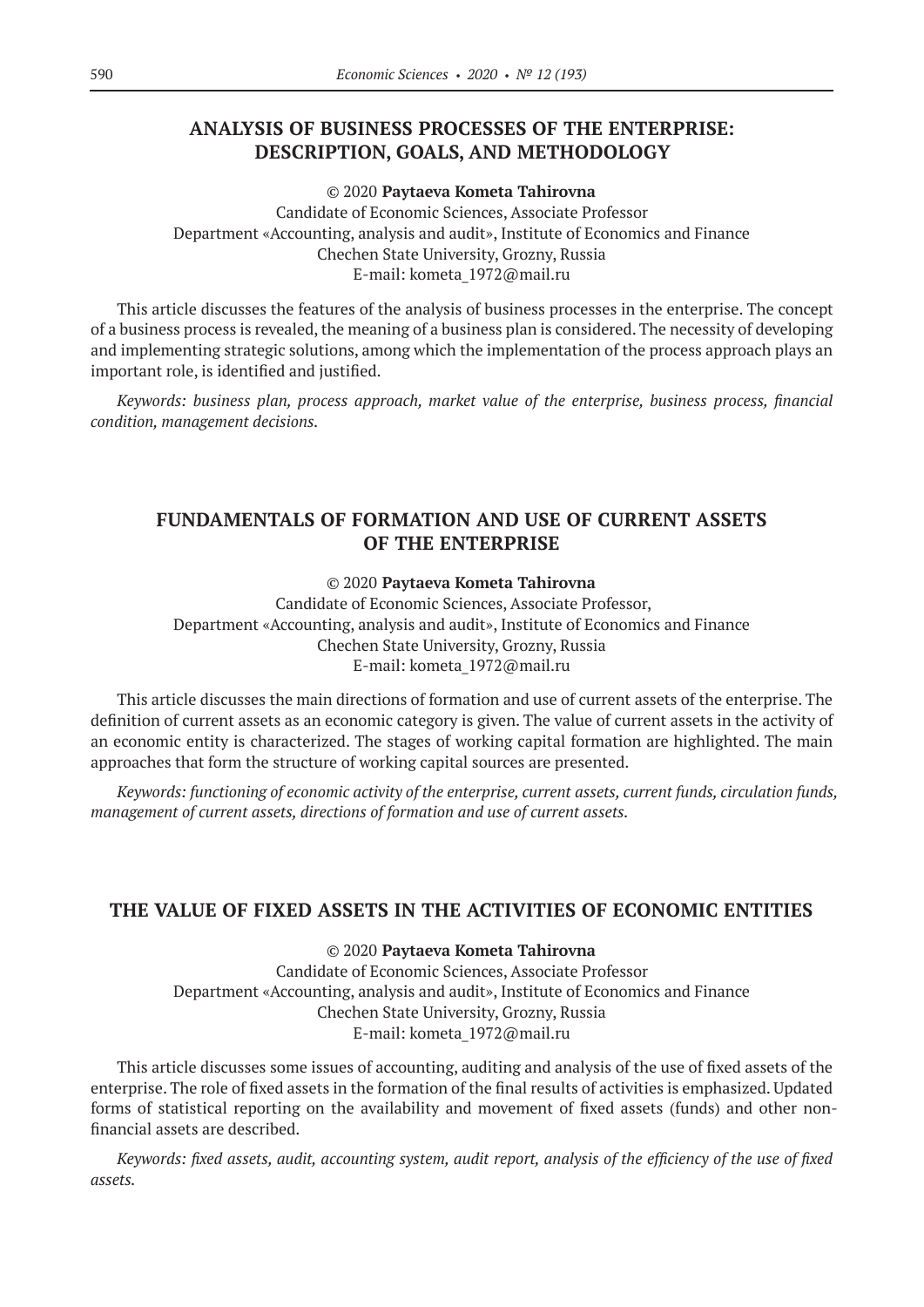# **DETERMINATION OF FACTORS INFLUENCING THE CHOICE OF FREIGHT TRANSPORTATION BY RAIL**

© 2020 **Nalbandyan G.G.**

Senior Lecturer, Department of Management and Innovation, Higher School of Management Financial University, Moscow, Russia

#### © 2020 **Khovalova T.V.**

Senior Lecturer, Department of Management and Innovation, Higher School of Management Financial University, Moscow, Russia

In this article, based on an analysis of foreign and domestic literature, as well as a survey of experts and company leaders, we identified factors that contribute to the choice of container transportation by rail. Further, based on the construction of an econometric model, the influence of the identified factors on the choice of rail transportation was empirically proved.

*Keywords: container transportation, growth factors of freight traffic by rail.*

# **PROBLEMS OF DOMESTIC HOTEL CHAINS DEVELOPMENT IN CONDITIONS OF EXPANSION OF THE WORLD HOTEL BUSINESS**

### © 2020 **Kopytina Elena Valentinovna**

Doctoral Student Рeoples' Friendship University of Russia (RUDN University), Moscow, Russia E-mail: kopytina-ev@rudn.ru

This paper has been supported by the RUDN University Strategic Academic Leadership Program.

The article analyzes the problems of domestic hotel chains' development in conditions of expansion of international hospitality business. The author scrutinizes the international and domestic hotel chains dynamics on the Russian hotel services market. A comparative analysis of the number of hotels, which are part of international and domestic networks, has been conducted. Trends of penetration of global chains into the regional markets of the Russian Federation have been revealed. Collected data reflect the tendencies of strengthening international hotel chains' position in the segment of three-star hotels. The researcher identifies the largest domestic brand network hotel operators. The data on the number of hotels and the hotel room capacity of the largest domestic hotel chains have been analyzed. As a result of the conducted analysis, the author specifies domestic hotel chains' features that distinct them from their international counterparts. The critical problems and factors restricting the development of the domestic hotel business are considered.

*Keywords: hotel services market, international hotel chains, domestic hotel chains, brand, accommodation facilities, hotel room capacity, price segment.*

- 1. *Gadimova F.K., Nikolskaya E. Yu.*Problems of Tourism Development: Logistics Inquiry. Part of the book: Urgent Problems of Developing the Hospitality, Tourism and Sports Industry. Collection of Articles. Plekhanov Russian University of Economics. Ufa, 2018. Pp. 45–50. (In Russ.).
- 2. *Gurov S.A., Pakhomova V.V.* Trends of Hotel Chains Development in the Russian Federation (in Russian) // Business and Design Review. 2018. № 2 (10). P. 3.
- 3. *Dukhovnaya L.L., Skabeeva L.I.*Peculiarity of Functioning of the International and National Hotel Chains in the Russian Hospitality Market (in Russian) // Service in Russia and Abroad. 2018. Vol. 12, № 2 (80). Pp. 20–30. (In Russ.).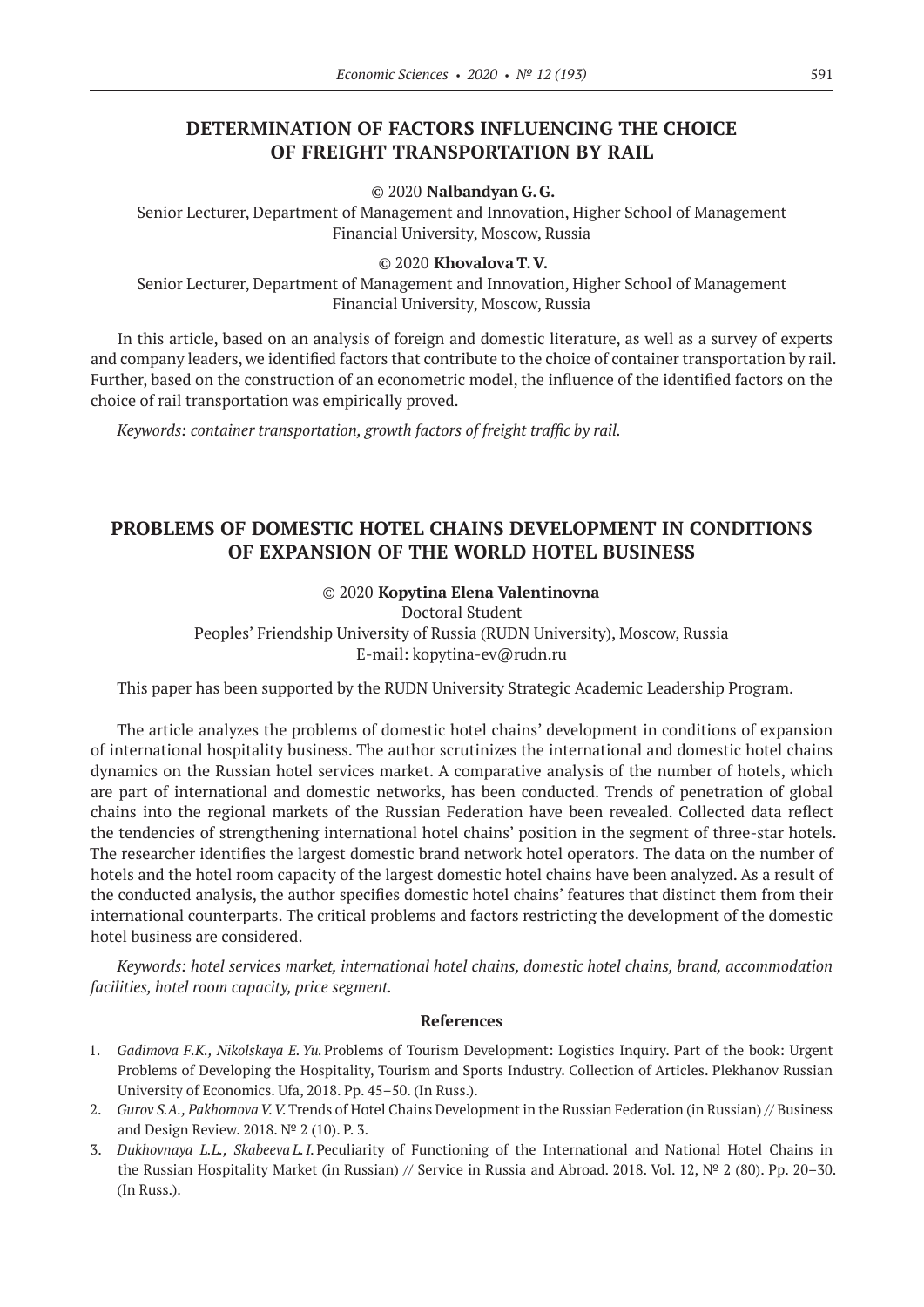- 4. *Kovalchuk A.P., Blinova E.A.* Management of Competitiveness of the Hospitality Industry Enterprises in Modern Conditions in Russia (in Russian) // Russian Entrepreneurship. 2017. № 5. Pp. 917–928. (In Russ.).
- 5. Pavlenko I. G. Russian Hotel Services Market: Conditions and Prospects of Development of the International and National Hotel Chains // Service in Russia and Abroad. 2019. № 2 (84). Pp. 44–52. (In Russ.).
- 6. Annual Hotel Market Research in Russia. Ernst & Young Global Limited Audit and Consulting Company URL: https://www.ey.com/ru ru (Accessed on December 04, 2020).
- 7. Who is the Market Leader for Hotel Operators in Russia? PricewaterhouseCoopers International Limited URL: https://www.pwc.ru/ru/materials/pwc-kto-lidiruyet-na-rynke-gostinichnykh-operatorov.pdf (Accessed on December 04, 2020).
- 8. Hotel Chains in Russia Handbook. URL: https://101hotels.com/hotel chain/russia (Accessed on December 04, 2020).
- 9. International Hotel Brands in Russia 2020. URL: https://assets.ey.com/content/dam/ey-sites/ey-com/ru\_ru/topics/ real-estate-hospitality-and-construction/2020/ey-international-hotel-brands-in-russia‑2020.pdf (Accessed on December 04, 2020).

### **ON THE TRANSFORMATION OF THE HIGHER EDUCATION SYSTEM**

#### © 2020 **Okorokov Aleksey Vladimirovich**

Kursk Technical School of Economics and Management, Kursk, Russia South-Western State University, Kursk, Russia E-mail: okorokoff@gmail.com

The article examines transformational processes in the higher education system in Russia that have occurred since 1993. The need is justified for changes and requirements for university graduates, their ability to extract, transform, redistribute knowledge into value added, which increase the return on capital. A higher education institution, as all subjects of market economy, feels the influence of imperfect competitiveness. It is here new and effective ways of transforming the higher educational system and ways of organizing modern management should be sought. Changes should be made and operated not only for today, but for the future.

*Keywords: knowledge society, knowledge economy, effective university management, changes, competitiveness, cognitive capitalism, imperfect competitiveness, transformation, SEPC (Scientific and Educational Public Corporation).*

### **SPECIFIC FACTORS OF TECHNOLOGICAL ENTREPRENEURSHIP**

© 2020 **Amerkhanova Alsu Kamilevna** applicant Kazan (Volga Region) Federal University, Kazan, Russia E-mail: alsuschka13@mail.ru

This paper presents the results of the analysis of the methodology for studying the activities of technological business entities at the macro level. A review of the most relevant foreign research in this area is conducted. As a result of the analysis of scientific literature on the development of technological entrepreneurship in the Russian economy, it is possible to identify the special role of the regional factor in the development of technological entrepreneurship entities. The factors of technology entrepreneurship development, specific conditions of the Russian economy and complements the existing standard classifications in this area concluded that taking into account these factors in the development of measures of influence on the processes of functioning and development of economic agents in the sphere of technological entrepreneurship to achieve more significant positive effects from their activities at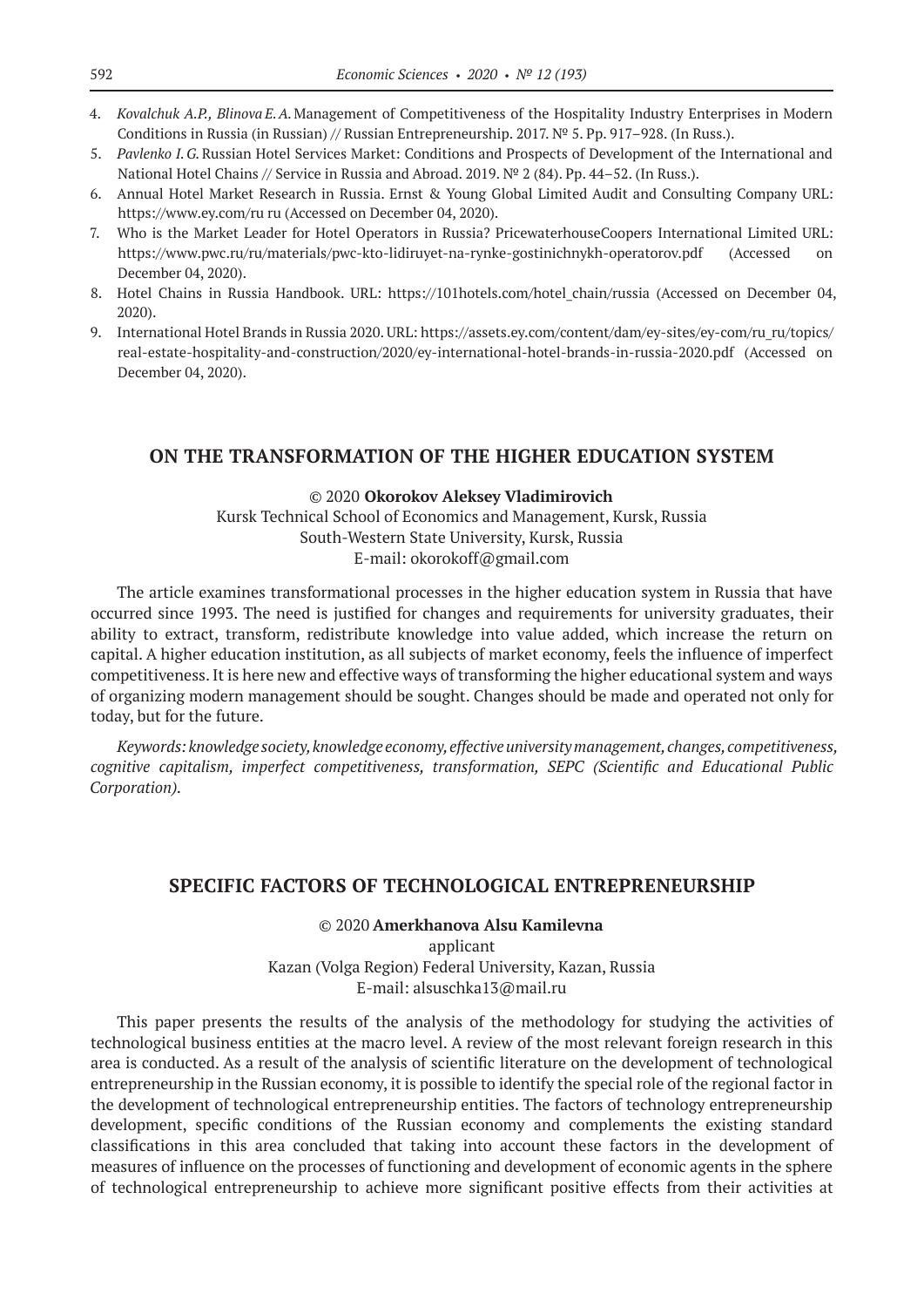the macro level. The identification of specific and General factors in the development of technological entrepreneurship makes significant theoretical sense when considering this phenomenon in modern developing, heterogeneous economic systems that have different indicators of economic development of individual administrative regions (which also applies to the economy of the Russian Federation). This means that in the future, taking into account these factors, it will allow for a more in-depth analysis of the functioning and development of technological businesses at the macro level, which may be of significant scientific interest.

*Keywords: methodology, innovation, macroeconomics, economic growth, technological entrepreneurship.*

#### **References**

- 1. *Stukalova O. V., Lazarev M.A., Podvoysky V.P.* Pedagogical support for overcoming social indifference of students of humanitarian universities: socio-cultural approach: monograph.— M.-Daugavpils, MAGMU, 2016.
- 2. *Kelly R.* Creative development: transformation of education through design thinking, innovations and inventions.— Canada, Brush, 2016.
- 3. *Volkova O.V.* Innovative and active production systems as a basis for sustainable development of the modern economy. Economics.— 2013.—№ 3(173).— Pp. 57–65.
- 4. *Safiullin L.N.* Structural studies of the competitiveness of the Republic of Tatarstan / L.N. Safiullin, A.R. Safiullin, B.Z.Khaziakhmetov.— Kazan: publishing house of Kazan. UN-TA, 2011.— 269 p.
- 5. *Saibel Ya. V.*Modern trends in innovative development of the Russian economy / / Contradictions and trends in the development of modern Russian society: collection of scientific articles of the all-Russian scientific and practical conference, Moscow: Moscow state University named after S.Yu.Witte, 2016, Pp. 184–194.
- 6. The Concept of long-term socio-economic development of the Russian Federation for the period up to 2020.— Moscow: Ministry of economic development, 2010.— 196 p
- 7. *Safiullin, L. N.* Entrepreneurial activity in the service market: the essence and features of development in the knowledge economy / L.N. Safiullin, D.V. Ulesov. — Kazan: center for innovative technologies, 2010. — 201 p.
- 8. *Fakhrutdinova E.V., Yurkov D. V.* E`mpiricheskij analiz vzaimosvyazi kachestva zhizni i migraczii naseleniya v sub`ektakh Rossijskoj Federaczii.— E`konomicheskie nauki. 2019. # 181. S. 363–368.
- 9. *Fakhrutdinova E.V., Kamasheva A. V., Valeev E`.R*. Statisticheskij analiz differencziaczii sub`ektov Rossijskoj Federaczii po kachestvu zhizni naseleniya.— E`konomicheskie nauki. 2019. # 181. S. 356–362.
- 10. *Bayletti T.* Technological entrepreneurship: review, definition and distinctive aspects / / review of technological innovation management. 2012. Volume 2. No. 2. Pp. 5–12.
- 11. *Petti, C. and Zhang, S.* (2011), «factors influencing technological entrepreneurship», Journal of Technology Management in China, Vol. 6 No. 1, Pp. 7–25. https://doi.org/10.1108/17468771111105631.
- 12. *Astebro T.* Key success factors of the research projects of technological entrepreneurs / / IEEE Transactions on Engineering Management, 2004. Volume: 51, Issue: 3, Pp. 314–321.
- 13. *Lumpkin G. T., Dess G. G.,* clarifying the entrepreneurial orientation construct and linking it with the performance of / / Academy of Management Review. 1996. Vol. 21. P. 135–172.
- 14. *Khan M. T., Kumar N.* Development of the potential of technological entrepreneurship in the Indian automobile industry // achievements of interdisciplinary engineering. 2019. P. 561-567.
- 15. *Fuentelsaz L., Maicas J.P., Montero J.*Entrepreneurs and innovation: The contingent role of institutional factors //
- 16. International Journal of Small Business: Exploring Entrepreneurship. 2018. Volume. 36. Question: 6. P. 686–711.

# **MODERN TRENDS IN THE DEVELOPMENT OF LIVESTOCK IN POPULATION FARMS (ON THE EXAMPLE OF THE OMSK REGION)**

### © 2020 **Astashova Ekaterina Anatolevna**

Candidate of economic sciences, Associate professor Head of the Department of Management and Marketing Omsk State Agrarian University named after P.A.Stolypin, Omsk, Russia E-mail: ea.astashova@omgau.org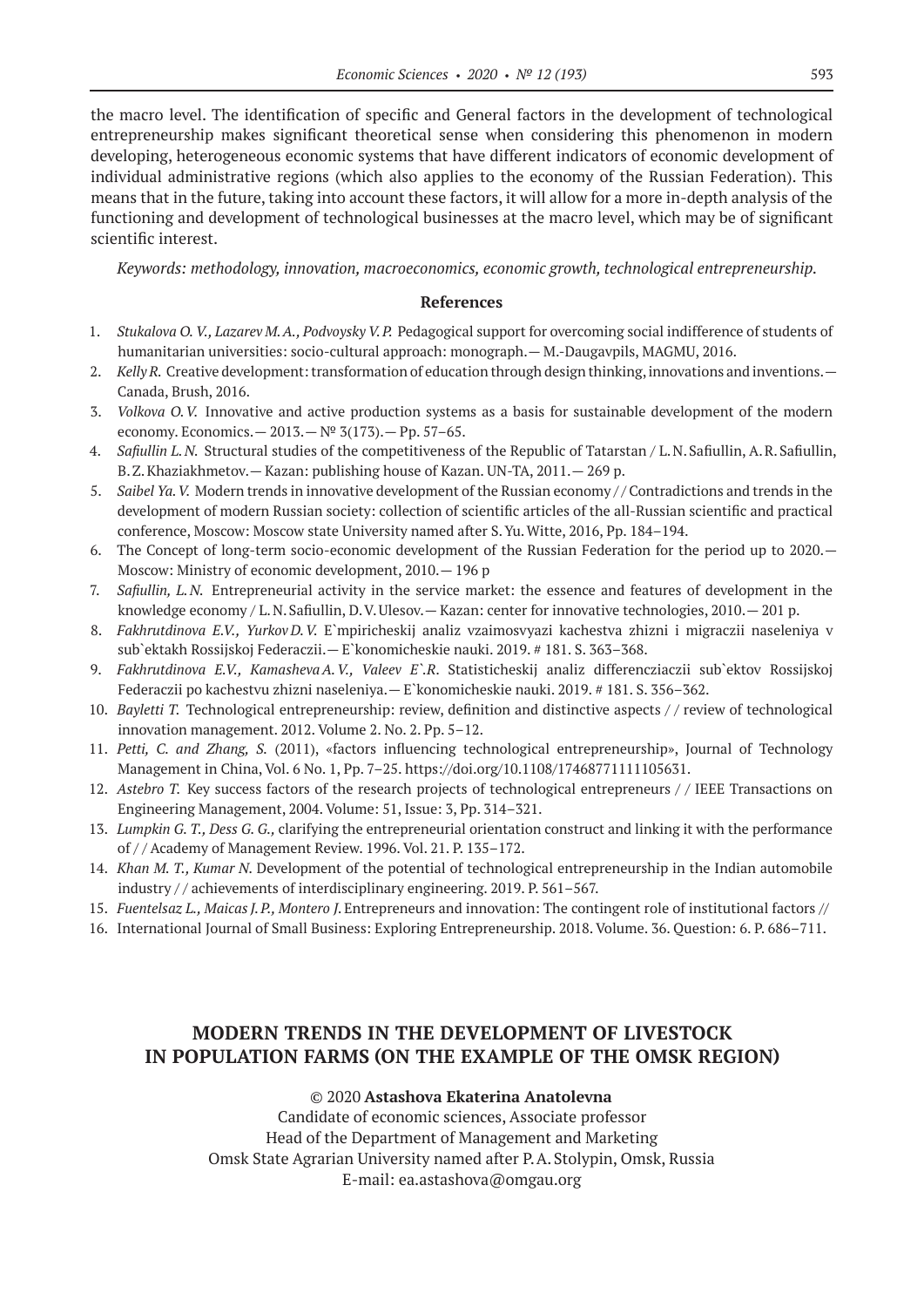#### © 2020 **Koshelev Boris Stepanovich**

Doctor of Economic Sciences, Professor of the Department of Management and Marketing Omsk State Agrarian University named after P.A.Stolypin, Omsk, Russia E-mail: bs.koshelev@omgau.org

The article examines trends in the development of animal husbandry in the farms of the population of the Omsk region. The authors provide statistical indicators for the industry, note the prevailing trends, identify problems that interfere with the normal development of personal households of the population, which provide a significant part of livestock production. The role of households as an integral part of the multi-structured agricultural economy of the region in the development of the livestock industry is determined.

*Keywords: households, agriculture, animal husbandry, Omsk region, mixed economy.*

#### **References**

- 1. ZHivotnovodstvo regiona: sovremennye tendencii razvitiya, ekonomika [Livestock breeding in the region: current development trends, economy] / B.S.Koshelev, E.A.Astashova; Ministerstvo sel'skogo hozyajstva Rossijskoj Federacii, Omskij gosudarstvennyj agrarnyj universitet imeni P.A.Stolypina.— Omsk, 2020.— 424 s.
- 2. ZHivotnovodstvo Omskoj oblasti: Statisticheskij sbornik [Animal husbandry of the Omsk region: Statistical collection] / Omskstat.— Omsk, 2011, 2016–2019.
- 3. Postanovlenie Pravitel'stva Omskoj oblasti ot 15 oktyabrya 2013 g. № 252‑p «Ob utverzhdenii gosudarstvennoj programmy Omskoj oblasti «Razvitie sel'skogo hozyajstva i regulirovanie rynkov sel'skohozyajstvennoj produkcii, syr'ya i prodovol'stviya Omskoj oblasti»» (s izmeneniyami na 25 noyabrya 2020 goda) [Decree of the Government of the Omsk Region of October 15, 2013 No. 252‑p «On approval of the state program of the Omsk Region» Development of agriculture and regulation of agricultural products, raw materials and food markets of the Omsk Region «» (as amended on November 25, 2020)] [Elektronnyj resurs]. URL: http://docs.cntd.ru/document/467307533.

### **THE ORIGINS OF THE THEORY OF ECONOMIC CYCLES**

#### © 2020 **Afonasiev Maxim Albertovich**

graduate student Samara State University of Economics, Samara, Russia

The article provides a historical review of the theoretical views and concepts that laid the foundation for the emergence and development of the theory of economic cycles. At the same time, the prerequisites and sources of the emergence of the approach to the identification of periodic fluctuations in the economy are considered. In addition to the theories classical for economics, a number of specific views on the causes and nature of economic fluctuations are considered, such as the theory of external factors, psychological theories of cyclical fluctuations. As a result of the analysis of various approaches, the author made a conclusion about the ambiguity and complexity of the problem of cyclical changes in the economy and their role in economic development.

*Keywords: economic cycles, business cycles, fluctuations, economic dynamics, Keynesian theories.*

# **MACROECONOMIC ANALYSIS OF RUSSIA'S NATIONAL WEALTH AND ITS ELEMENTS**

© 2020 **Afonasiev Maxim Albertovich** graduate student Samara State University of Economics, Samara, Russia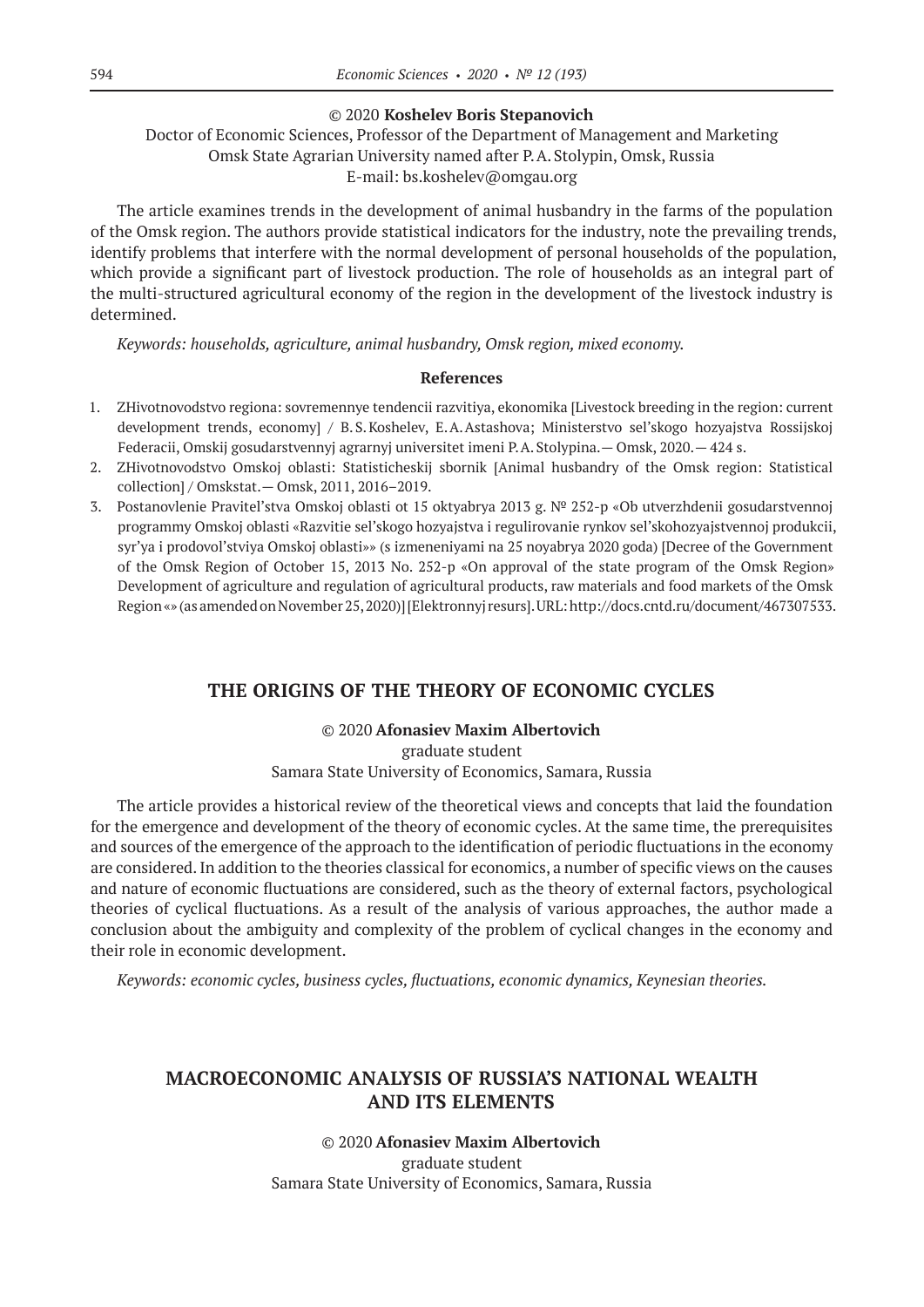# © 2020 **Afonin Sergey Evgenievich**

Samara State University of Economics, Samara, Russia

The article analyzes the macroeconomic indicators of the national wealth of the Russian Federation as a basic indicator of the source of economic development and welfare. The analysis assesses the composition and structure of national wealth, including: components that reflect the result of investment activities in the economy; Natural resources; financial component, which determines the ability of the national economy to reproduce and build up economic potential. At the same time, attention is also paid to the peculiarities of the methodology for determining the studied indicators in the framework of modern practice of national accounting. Conclusions are made about the nature of the formation of assets of the Russian economy. In conclusion, a general macroeconomic assessment of the efficiency of using national wealth as the basis of economic potential and a source of economic growth is proposed.

*Keywords: national wealth, economic asset, fixed capital accumulation, capital account, balance of assets and liabilities, capital reproduction.*

# **FORMS OF IMPACT ON THE STATE OF THE MARKET OF INNOVATIVE PRODUCTS TAKING INTO ACCOUNT THE PROCESS OF NEO-INDUSTRIALIZATION**

#### © 2020 **Badrtdinov Nail Nagimovich**

Senior Lecturer Kazan (Volga Region) Federal University, Kazan, Russia E-mail: Nail.Badrtdinov@kpfu.ru

The article presents the results of the analysis of the methodology for researching the activities of technological entrepreneurship entities at the macro level. In connection with the entry of our country into the WTO and the globalization of the world economy, significant changes are taking place in the main economic characteristics of the external environment that affect the activities of manufacturing enterprises. The most important of them are: product complication; increasing requirements for product quality; the emergence of individual requirements for products; increased competition in the product market. The study provides an overview of the most relevant foreign studies in this area. In the Russian economic literature, considerable attention has recently been paid to the problem of forming an economy of an innovative type. At the same time, statistical studies dedicated to highlighting the key factors of innovative activity and assessing their impact on the activities of Russian enterprises or regions are quite few. In most cases, such studies are limited to a generalized examination of the dynamics of innovative activity in industry. As far as we know, the factors of innovation activity at the regional level have not yet been studied. Based on the results of the study, conclusions were drawn about the prevalence of modeling, methods of statistical analysis and the phenomenological method as the dominant methodological approaches to the study of technological entrepreneurship.

*Keywords: public good, quality of services, transport services, quality, institute of quality, passenger transportation.*

- 1. *Kundakchyan R.M., Grigorieva N. S., Zulfakarova L. F.* Modern trends in the use of the institution of import substitution in the Russian information technology market // Transactions of the Free Economic Society of Russia.— 2017.—№ 2.— Pp. 367–379.
- 2. *Kuregyan S.V., Elkina O. S., Elkin S. E.* Innovative economics and economics of innovations // Economic science today.— 2018.—№ 8.— С. 100–107.
- 3. *Kuregyan S.V.* Economic characteristics of intellectual production // Economic science today.— 2018.— № 8.— С. 100–107.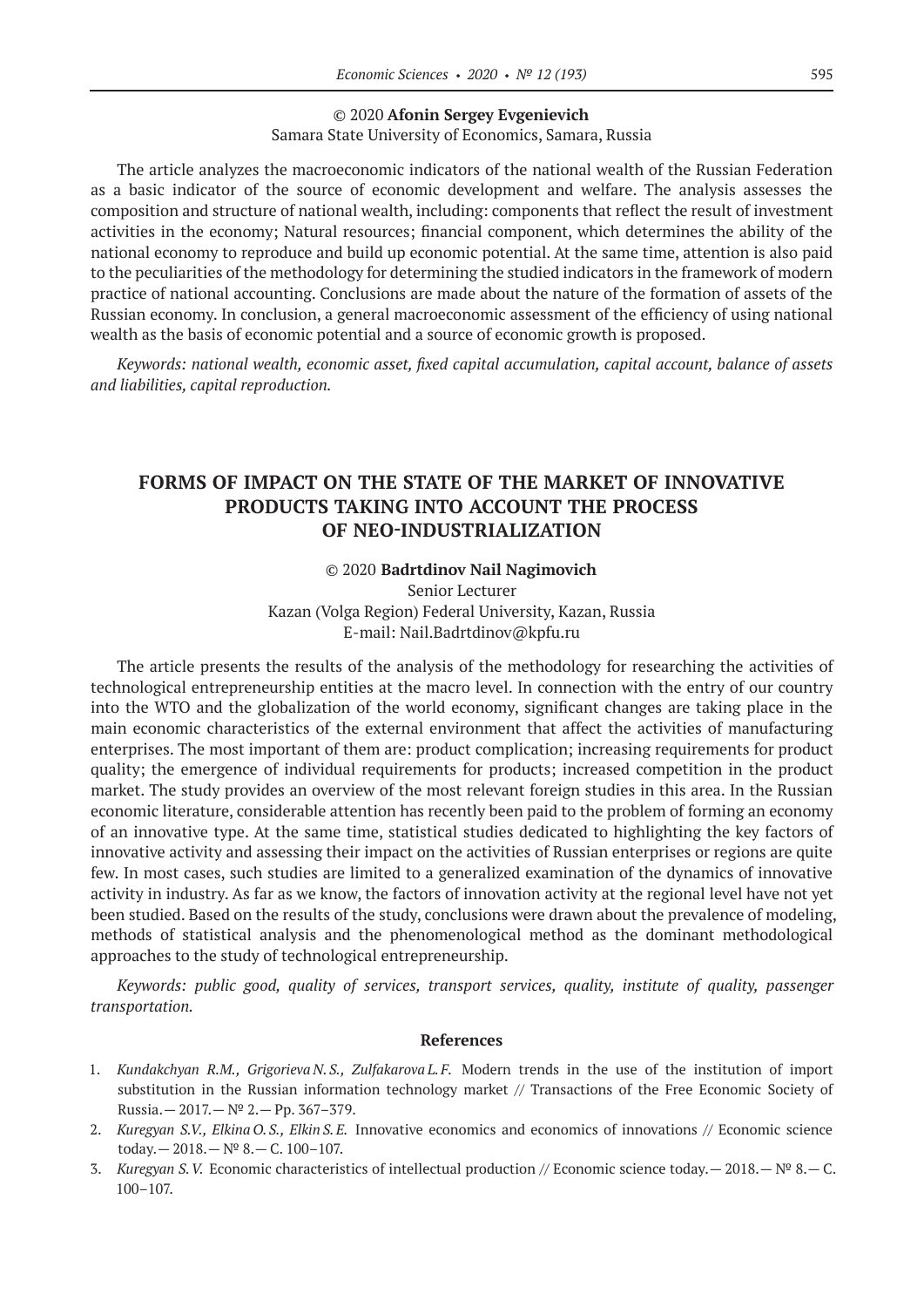- 4. *Korosty`shevskaya E.M., Mie`rin` L.A., Fakhrutdinova E. V.*Innovaczionnaya sistema ES i mesto Rossii v evropejskom innovaczionnom prostranstve.— Sovremennoe iskusstvo e`konomiki. 2015. # 2 (20). S. 59–67.
- 5. *Pastukhov A.L.* Modernization economic growth based on the formation of educational clusters // Economic science today.— 2017. № 9.— С. 169–177.
- 6. *Bailetti T.* Technology Entrepreneurship: Overview, Definition, and Distinctive Aspects // Technology Innovation Management Review.— 2012.— Volume 2, Issue 2.— Pp. 5–12.
- 7. *Astebro T.* Key success factors for technological entrepreneurs' R&D projects // IEEE Transactions on Engineering Management.— 2004.— Volume 51, Issue 3.— Pp. 314–321.
- 8. *Shan S., Jia Y., Zheng X., Xu X.*Assessing relationship and contribution of China's technological entrepreneurship to socio-economic development // Technological Forecasting and Social Change.— 2018.— Volume 135.— Pp. 83– 90.
- 9. *Vasil'ev Y.S., Zegzhda D. P., Poltavtseva M. A.* Problems of Security in Digital Production and Its Resistance to Cyber Threats // Automatic Control and Computer Sciences.— 2018.— Volume 52, Issue 8.— Pp. 1090–1100.
- 10. *Komkov N.I., Kulakin G.K.* Technological Innovations: Development, Application and Results // Studies on Russian Economic Development.— 2018.— Volume 29, Issue 5.— Pp. 558–572.
- 11. *Bogomolova,T.Y.,Fadeeva,O.P.,Faleychik,L.M.,Shvorina,K.V*. Reindustrialization of the Rural Economy in Zabaikalskii Krai: Pitfalls and Possibilities // Regional Research of Russia.— 2018.— Volume 8, Issue 3.— Pp. 258–268.
- 12. *Fakhrutdinova E.V., Mokichev S. D.*Problemy` metodologii v razvitii i modernizaczii e`konomiki.—E`konomicheskie nauki. 2015. # 122. S. 11–14.

# **FORECASTING THE AMOUNT OF GRANTS PROVIDED ON THE BALANCE OF REGIONAL BUDGETS**

#### © 2020 **Belostotskiy A.A.**

Ph.D. in Economics, Associate professor

Kursk branch of the Financial University under the Government of the Russian Federation, Kursk, Russia Е-mail: a.a.belostotskiy@yandex.ru

The features of forecasting the amount of subsidies provided for the balance of regional budgets are considered, which will allow calculating the required amounts of financial assistance and identifying trends in reducing the amount of financial assistance to regional budgets.

*Keywords: interbudgetary transfers, grants, regional budgets, budget balance, public debt, budget deficit*

### **ROLE OF THE NATIONAL INNOVATION SYSTEM IN ECONOMIC DEVELOPMENT**

### © 2020 **Bisko Kasyan Timofeevich**

Yaroslav the Wise Novgorod State University, Veliky Novgorod, Russia

This article attempts to define the role of the national innovation system in the development of an innovative economy from the standpoint of institutionalism, neopositivism and their connection. In the context of the theory of neopositivism, the content of the concept of «technology (technique)» is revealed, and on the basis of institutionalism, the term «institution». The relationship of these theories is specified in three identified characteristics of the economy: national; innovative; system. The role of state documents in the implementation of innovative economic development of Russia is outlined. Based on the classification of aspects of the structure of the NIS, an analysis of the technological development of the economy has been undertaken. By studying existing models of economic development, a promising model for the reindustrialization of the Russian economy was identified. The importance of different approaches to innovative economy as a system is revealed.

*Keywords: national innovation system, innovative economy, economic system, national economy, institutionalism, neopositivism, reindustrialization, civilization*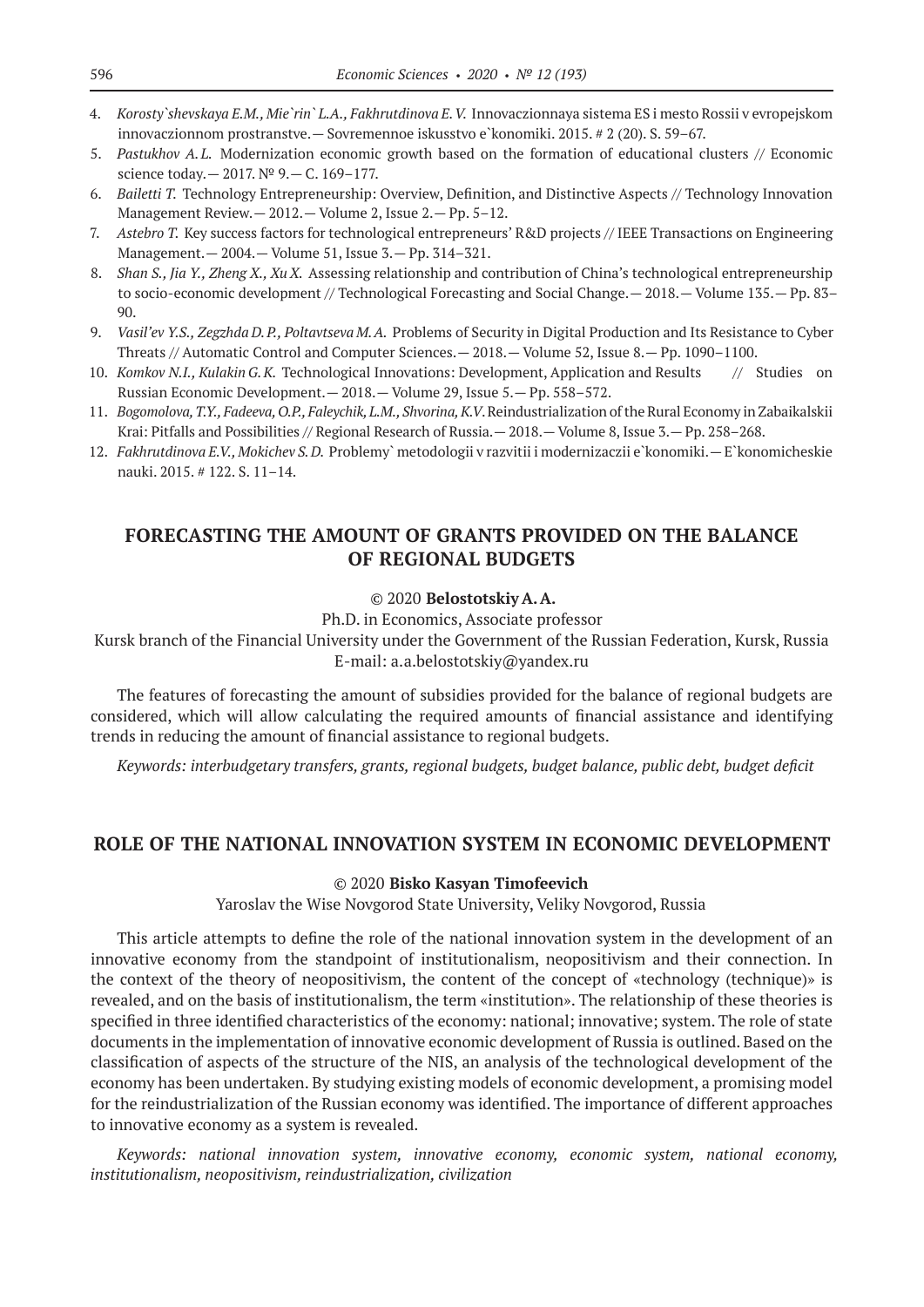### **STUDY OF THE DISTRIBUTION OF RUSSIAN REGIONS BY THE LEVEL OF INVESTMENT ACTIVITY**

© 2020 **Vagin Sergey Gennadievich** Doctor of Economics, Professor Samara State University of Economics, Samara, Russia

© 2020 **Lisachkina Julia Sergeevna** Graduate student Samara State University of Economics, Samara, Russia

The topic of investment activity of the regions not only does not lose its relevance over the last quarter of a century, but, on the contrary, becomes extremely important in the context of Russia's transition to digital technologies, which, in turn, needs significant financial injections into production and infrastructure. In this regard, the purpose of the study is to quantitatively measure and qualitatively interpret the differentiation of Russian regions in terms of the main indicators of investment activity. To achieve this goal, scientific methods such as tabular, graphical, descriptive statistics and the method of multidimensional groupings were used. The main results include the following: three stages of the development of investment activity in Russia have been identified — up to 1998, there is an increase, but the levels do not break through the 100% mark, then 1999–2008. growth and from 2009 to the present we have a decline (decrease) in investment; on the basis of cluster analysis, three groups of constituent entities of the Russian Federation are distinguished, which are characterized by different directions of investment and sources of investment. The results obtained will be useful to researchers, whose field of vision includes the issues of innovative activity of Russian regions and factors that have a significant impact on its variation. The direction of further research is seen in the allocation and quantitative measurement of the influence of socio-economic factors affecting investment activity in the constituent entities of the Russian Federation.

*Keywords: spatial economy, regions, investment, grouping, factors, distribution.*

# **DEVELOPMENT OF MASS CONSTRUCTION AS A FACTOR IN IMPROVING THE QUALITY OF LIFE OF THE POPULATION**

© 2020 **Valeev Emil Ramilevich**

PhD in Economics, Associate Professor, Department of Human Resource Management, Institute of Management, Economics and Finance Kazan Federal University, Kazan, Russia E-mail: emilv@mail.ru

© 2020 **Salakhova Zarina Rinatovna**

Assistant of the Department of Human Resource Management, Institute of Management, Economics and Finance Kazan Federal University, Kazan, Russia E-mail: zarinasalakhova@mail.ru

© 2020 **Pelipenko Vladimir Georgievich** graduate student of the Department of Human Resource Management, Institute of Management, Economics and Finance Kazan Federal University, Kazan, Russia E-mail: Pelipenko.Vladimir@gmail.com

The article attempts to analyze the emergence and development of the construction of mass standard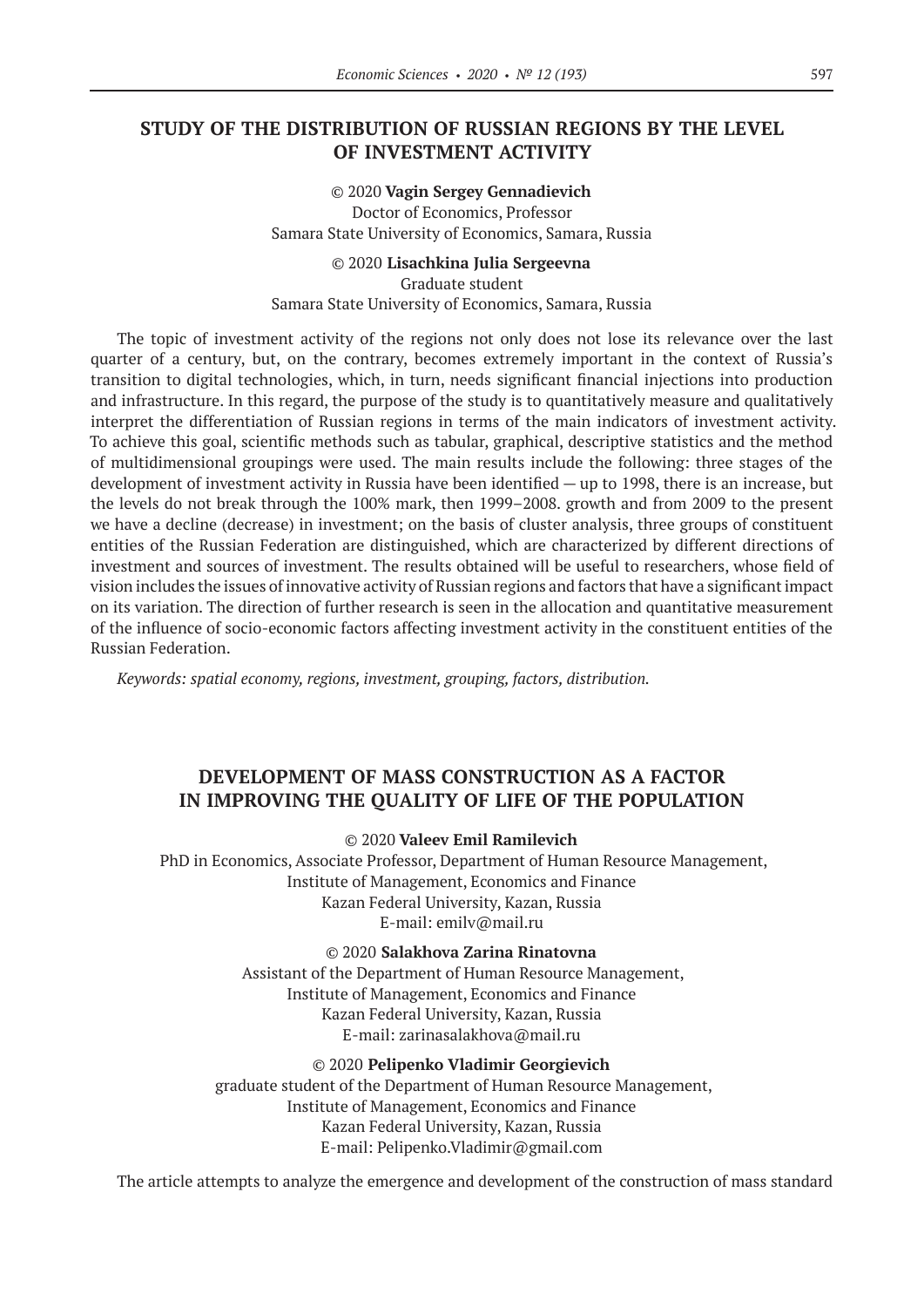housing in various countries of the world to improve the quality of life of the population by providing it with its own housing.

*Keywords: housing shortage, mass construction, standard housing, industrialization, government intervention, social policy, quality of life of the population.*

# **TRANSFORMATION OF GLOBAL ENERGY MARKETS: «SMART ENERGY MARKET — SMART GRID»**

#### © 2020 **Gilyazov Timur Rustemovich**

The transition of the energy sector to a "smart energy market" is considered. Prospects are analyzed and goals for the development of world energy markets are formulated.

*Keywords: energy market, economic development*

### **DIGITAL TECHNOLOGIES FOR ECONOMIC DEVELOPMENT**

© 2020 **Golovinov Pyotr Nikolaevich**

Ph.D. candidate o

Department of Economics and Management of Enterprises and Production Complexes St.Petersburg State University of Economics, St.Petersburg, Russia

### © 2020 **Smirnov Vladimir Vladimirovich**

graduate student of the 2nd year of training Department of Economics and Management of Enterprises and Production Complexes St.Petersburg State University of Economics, St.Petersburg, Russia

The article discusses issues of ensuring the development of the Russian economy based on digital technologies. The role and place of information and communication technologies in the development of energy sectors of the economy are shown.

*Keywords: digital technologies, energy, digitalization, digital security*

### **INTANGIBLE CAPITAL IN THE REGIONAL SOCIO-ECONOMIC SYSTEM**

© 2020 **Grudina Svetlana Igorevna** Kazan Federal University, Kazan, Russia

© 2020 **Ivanov Sergey Evgenievich** Lecturer, Department of Service and Tourism Volga Academy of Physical Culture, Sports and Tourism, Kazan, Russia

> © 2020 **Shafigullin Iskander Ildarovich** Engagement Manager at МcKinsey&Company

Regional heterogeneity, exacerbated by socio-economic instability and the transformation of conditions for the stability of socio-economic systems, the need to include additional assets in the economic turnover, determines the relevance of this study.

*Keywords: Intangible capital, labor market, employment, human capital, freed labor, regional socioeconomic systems.*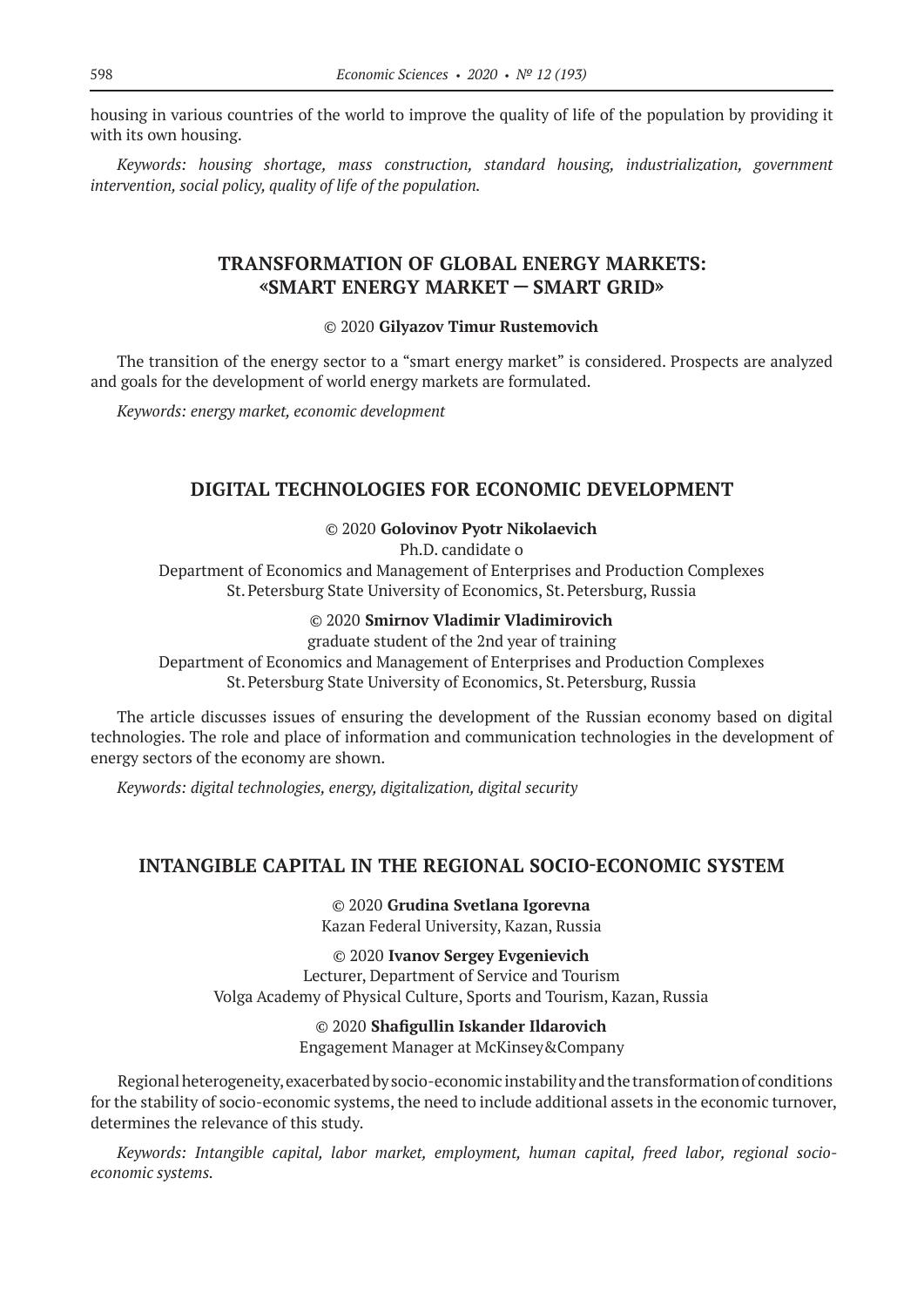# **INTERNET OF THINGS (IOT) TECHNOLOGIES IN THE TRANSPORT SECTOR AND THEIR ECONOMIC CONSEQUENCES**

### © 2020 **Guly Ilya Mikhailovich**

PhD in Economics, Associate Professor Emperor Alexander I St.Petersburg State Transport University, St.Petersburg, Russia E-mail: ilya.guliy@mail.ru

The relevance and cost-effectiveness of the introduction of digital transformation technologies, the fourth industrial revolution, one of which is the Internet of Things (IoT), determine the need for their design justification, analysis, and technical and economic assessment. The article substantiates the advantages of the introduction of Internet of Things technologies in the field of transport. The tasks solved through the implementation of It in transport are systematized; the main functionality of IoT in railway transportation is formulated. The statistical data of Rosstat are used to assess the extent of the spread of certain digital technologies related to the Internet of Things in the Russian transport sector, including in the field of railway transport. The main projects of the digital transformation strategy of Russian railways related to IoT and their economic consequences are outlined.

*Keywords: Internet of Things, IoT, Internet of things, digital transport, Russian Railways.*

### **References**

- 1. *Zhuravleva N.A., Wright J., Michalkova L., Musa H.*Sustainable urban planning and Internet of things-enabled Big Data analytics: designing, implementing, and operating smart management systems // Geopolitics, History, and International Relations. 2020. Т. 12. № 1. С. 59–65. (in Eng.)
- 2. *Volkova Elena Mihajlovna*. Zakonomernosti razvitiya i novye harakteristiki sovremennyh transportnyh sistem // Razvitie ekonomicheskoj nauki na transporte: ekonomicheskaya osnova budushchego transportnyh sistem: sbornik nauchnyh statej sedmoi mezhdunarodnoj nauchno-prakticheskoj konferencii; ed. by Natalia Zhuravleva. 2019. P. 190–196. (in Russ.).
- 3. Vosem' klyuchevyh tekhnologij «Internet veshchej»: issledovanie PriceWaterhouseCoopers, oktyabr' 2017 g. [Net resource]. URL: https://www.pwc.ru. (in Russ.).
- 4. EMISS State statistics: Official statistical indicators [Net recourse] (in Russ.). URL: https://fedstat.ru. (in Russ.).
- 5. Ob utverzhdenii koncepcii postroeniya i razvitiya uzkopolosnyh besprovodnyh setej svyazi «Interneta veshchej» na territorii Rossijskoj Federacii: prikaz Ministerstva cifrovogo razvitiya, svyazi i massovyh kommunikacij RF ot 29.03.2019 g. № 113 [Net recourse]. URL: https://digital.gov.ru/ru/documents/6410. (in Russ.).
- 6. Perspektivy razvitiya «Interneta veshchej» v Rossii [Электронный ресурс]. URL: https://www.pwc.ru. (in Russ.).
- 7. Primenenie tekhnologij Interneta veshchej dlya razvitiya sovremennoj gorodskoj sredy: issledovanie PriceWaterhouseCoopers, 2018 g. [Net recourse]. URL: https://www.pwc.ru. (in Russ.).
- 8. *Charkin Evgenij Igorevich*. O realizacii strategii cifrovoj transformacii OAO «RZHD»// Railway transport. 2020. No. 2. pp. 66–70. (in Russ.).

# **DETERMINANTS OF THE CREATION AND DEVELOPMENT OF THE FASTEST GROWING TECHNOLOGY COMPANIES**

### © 2020 **Dzyubenko Irina Borisovna**

Institute of Economics and Industrial Engineering SB RAS, Novosibirsk, Russia Е-mail: Konsult-I@yandex.ru ORCID https://orcid.org/0000–0002–7748–5486/

The article is devoted to identifying the factors of creation, presence and growth of the fastest growing technology companies, recognized as the key factor of economic growth and structural changes, in different countries and regions. To achieve this goal, data from 29 countries in Europe and the Middle East were subjected to several methods of multivariate analysis, including correlation and cluster analysis. The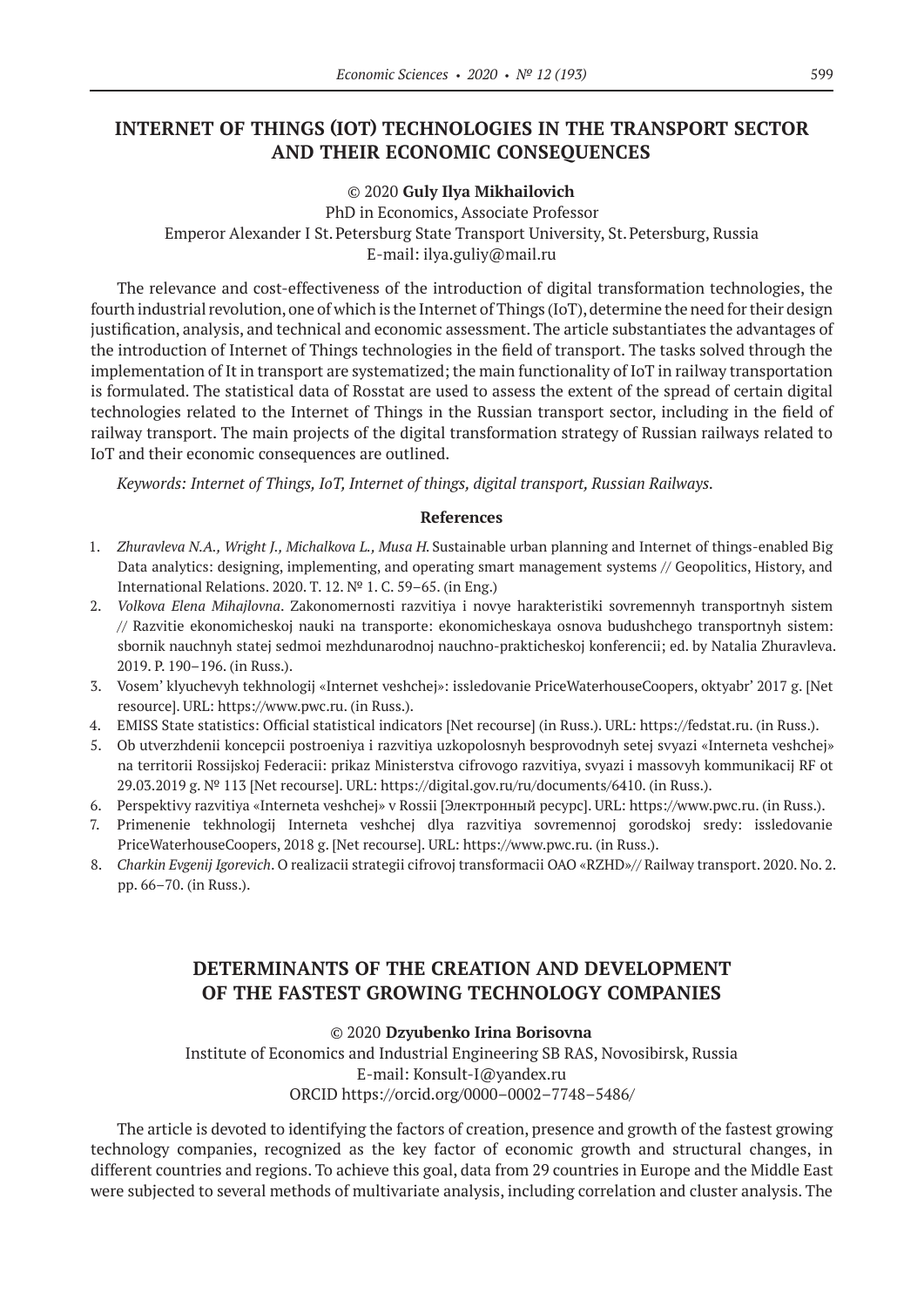relationship between the spread and development of fast-growing technology companies with the level and dynamics of wealth of the country and the well-being of the population, domestic  $R \& D$  costs was investigated. A cluster analysis was carried out, which revealed the characteristics of the entrepreneurial ecosystem that explain the different presence and growth of such companies in different countries. The results of the analysis can be used in the development and implementation of measures to support fastgrowing companies.

*Keywords: Fast-growing companies, high-tech businesses, exponential organizations, technology ecosystems, entrepreneurial ecosystems, institutional conditions, economic growth*

### **THEORY OF CONSUMER BEHAVIOR IN CONDITIONS OF INCOMPLETE INFORMATION**

© 2020 **Ismagilova Gulnara Nailevna**

PhD in Economics, Associate Professor of the Department of Territorial Economics Kazan (Volga Region) Federal University, Kazan, Russia E-mail: gismagilova\_85@mail.ru

#### © 2020 **Makhmudova Gulrukh Ravshanbekovna**

graduate student Kazan (Volga Region) Federal University, Kazan, Russia E-mail: happy-daisy@rambler.ru

In recent years, great interest has been shown in the study of the science of consumer behavior, both from the point of view of economic and sociological, psychological and other sciences. Despite such a wide range of interests, the generally accepted concept of "consumer behavior" has not yet been developed in research into the essence of consumer behavior. The article contains a study of the formation of consumer behavior of buyers. It is revealed what factors influence consumer behavior, as well as how it is possible to win competition for a consumer in a market economy. The study reveals what set of product information a customer must have in order to be sufficient. The role of the state in the formation of consumer behavior and the role of private commercial organizations are considered. Based on the results of the article, it was concluded that the most effective tactic of a marketer's actions is to put oneself in the buyer's shoes. It is also necessary to take into account certain specific features of the formation of consumer behavior in the information economy, when entrepreneurs can use a variety of tools using Internet technologies and artificial intelligence. It is necessary to create a brand of the object, which will be the basic condition for its needs in the product market.

*Keywords: consumer behavior, marginal utility, marginalism, marketing, asymmetric information.*

- 1. *Avtonomov V.* The image of man in political economy // M3 and MO. 1990. № 1. P. 21.
- 2. *Yadgarov R. S.* History of economic studies // Textbook. 3rd ed.— M .: INFRA-M, 2000.— 176 p
- 3. *Leontiev V. V.* Economic essays. Theory, Research, Facts and Politics.— M: Politizdat, 1990.— 53 p.
- 4. *Weber M.* Selected Works.— M .: Progress, 1990.— 36 p.
- 5. *Gracheva T.A.* Behavior of an economic subject in the conditions of the formation of market institutions / Dis. ... Cand. econom. Sciences: 08.00.01.— M .: 2005.— 165 p.
- 6. *Fakhrutdinova E.V., Mokichev S. D.*Problemy` metodologii v razvitii i modernizaczii e`konomiki.—E`konomicheskie nauki. 2015. # 122. S. 11–14.
- 7. *Fakhrutdinova E.V., Mokichev S. D.* Formirovanie i razvitie novoj konczepczii v metodologii e`konomicheskoj teorii.— E`konomicheskie nauki. 2013. # 103. S. 29–33.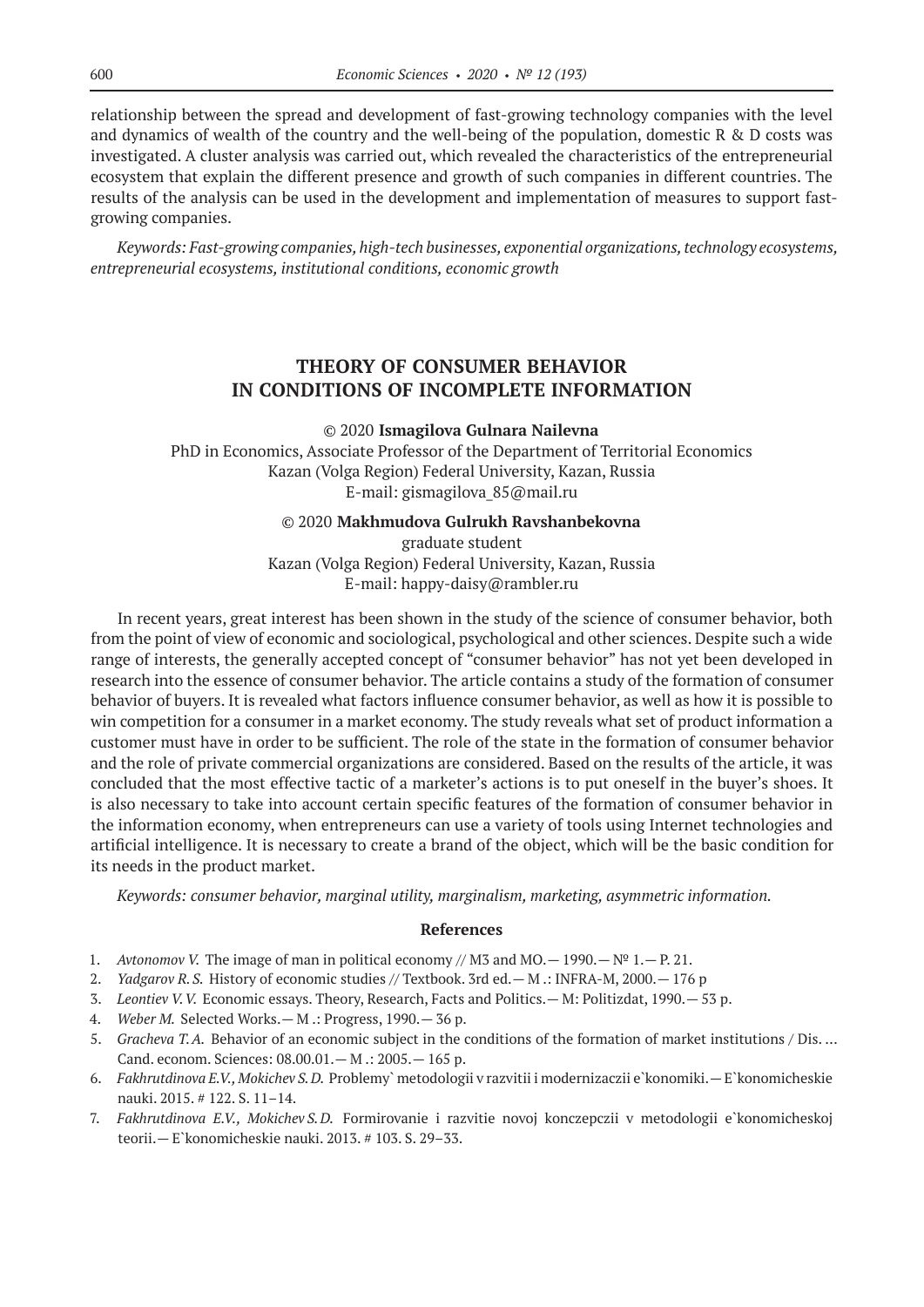- 8. *Blanc S., Massaglia S., Borra D., Mosso A., MerlinoV.M.* Animal welfare and gender: a nexus in awareness and preference when choosing fresh beef meat? // Journal of Animal Science.— 2020.— Volume 19, Issue 1.— Pp. 410– 420
- 9. *Rondoni A., Asioli D., Millan E.* Consumer behaviour, perceptions, and preferences towards eggs: A review of the literature and discussion of industry implications // Trends in Food Science and Technology.— 2020.— Volume 106.— Pp. 391–401.
- 10. *Testa F., Iovino R., Iraldo F.* The circular economy and consumer behaviour: The mediating // Business Strategy and the Environment.— 2020.— Volume 29, Issue 8.— Pp. 391–401.
- 11. *Nimri R., Patiar A., Jin X.* The determinants of consumers' intention of purchasing green hotel accommodation: Extending the theory of planned behaviour // Journal of Hospitality and Tourism Management.— 2020.— Volume 45.— Pp. 535–543.
- 12. *Khanra S., Dhir A., Kaur P., Joseph R.P.* Factors influencing the adoption postponement of mobile payment services in the hospitality sector during a pandemic // Journal of Hospitality and Tourism Management.— 2020.— Volume 46.— Pp. 26–39.

# **STUDY OF GENDER ASYMMETRY OF HEALTH OF THE POPULATION OF THE RUSSIAN FEDERATION**

#### © 2020 **Kamasheva Anastasiya Vasiliyeva**

Senior Lecturer, Department of Human Resource Management Kazan Federal University, Kazan, Russia

#### © 2020 **Kuznetsova Alsu Munirovna**

Ph.D.Sociological Sciences, Senior Lecturer, Institute of Management, Economics and Finance, Department of Human Resource Management Kazan Federal University, Kazan, Russia E-mail: alsu@legenda.travel

#### © 2020 **Ryzhova Asya Sergeevna**

Assistant, Department of Human Resource Management, Institute of Management, Economics and Finance Kazan Federal University, Russia, Kazan

The authors analyzed the conceptual research used in the study of the problems of individual and public health, as well as the gender approach and gender analysis, considered gender asymmetry in the health sector.

*Keywords: gender, gender analysis, gender approach in health care, gender equality and inequality in health care.*

### **ATTRACTING AND RETAINING HIGHLY QUALIFIED SPECIALISTS IN THE REPUBLIC OF TATARSTAN**

#### © 2020 **Kolesnikova Julia Sergeevna**

Doctor of Economics, Chief Researcher, Department of Human Resources and Employment of Institute for demographic research Branch of the Federal Center of Theoretical and Applied Sociology of the Russian Academy of Sciences (IDR FCTAS RAS)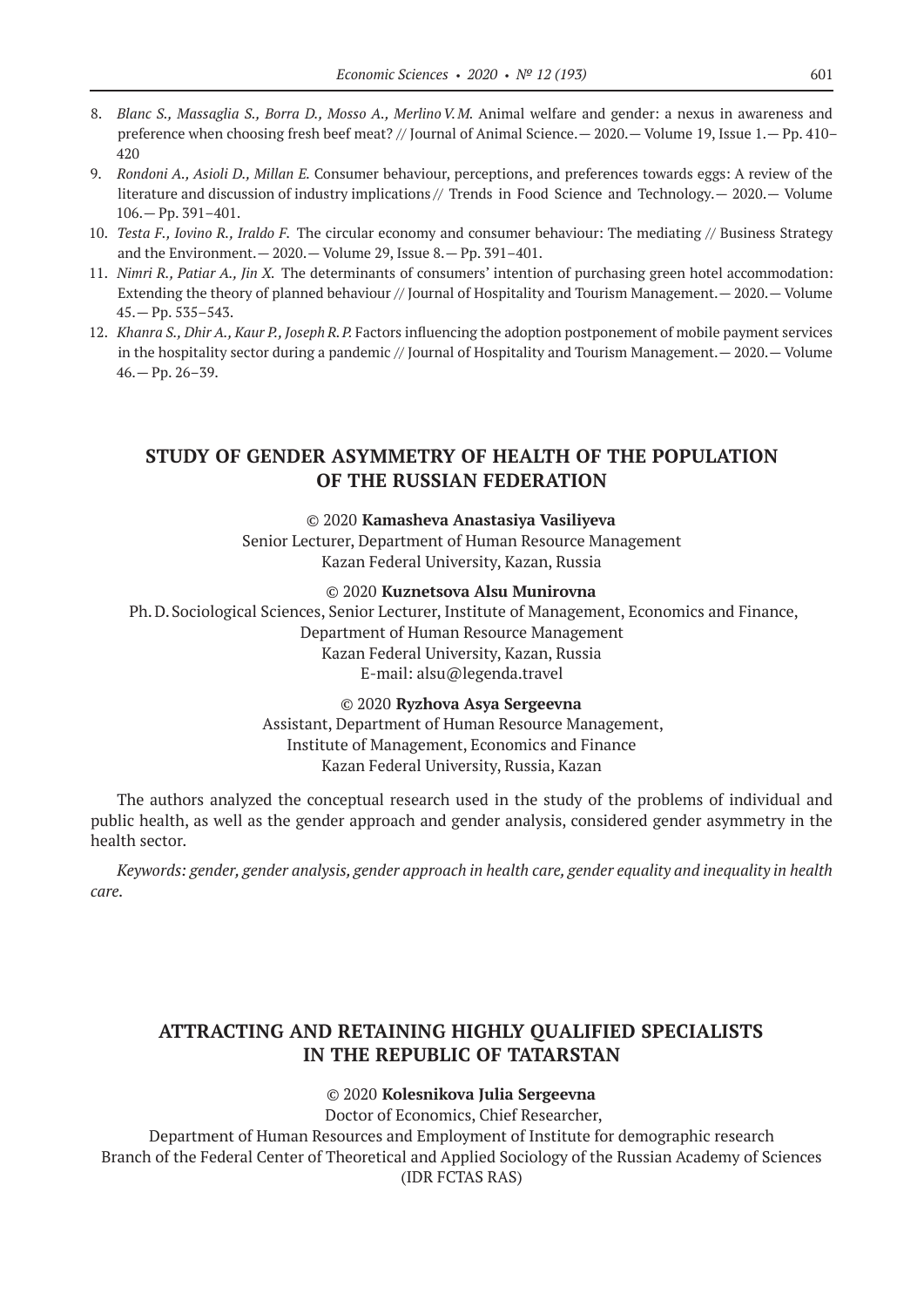© 2020 **Fakhrutdinova Elena Valerievna** Doctor of Economics, Professor, Head of HR Management Department Kazan Federal University, Kazan, Russia

### © 2020 **Yurkov Dmitry Vasilievich** Doctor of Economics, HR Management Department Kazan Federal University, Kazan, Russia

The paper discusses the mechanisms of attracting and retaining personnel engaged in research and development, doctors. The paper analyzes the availability of doctors, the burden on healthcare workers in the Volga Federal District. The dynamics of the number of personnel engaged in research and development is investigated. The personnel deficit in the Republic of Tatarstan in the healthcare system and the aging of personnel engaged in research and development have been identified. The paper analyzes regional programs aimed at leveling the shortage of personnel in the indicated areas in the Republic of Tatarstan and their implementation. Highlighted professions such as engineers, technologists, mechanics, etc., for which there are no specialized regional programs to attract and retain. The presence of regional programs to attract and retain personnel partially eliminates the problem of a shortage of highly qualified specialists, but nevertheless these groups of specialties remain scarce in the Republic of Tatarstan. The data analysis showed that the presence of regional programs can stimulate migration processes and smooth out the imbalance of supply and demand in the labor market, however, the desired indicators of attracting highly qualified specialists to the Republic of Tatarstan have not yet been achieved.

*Keywords: highly qualified specialists, mechanisms for attracting and retaining personnel, human resources, doctors, staff engaged in research*

### **FINANCIAL INTELLIGENCE AS A NECESSARY QUALITY OF A SUCCESSFUL MANAGER IN THE MODERN ECONOMY**

© 2020 **Kochetova Margarita Vyacheslavovna** Student Samara State Economic University, Samara, Russia E-mail: margo8090@mail.ru

© 2020 **Polynova Lyudmila Viktorovna** Ph.D., Associate Professor Samara State Economic University, Samara, Russia

The current stage of development of the global economy, including the Russian one, imposes new requirements on the development of managerial competencies of leaders (managers). The basis of their development is various types of intelligence, a special place among them is given to the emotional and financial. It has now been found that a person has many different types of intelligence, which have been developed and studied by scientists and economists from around the world. Emotional Intelligence (EQ) is studied by J.Mayer and P.Salaway; financial intelligence (FQ) is considered by Robert Kiyosaki, who became the founder of this type of intelligence. The study revealed how EQ and FQ are related, which people have FQ, and how it can be developed to form financial competence.

*Keywords: financial intelligence, R. Kiyosaki, emotional intelligence, manager, development of intelligence, financial competence.*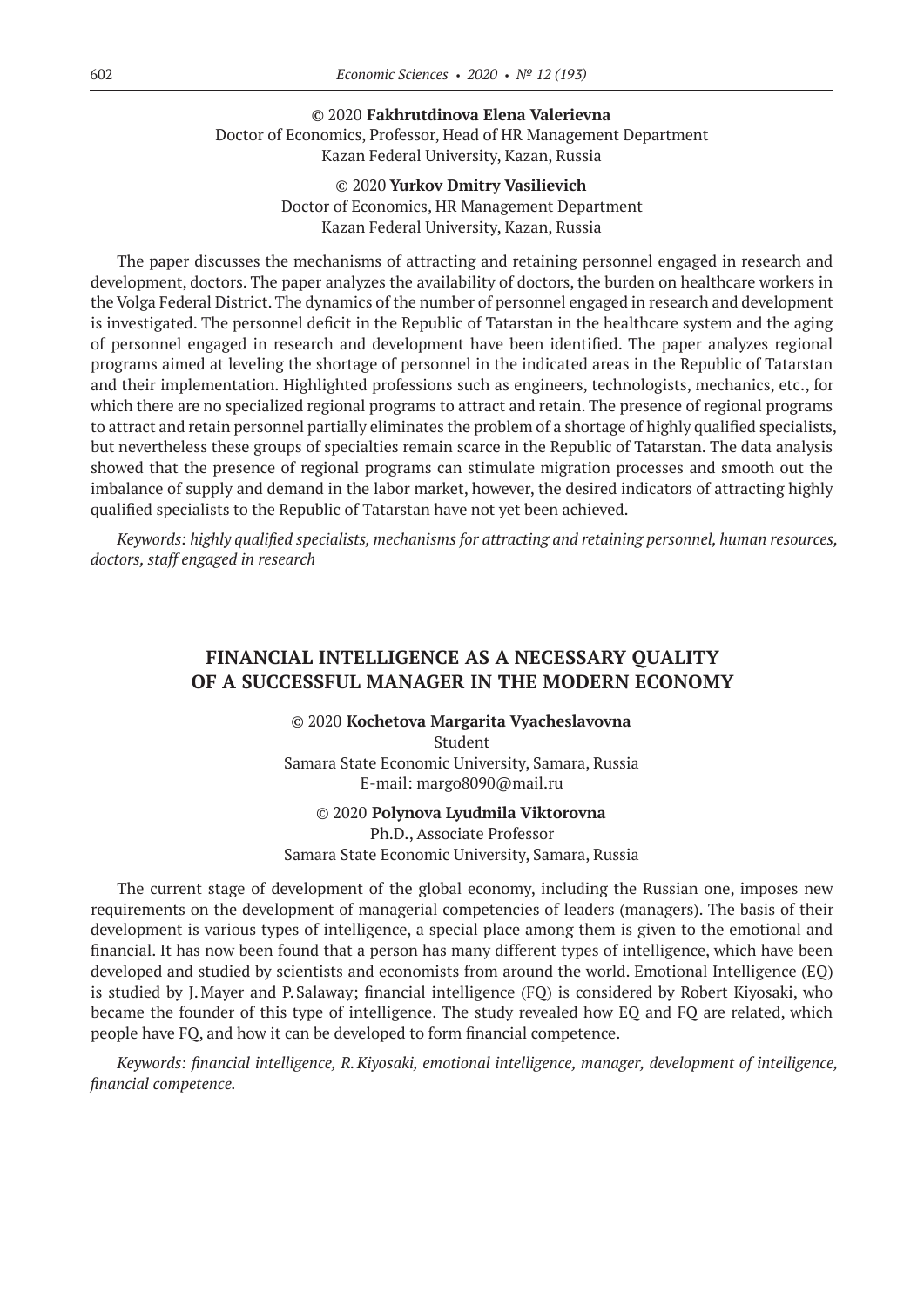# **THE INFLUENCE OF SOCIAL PROCESSES IN VARIOUS SPHERES OF HUMAN LIFE ON THE STATE OF HIS HEALTH: GENDER ASYMMETRY**

© 2020 **Kuznetsova Alsu Munirovna**

PhD in Sociology, Senior Lecturer at the Department of Human Resource Management at the Institute of Management, Economics and Finance Kazan (Volga Region) Federal University, Kazan, Rep. Tatarstan E-mail: alsu@legenda.travel

The author examines gender asymmetry in various social processes and analyzes gender differences in the health of men and women in relation to these processes, in various spheres of human life.

*Keywords: gender asymmetry, gender analysis, gender approach, gender equality, gender inequality, social processes, the sphere of human life.*

# **ANALYSIS OF THE DEVELOPMENT OF THE OIL AND GAS INDUSTRY IN THE RUSSIAN FEDERATION**

### © 2020 **Kurakin V.I.**

Peter the Great St. Petersburg Polytechnic University, Saint-Petersburg, Russia E-mail: v.i.kurakin@yandex.ru

The article presents the results of analysis of statistical data that characterize the dynamics of the oil and gas industry in Russia and the world, its importance and role in the country's economic system, the structure of the oil and gas production market, and the level of innovative development of the industry. The author offers a diagram illustrating the position of the oil and gas industry in the structure of the fuel and energy complex of Russia. Analytical reports of leading organizations in the industry are considered, which allow us to draw a conclusion about changes in the structure of fuel and energy consumption. Trends in the development of the global fuel and energy complex are highlighted. The structure and role of oil and gas revenues in the formation of the Federal budget of the country is considered in detail. The article reviews the strategic priorities set out in the Energy strategy of Russia 2035 and compares them with the previous Energy strategy 2030. A separate analysis of the dynamics of the share of oil and gas revenues in the formation of the level of tax burden for the period from 2012 was carried out. The dynamics of average prices for oil of the Yulars brand, which serve as the basis for budget planning, is analyzed. Based on the results of the analysis of the index of innovation activity and the coefficient of innovation activity by type of economic activity, it is concluded that the majority of technological innovations are carried out by organizations that produce electrical equipment, electronic and optical equipment. The least innovative activity is observed in the field of mining. The necessity of introducing and developing innovations in the fuel and energy complex is justified in connection with the trends of intensification of various changes in the external environment (such as technologies, markets, society, and state regulatory policy), increasing competition in established markets, complicating technological processes related to the extraction and processing of energy resources, their rapid digitalization, and increasing the significance of social and environmental consequences of economic activity.

*Keywords: oil industry, gas industry, oil and gas industry, fuel and energy complex, hydrocarbon consumption, oil and gas budget revenues, energy strategy, innovative development*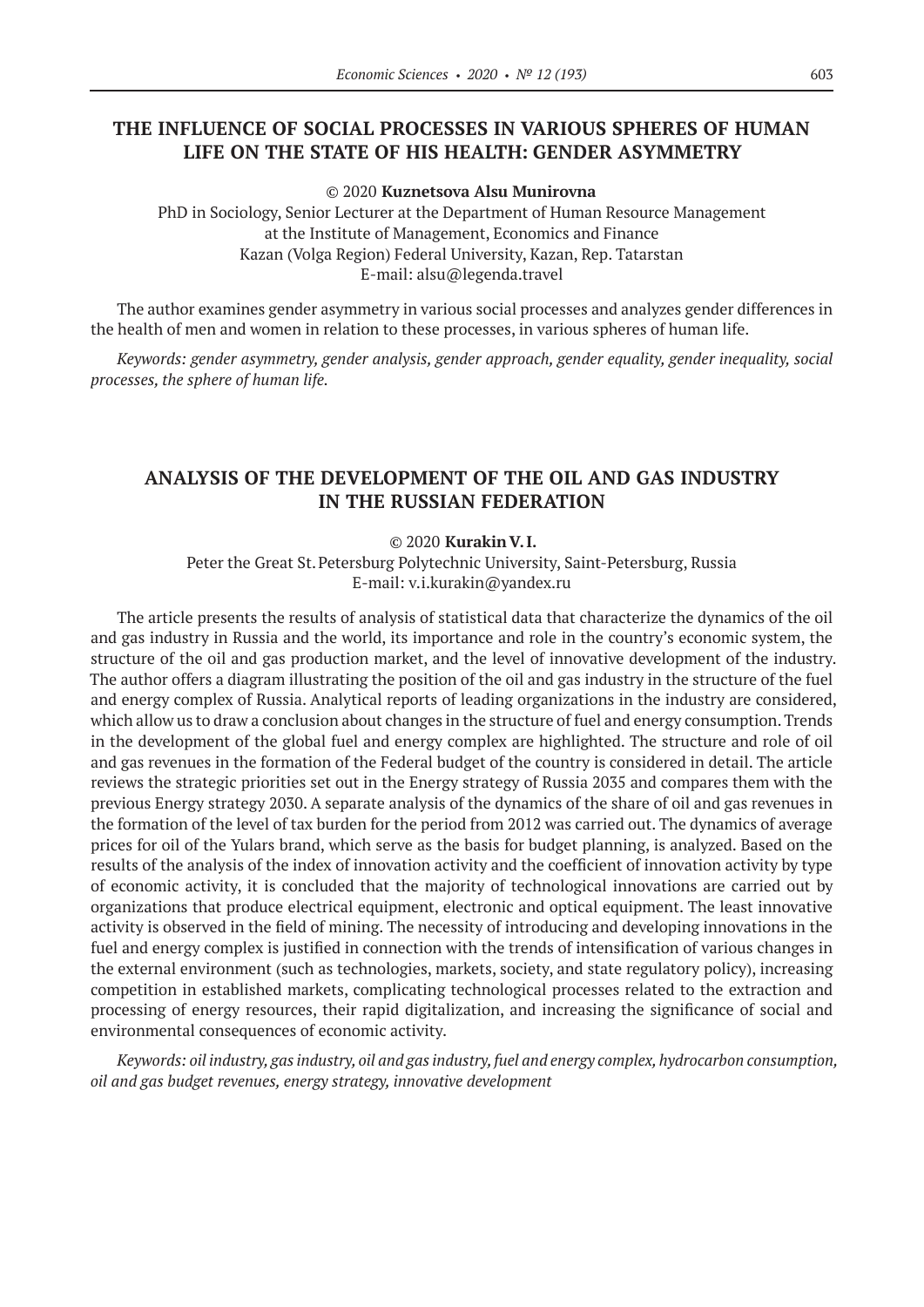# **EVALUATION OF THE EFFICIENCY OF ACTIVITIES IN THE SECTOR OF CHEMICAL INDUSTRY OF THE SAMARA REGION ON THE EXAMPLE OF PJSC «TOGLIATTIAZOT»**

© 2020 **Kucheryavenko Dmitry Mikhailovich** Candidate of Economic Sciences, Associate Professor, Department of Economics and Organization Management Samara State Technical University (SamSTU), Russia, Samara

This article examines the chemical industry of the Samara region, which plays an important role in the life of not only Russia, but also countries beyond its borders. On the example of one of the world's leading enterprises in the field of the production of mineral fertilizers and chemical products — Public Joint Stock Company «Togliattiazot». The company is a supplier to more than ten countries of the world located on five continents. The company has a positive effect on the life and development of the region, and also contributes to the improvement of the socio-economic climate. This makes it possible to solve various kinds of problems related to the city's labor resources. The priority areas in which the company plans to develop are presented. This indicates the relevance of the selected study within the Samara region. The subject of the research is the chemical industry. The object was the activities of PJSC Togliattiazot. The analysis of both the internal and external environment of the company was carried out using the following methods: SWOT analysis and R.Duncan's matrix. The research is theoretical and practical.

It was found that the company has a large margin of safety and an impressive number of strengths; it is actively developing and investing generously in new developments and construction of production facilities. It has been proven that PJSC Togliattiazot is a developing and competitive enterprise that is popular both in the domestic and international markets. It was found that the company's external environment is complex and stable, because environmental factors do not change unexpectedly, they can be foreseen, but there are many such factors. This means that the sources of pre-crisis signals are fairly stable. It was seen that the greatest impact on the activities of the enterprise from the outside is exerted by technological, economic and political factors. It was revealed that the company has high quality products that are in demand in the domestic and international markets, has an established system of financial and economic relations, has training programs and advanced training for the company's personnel.

*Keywords: chemical industry, performance assessment, environmental analysis, asset liquidity, financial performance, solvency, enterprise, financial stability.*

# **INNOVATION DEVELOPMENT AS A FAST RESPONSE TO THE NEEDS OF SOCIETY AND BUSINESS**

© 2020 **Kucheryavenko Dmitriy Mikhaylovich** Candidate of economic sciences, Associate professor, Department of economics and organization management Samara state technical university, Samara, Russia

The article examines innovation as a prompt response to the needs of society or those problems that first of all face the countries of the world. The question is raised about the importance of innovation, the most promising directions of innovative development of the industrial sector are considered. The article describes additive manufacturing as an element in which companies in the global product base value chain respond more quickly to the emergence of new markets with cheaper operators and produce complete complex products and business processes. The subject of research is innovation. The research object is innovation in the industrial sector and medicine. The degree of development is at the level of theoretical and practical application. The works of leading experts in the field of innovative development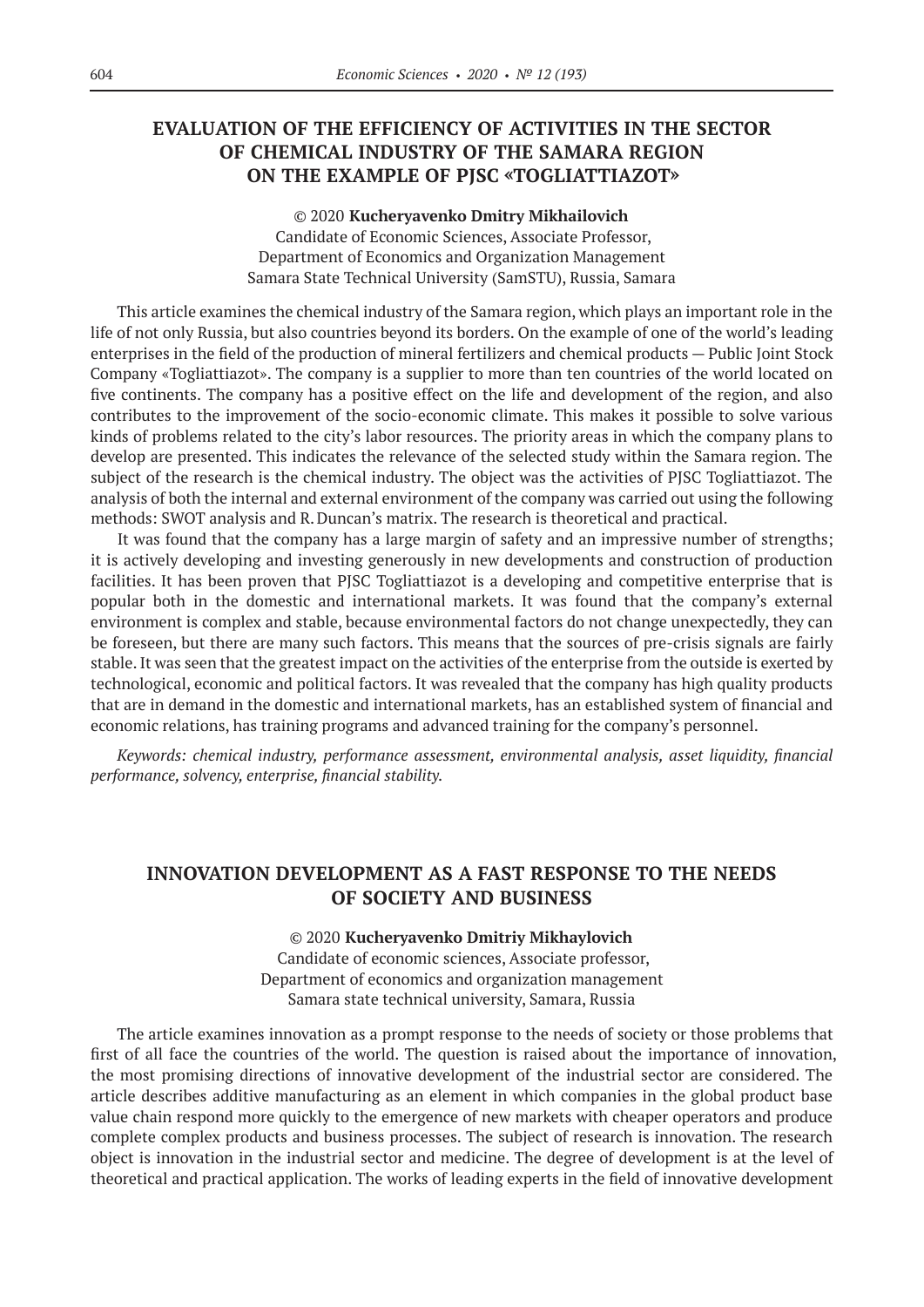and developments were considered, as: Buzulukina E.M., ShapovalovA.A., NikolaevA.I. and others.

New technologies, combined with innovative business models, have been found to offer manufacturers a variety of opportunities to enhance their value proposition, especially for small and medium-sized enterprises. It was also found that manufacturing innovation guarantees a special impact on all aspects of the manufacturing process, from design, research and development of the production cycle, supply chain management and logistics to sales, marketing and even end-of-life management. Examples of diagnostic, educational and training toolkits and materials were considered that SMEs can easily access to analyze and address technology and knowledge gaps.

It has been proven that virtual reality allows people to learn in environments and situations that currently either do not exist or are otherwise difficult to design in life. It was found that there is a reliable rapid test that can detect the COVID-19 virus in less than 15 minutes and thus significantly reduce processing time, as well as improve contact tracing, which has a beneficial effect on society in the fight against the disease.

*Keywords: innovation, innovative development, needs, society, innovative designs, additive manufacturing, virtual reality, automation.*

### **DIGITAL ECONOMY: TAX PROBLEMS**

#### © 2020 **Lagutina Larisa Gennadievna**

Candidate of Economics, Department of Economic Security Russian Presidential Academy of National Economy and Public Administration, Moscow, Russia

The advent of the global Internet has opened up new business opportunities to enter international markets without crossing the physical boundaries between countries. In this regard, the problem of taxing foreign companies with income tax and value-added tax in connection with their activities in the Russian Federation, in particular through the provision of electronic services, has become a pressing issue.

*Keywords: digital economy, taxation, income tax, value-added tax, electronic services.*

- 1. Indicators of the digital economy: 2019: statistical collection / G.I.Abdrakhmanov, K.O.Wisniewski, L.M.Gohberg, etc.; The Nazis. Research. I60 «Higher School of Economics.» — M.: HSE Research Institute, 2019. ISBN 978–5– 7598–1924–0.
- 2. *Milogol N.S.* Problems and prospects of VAT taxation of international digital services supplies Tax policy and practice. 2014. No 5 (137). S. 74–79.
- 3. *Pinskaya M.R., Milogol N.S., TikhonovaA.V., Mitin D.A.* Value Added Tax in the e-commerce sector: monograph (edited by Dr. M.R.Pinskaya).— M.: Prometheus, 2019.— 280 s.
- 4. *Sinitsyn A., Ayrapetyan L., Surkova A.* Digital Tax in Russia: prospects of introduction. M. 2020
- 5. What is the digital economy? Trends, competencies, measurement of the C‑80 «Text»: dock. 20th Apr. Int. Scientific. Conf. economic and society development, Moscow, 9–12 Apr. 2019 / G.I.Abdrakhmanov, K.About. Wisniewski, L.M.Gohberg et al.; Scientific. Ed. L.M.Gohberg; The Nazis. Research. Graduate School of Economics. «M.: Ed.House Of Higher School of Economics, 2019
- 6. *Laure-Alice Bouvier*. Quelles voies pour l'imposition des géants du web proposées par l'Union Européenne et la France? Revue de planification fiscale et financière, 2020, vol. 40, no 2. p. 199–214.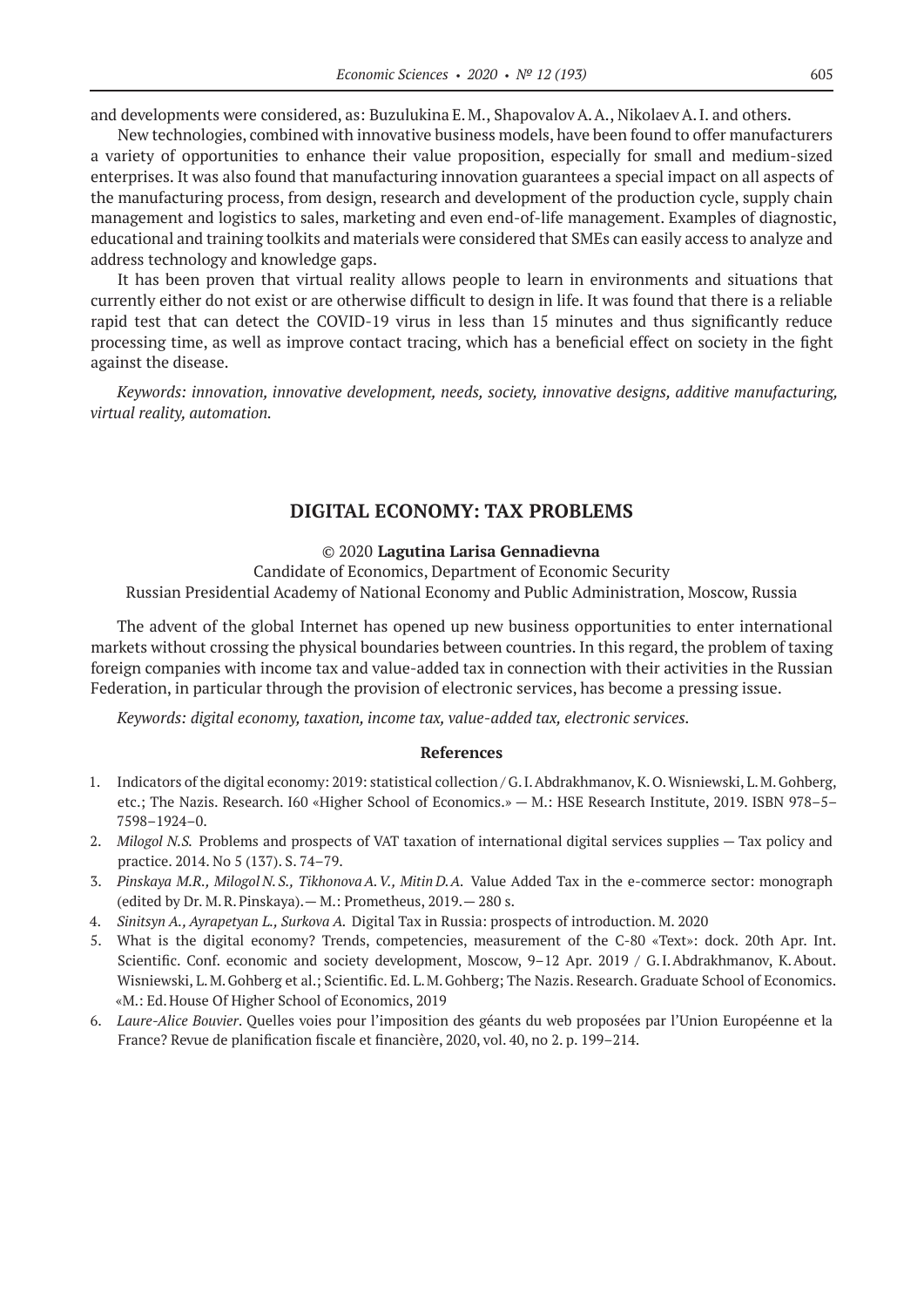# **RATING OF AGRICULTURAL UNIVERSITIES AS A TOOL FOR MANAGING THE DEVELOPMENT OF AGRICULTURAL EDUCATION IN RUSSIA**

### © 2020 **Larina Tatiana Nikolaevna**

Orenburg State Agrarian University, Orenburg, Russia Doctor of Economic Sciences, Docent, Professor of the Department of economics of agroindustrial complex and economic security E-mail: lartn.oren@mail.ru

© 2020 **Malovsky Nikolay Anatolievich**

Candidate of technical sciences, Councilor at the administration Orenburg State Agrarian University, Orenburg, Russia E-mail: malovskiy@list.ru

### © 2020 **Shakhov Vladimir Alexandrovich**

Doctor of technical sciences, Professor,

Head of the Department for the Organization of Scientific Research and Training of Scientific Personnel Orenburg State Agrarian University, Orenburg, Russia

E-mail: shahov-v@yandex.ru

The authors of the article analyzed the rating of agricultural universities in Russia held by the Department of Scientific and Technical Policy and Education of the Ministry of Agriculture of the Russian Federation for 2018–2019. The leading universities in the areas of «educational activities» and «research activities», problems in the modern system of agrarian education in Russia are highlighted.

*Keywords: rating, agricultural universities, problems, management tool, agricultural education, analysis, grouping, development.*

- 1. Agrarnye vuzy dolzhny rabotat' v edinoj svyazke s biznesom i naukoj [Agrarian universities should work together with business and science] // Agrarnaya nauka. 2020. № (7–8). pp. 17–18.
- 2. *Vorob'evA. E.* Global'nyj ili nacional'nyj rejting vuzov? [Global and national rankings?] // Sovremennye tekhnologii upravleniya. 2016. № 6 (66). pp. 2–16.
- 3. Postanovlenie Pravitel'stva RF «Ob utverzhdenii Federal'noj nauchno-tekhnicheskoj programmy razvitiya sel'skogo hozyajstva na 2017–2025 gody» ot 25 avgusta 2017 g. № 996 [e-resource]. Dostup iz sprav.-pravovoj sistemy «Konsul'tantPlyus» http://www.consultant.ru/.
- 4. Prikaz Ministerstva obrazovaniya i nauki Rossijskoj Federacii ot 23 yanvarya 2018 g. № 41 «Ob utverzhdenii pokazatelej effektivnosti deyatel'nosti federal'nyh byudzhetnyh i avtonomnyh obrazovatel'nyh uchrezhdenij vysshego obrazovaniya i raboty ih rukovoditelej, nahodyashchihsya v vedenii Ministerstva obrazovaniya i nauki Rossijskoj Federacii» [e-resource]. Dostup iz sprav.-pravovoj sistemy «Konsul'tantPlyus» http://www.consultant. ru.
- 5. Rejting luchshih vuzov Rossii RAEX‑100 (2020 god) [Rating of the best universities in Russia RAEX‑100 (2020)] [e-resource] / https://raex-rr.com/education/universities/rating of universities of russia (Data obrashcheniya: 12.11.2020).
- 6. *Ryabchikova N.N.* Perspektivy razvitiya agrarnogo obrazovaniya v Rossii: sotrudnichestvo v ramkah klasternosetevogo podhoda // Kreativnaya ekonomika. 2020. T. 14. № 4. pp. 529–540.
- 7. Cadez S., Dimovski V., Zaman Groff M. Research, teaching and performance evaluation in academia: the salience of quality // Studies in Higher Education. 2017. Volume 42 (8), Pp. 1455–1473. DOI: 10.1080/03075079.2015.1104659.
- 8. *Horta H., Santos J.M.* Organisational factors and academic research agendas: an analysis of academics in the social sciences // Studies in Higher Education. 2019. Volume 45 (12), Pp. 2382–2397. DOI 10.1080/03075079.2019.1612351.
- 9. *Uslu B.* A path for ranking success: what does the expanded indicator-set of international university rankings suggest? // Higher Education. 2020. Volume 80, Issue 3, November 2020, Pp. 949–972. DOI: 10.1007/s10734–020– 00527–0.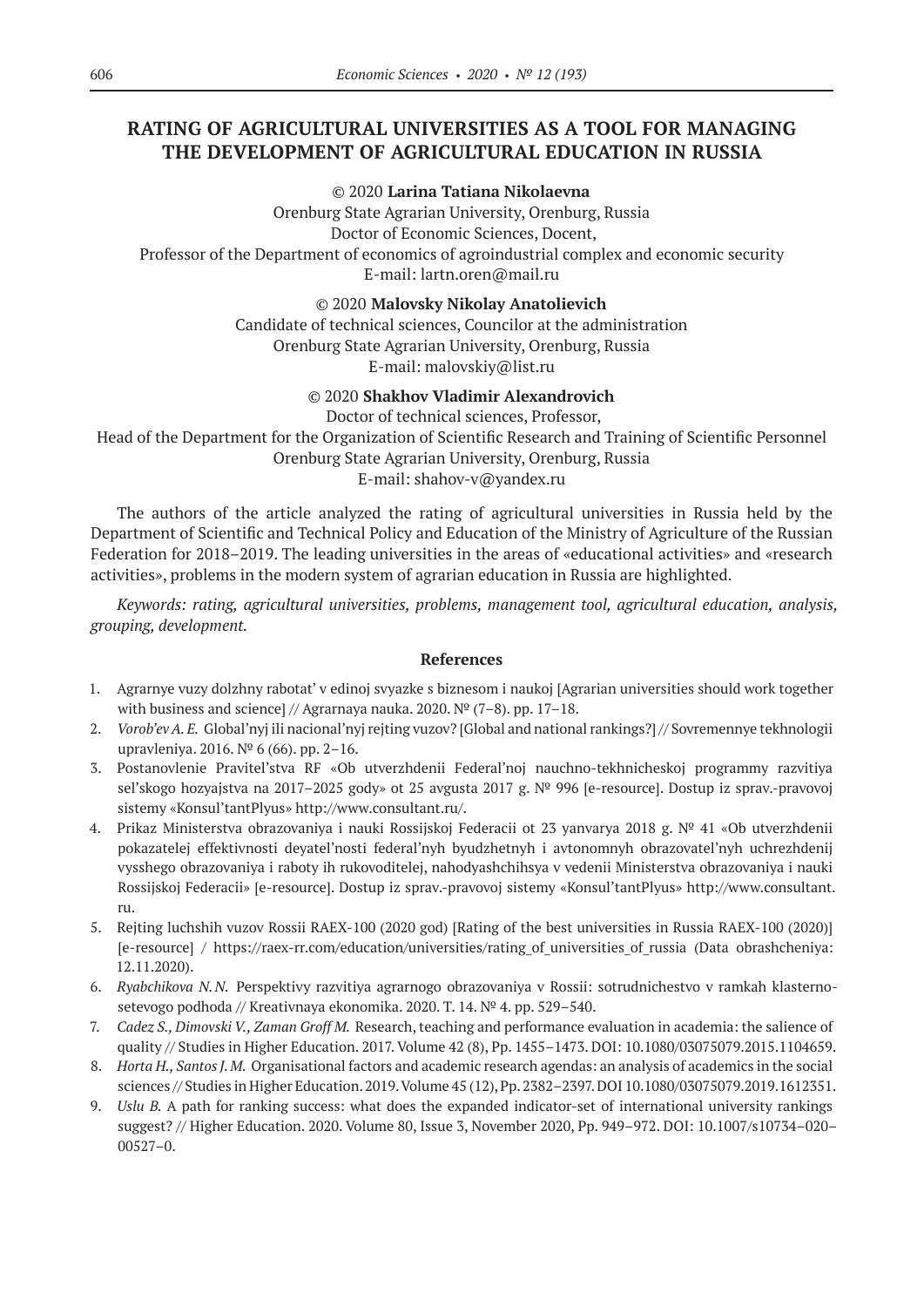# **METHODOLOGY FOR CONSTRUCTING A MODEL FOR REGULATING CLUSTERING PROCESSES AND INNOVATIVE DEVELOPMENT OF ECONOMIC SYSTEMS IN RUSSIAN REGIONS**

#### © 2020 **Larionova Nina Ivanovna**

Doctor of Economics, Professor of the Department of economic theory Volga State University of Technology, Yoshkar-Ola, Russia E-mail: LarionovaNI@volgatech.net

#### © 2020 **Napolskikh Dmitry Leonidovich**

Candidate of economic sciences, Associate professor of the department of management and law Volga State University of Technology, Yoshkar-Ola, Russia E-mail: NapolskihDL@yandex.ru

The object of the research is methodological approaches to developing a model of clustering and innovative development at the regional level. The aim of this work is to develop a methodology for regulating clustering processes and innovative development of Russian regions. Five stages are identified within the framework of the model of regulation of clustering processes and innovative development of regional economic systems. The main functions of state authorities and local self-government bodies within the framework of clustering policy and innovative development of Russian regions are summarized in the framework of the selected stages of clustering model formation. The methodological feature of the proposed methodology is overall strategy of socio-economic development of the region, which is consistent with the cluster policy, as well as taking into account the specifics of the region's development in terms of spatial and institutional aspects.

*Keywords: cluster policy, cluster modeling, innovative development, state regulation, synchronization of development.*

- 1. Koncepciya dolgosrochnogo social'no-ekonomicheskogo razvitiya Rossijskoj Federacii do 2020 goda, Utverzhdena Rasporyazheniem Pravitel'stva RF № 1662‑r ot 17 noyabrya 2008 goda [«The concept of long-term socio-economic development of the Russian Federation until 2020», Approved by the Order of the Government of the Russian Federation No. 1662-R dated November 17, 2008]. URL: http://static.government.ru/media/files/aaooFKSheDLiM 99HEcyrygytfmGzrnAX.pdf (reference date: 3.07.2020).
- 2. *Gusejnov,A. G*. Problemy formirovaniya regional'nyh klasternyh sistem [Problems of formation of regional cluster systems]. Fundamental'nye issledovaniya [Fundamental study]. 2016. № 3–2. P. 360–367
- 3. *Dombrovskij, M.A*. Metodologicheskie problemy ekonomicheskoj klasterizacii [Methodological problems of economic clustering]. Problemy sovremennoj ekonomiki [Problems of modern economy] 2011. № 2. URL: https://cyberleninka.ru/article/n/metodologicheskie-problemy-ekonomicheskoy-klasterizatsii (reference date: 3.07.2020).
- 4. *Larionova, N.I*. Konceptual'nye osnovy strukturnoj diversifikacii ekonomiki [Conceptual bases of structural diversification of the economy] / N.I.Larionova, N.L.Zagajnova // Vestnik Povolzhskogo gosudarstvennogo tehnologicheskogo universiteta. Serija: Ekonomika i upravlenie [Bulletin of the Volga State Technological University. Series: Economics and Management]. —  $2009. - N^2 2. - P. 17-29.$
- 5. *Markov, L.S*. Teoretiko-metodologicheskie osnovy klasternogo podhoda [Theoretical and methodological foundations of the cluster approach] / L.S.Markov.— Novosibirsk: IEOPP SO RAN, 2015.— 300 p.
- 6. *Najdyonov, N.D*. Ekonomiko-matematicheskie modeli klastera [Economic and mathematical models of the cluster] / N.D.Najdyonov, V.I.Spiryagin, E.N.Novokshonova // Sovremennye issledovaniya social'nyh problem [Modern research on social problems].— 2015.—№ 9 (53).— P. 415–432.
- 7. Rossijskaya klasternaya observatoriya [Russian classical Observatory]. URL: https://cluster.hse.ru/ (reference date: 3.07.2020).
- 8. *Enright, M. J*. Survey on the Characterization of Regional Clusters: Initial Results. Working Paper // Institute of Economic Policy and Business Strategy: Competitiveness Program University of Hong Kong. 2000. 21 р.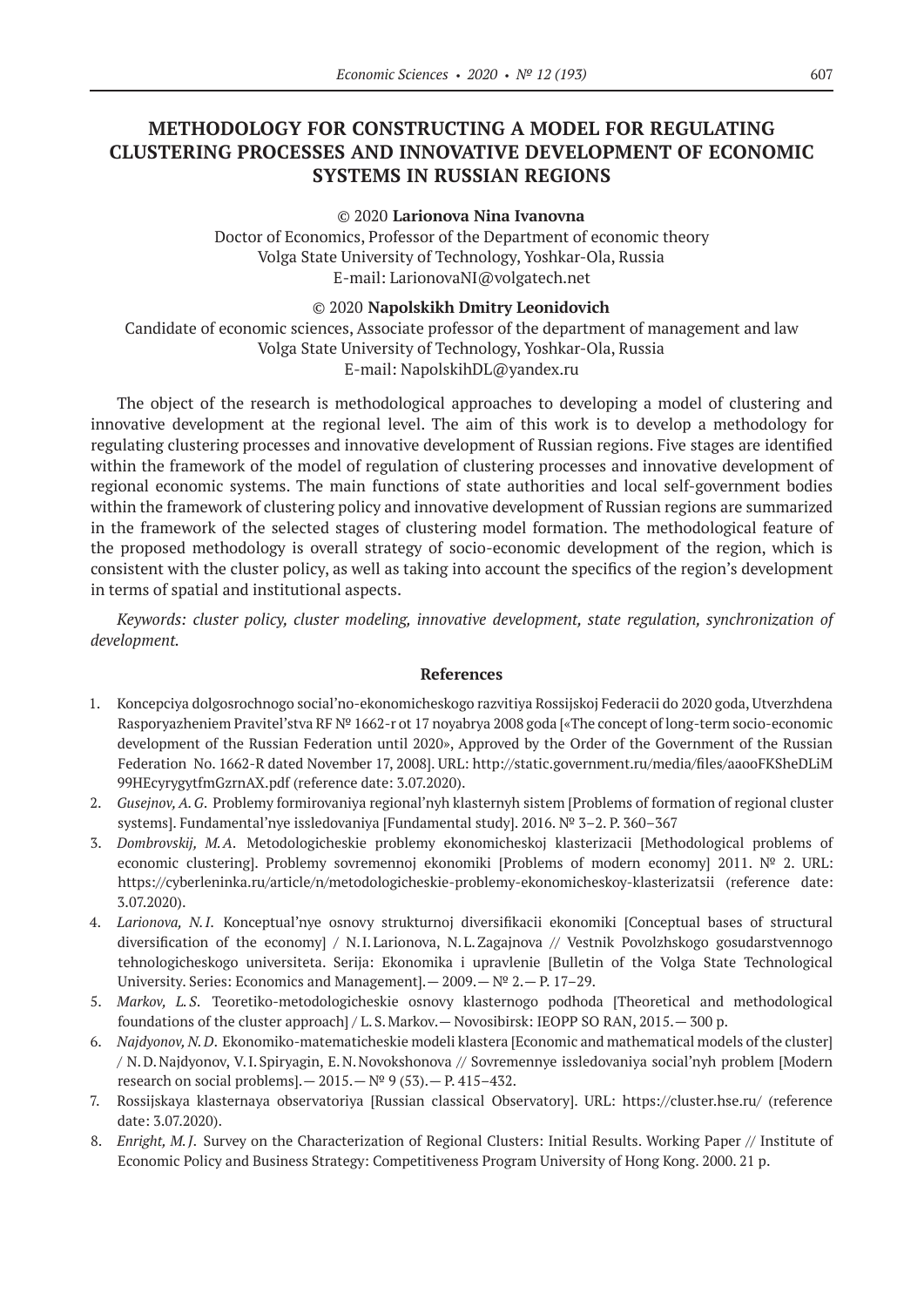- 9. *Ketels, Ch., G. Lindqvist, Ö. Sölvell*. Strengthening Clusters and Competitiveness in Europe. The Role of Cluster Organizations. URL: http://gosbook.ru/node/84334. (reference date: 3.07.2020).
- 10. *Lundvall B.* National Systems of Innovation: Towards a Theory of Innovation and Interactive Learning.— L.: Pinter Publishers. 1992.— 317 p
- 11. *Morisson, A. & Doussineau, M*. Regional innovation governance and place-based policies: design, implementation and implications. Regional Studies, Regional Science,6(1), 2019, 101–116. URL: https://rsa.tandfonline.com/doi/ full/10.1080/21681376.2019.1578257.

# **PLANNING FOR THE DEVELOPMENT OF OIL RESERVES IN CONDITIONS OF DEFICIT OF FINANCIAL RESOURCES**

© 2020 **Lebedev Aleksey Sergeyevich**

Tyumen industrial University, Tyumen, Russia E-mail: dacent.tmn@gmail.com

The problem of planning the development of oil reserves in conditions of limited financial resources is considered. The proposed approach is based not on the selection of projects, but on their rational distribution over time. The implementation of the method makes it possible to develop all deposits, taking into account the financial capabilities of the enterprise.

*Keywords: Investments, planning, economic efficiency, field development, oil reserves, financial resources.*

# **ESTIMATION OF ECONOMIC EFFICIENCY OF DEVELOPMENT OF RESERVES OF HYDROCARBON RAW MATERIALS UNDER CONDITIONS OF INSTABILITY OF THE EXTERNAL AND INTERNAL ENVIRONMENT**

© 2020 **Lebedev Aleksey Sergeyevich** Tyumen Industrial University, Tyumen, Russia E-mail: dacent.tmn@gmail.com

Methods of risk assessment are analyzed and, on the basis of their critical analysis, procedures, algorithms and computational and analytical tools for using the Monte Carlo method and models for evaluating real Black-Scholes options are proposed, which are tested on the example of a real field.

*Keywords: risk, uncertainty, economic efficiency, field development, economic modeling, investments, investment project*

### **CONCEPTUAL APPROACHES IN THE STRATEGY ECONOMIC SECURITY**

© 2020 **Lebedev Anatoly Timofeevich**

Doctor of Technical Sciences, Professor, Head of the Department of Technical Service, Standardization and Metrology Stavropol State Agrarian University, Stavropol, Russia

### © 2020 **Zhevora Yuri Ivanovich**

PhD in Economics, Associate Professor, Professor, Department of Technical Service, Standardization and Metrology Stavropol State Agrarian University, Stavropol, Russia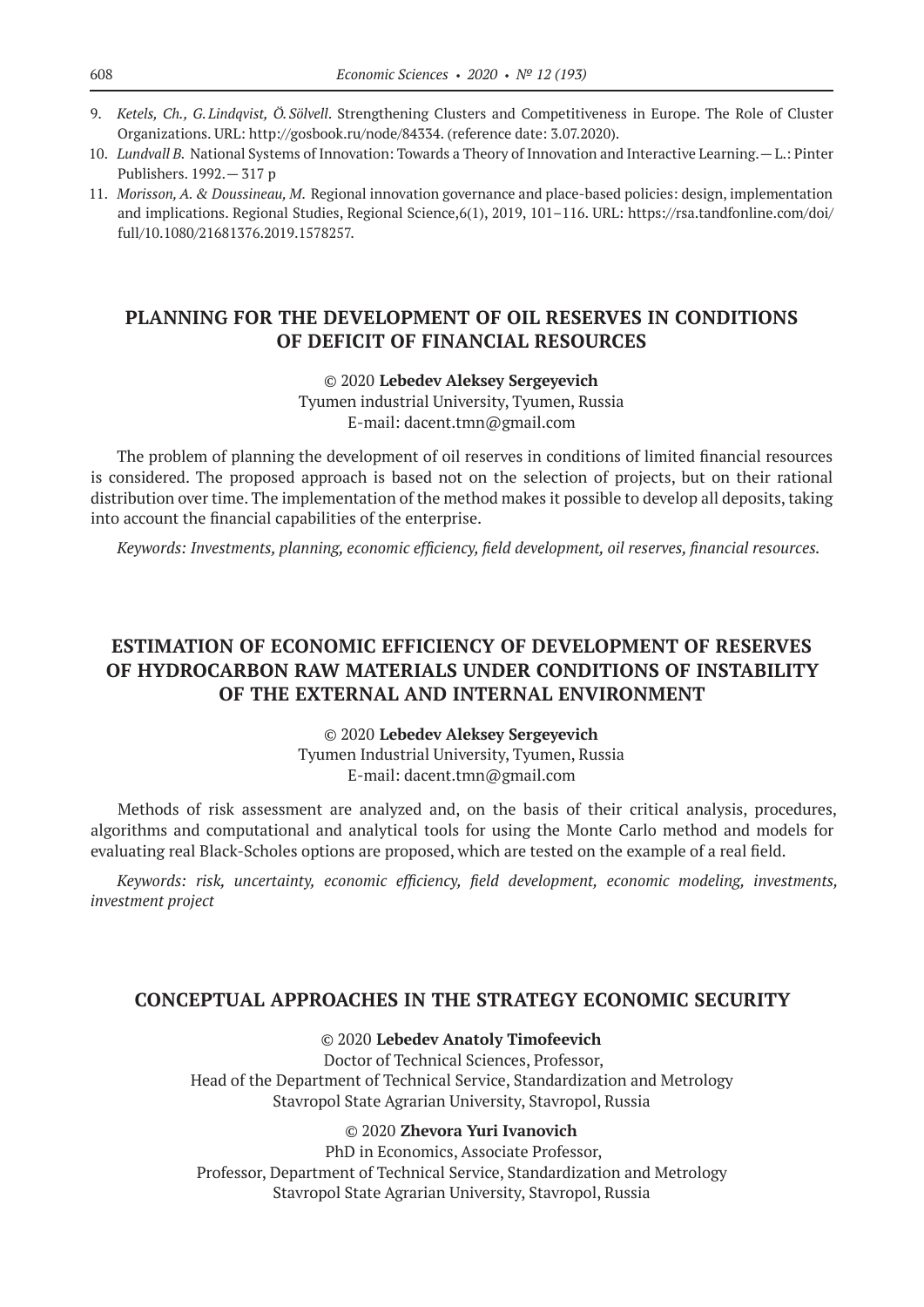#### © 2020 **Pavlyuk Roman Vladimirovich**

Candidate of Technical Sciences, Associate professor, Professor at the Department of Technical Service, Standardization and Metrology Stavropol State Agrarian University, Stavropol, Russia

> © 2020 **Glebova Ekaterina Nikolaevna** Master's degree Stavropol State Agrarian University, Stavropol, Russia

> © 2020 **Polshakov Alexander Andreevich** Student Stavropol State Agrarian University, Stavropol, Russia

Conceptual approaches to the strategy of economic security and the role of the state are described. This approach reflects the principle of classical political economy, which means minimizing government intervention in the economy and indicates the increased influence of the school of institutionalism on the worldview and managerial concepts of sustainability of economic development.

*Keywords: Concept, strategy, security, economy.*

# **EVALUATION OF THE FINANCIAL STATE OF PJSC «TOGLIATTIAZOT» AS A LEADING ENTERPRISE OF THE CHEMICAL INDUSTRY**

### © 2020 **Leonov Alexander Nikolaevich**

Applicant for the Department of Management Samara State University of Economics, Samara, Russia

This article examines the financial condition of a business as an important element in assessing the effectiveness of a company. The subject of the research is the indicator of the financial condition of the enterprise. The object of the study was PJSC Togliattiazot. The relevance of the study is due to the important influence of the enterprise on the life and development of the Samara region, since it contributes to the improvement of the socio-economic climate. The company is a supplier to more than ten countries of the world located on five continents. This makes it possible to solve various kinds of problems related to the city's labor resources. The research is theoretical and practical.

Calculations were made of indicators of the performance of Togliattiazot, such as: the ratios of financial stability, liquidity of assets and indicators of business activity of the company, return on sales and return on equity of the company. Also, conclusions were drawn about the financial condition of the company and recommendations were given for carrying out health-improving measures. It was revealed that the most satisfactory liquidity indicators of all types were observed in 2018; in 2019, although there is good liquidity of assets, the absolute liquidity is much less than both the standard and relative to the indicators of the previous years under consideration. This is due to a decrease in the volume of cash and short-term financial investments in the balance sheet and a slight increase in short-term liabilities. It was calculated that the turnover ratios of PJSC Togliattiazot are decreasing. This means that the number of days of turnover increases, and this leads to a decrease in the business activity of the enterprise.

It was revealed that the efficiency of the funds invested in the enterprise fell significantly in 2019 compared to the previous year (2 times). Since the normative value for the Russian economy is more than 20%, it becomes obvious that an effective investment could only be called in 2018. The reason is the drop in net profit by almost 2 times. The study showed that this organization has a high margin of safety and, although in 2019 the decline in prices for the products manufactured by the company negatively affected the financial performance, PJSC Togliattiazot has every opportunity to improve its financial position.

*Keywords: asset liquidity, chemical industry, performance assessment, environmental analysis, financial performance, enterprise, financial stability, turnover.*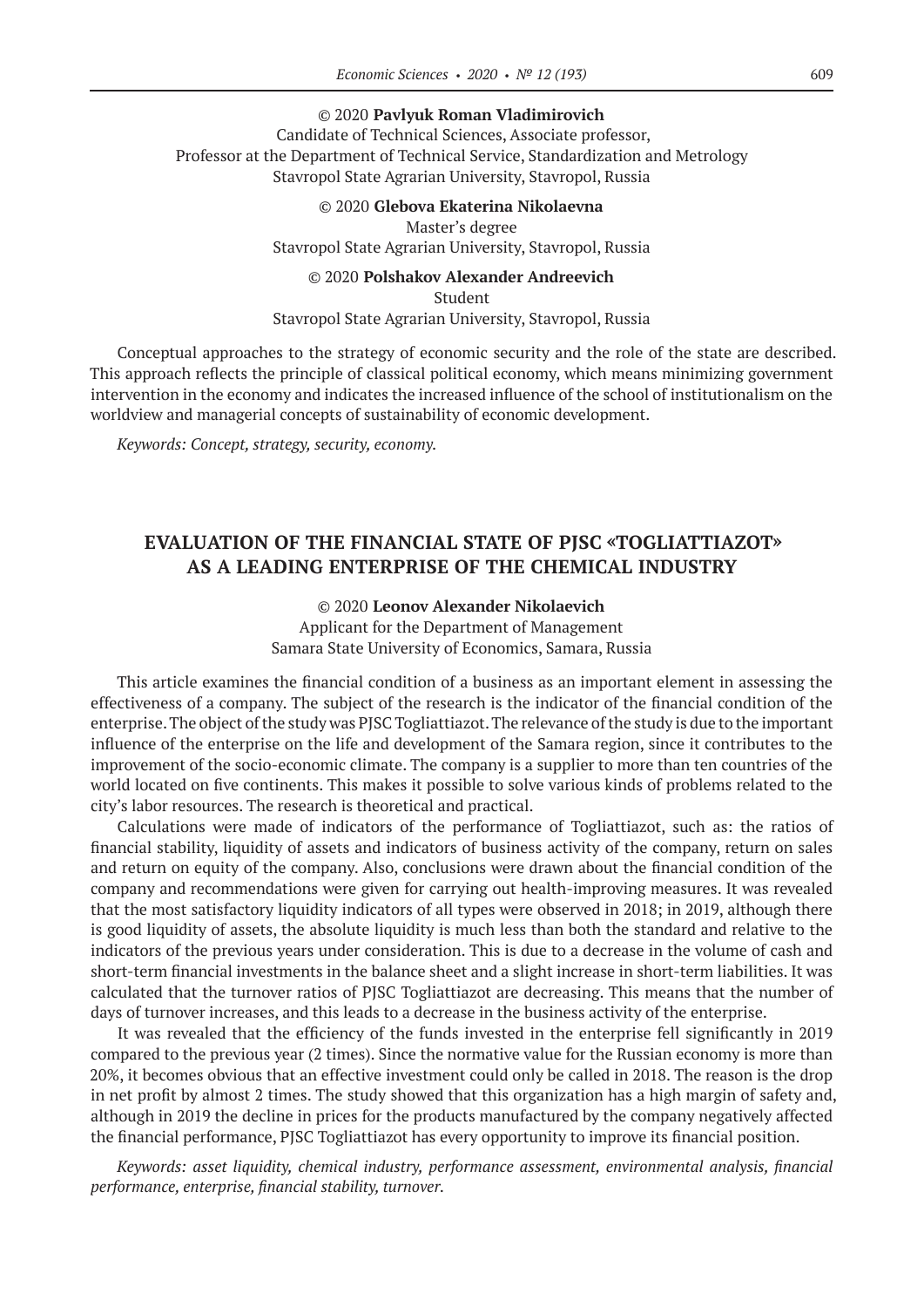# **STUDY OF THE INFLUENCE OF MACROECONOMIC INDICATORS ON THE INVESTMENT CLIMATE IN THE REGIONS OF RUSSIA**

### © 2020 **Lisachkina Julia Sergeevna** graduate student Samara State University of Economics, Samara, Russia

The introduction of information technologies in the main sectors of the Russian national economy and the transition to a digital economy require additional investments, while the country is experiencing the consequences of the 2014 crisis and the impact of the flaring crisis caused by the covid‑19 virus pandemic. In this regard, the topic of assessing the investment capital of regions and the impact of macroeconomic indicators on it is relevant at the current time. It is possible to single out the purpose of the study, which is expressed in the formation of an econometric model of the influence of intraregional factors on the level of investment. Such methods of scientific knowledge as comparison, analysis, tabular and graphical, correlation-regression are designed to solve this goal. The main results of the research carried out include the following: the all-Russian dynamics of the investment process, for the period 1991–2019, obeys a parabolic functional dependence, thus it can be argued about a slowdown in the growth rate of investments in fixed assets in the medium term; correlation-regression analysis revealed the presence of two factors that have a significant impact on investment flows in the regions, this is the share of GVA in the extractive industry and the type of region according to budget classification; simulation modeling gave an understanding of the impossibility of an unlimited increase in extractive industries in the structure of the economy and the need to search for new factors and points of economic growth. In our opinion, some of the achieved results of the study will be useful to regional executive authorities in terms of forming a strategy for the economic development of the subject for the medium term.

*Keywords: spatial economics, regions, investments, econometrics, influence, factors, prediction.*

### **METHODOLOGY OF INCREASING INNOVATION ACTIVITIES OF THE UNIVERSITY**

#### © 2020 **Lyamin Boris Mikhailovich**

assistant

Peter the Great St. Petersburg Polytechnic University, St. Petersburg, Russia E-mail: lyamin.bm@gmail.com

© 2020 **Furin Alexander Gennadievich** candidate of economic sciences, associate professor Volga State Technological University, Yoshkar-Ola, Rep. Mari El

E-mail: furin\_ag@mail.ru

The article analyzes the potential for the commercialization of the results of innovative activities of a higher educational institution. On the basis of the analysis, a method is proposed for enhancing innovation in a higher educational institution, based on the formation of a research team based on a competencybased approach for a specific scientific task. The analysis of the potential for the commercialization of the results of innovation activity was carried out using a fuzzy-multiple approach, which made it possible to objectively assess the potential for the commercialization of the result of innovation activities of a higher educational institution, in particular, the SOL solar car developed by the team of the youth design and technological bureau Polytech Solar Team. Based on the data obtained, it is necessary to formulate a methodology for enhancing the innovative activity of a higher educational institution. The proposed methodology allows the formation of such research groups that, based on their competencies, will be able to solve the scientific tasks assigned to them, while it is necessary to stimulate the innovative activities of the formed team based on the needs of the research team.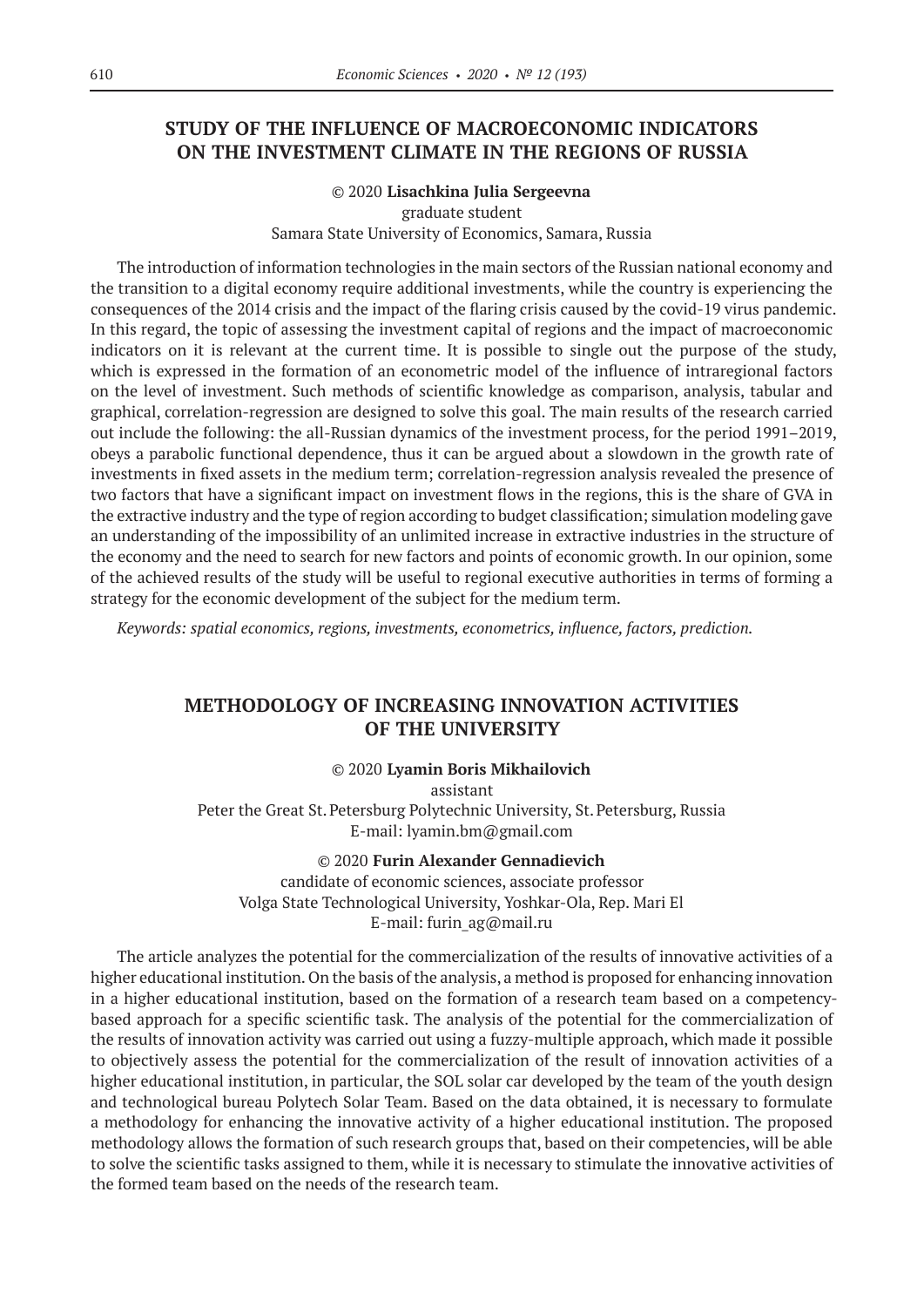*Keywords: innovation activity, stimulation of innovation activity, higher education institutions, fuzzymultiple approach, results of innovation activity*

# **ORGANIZATIONAL AND ECONOMIC MECHANISM FOR THE DEVELOPMENT OF AGRICULTURAL INDUSTRIES**

### © 2020 **Mazloev Vitaly Zelimkhanovich**

Doctor of Economics, Professor, Honored Scientist of the Russian Federation, Chief Researcher VNIOPTUSH — Branch of the Federal Research Center of Agrarian Economy and Social Development of Rural Areas — VNIIESH, Moscow, Russia

Agriculture as a core branch of the agri-food complex, which is a basic element of social reproduction, has been demonstrating fairly steady growth over the past decade. Russia has become one of the leading countries exporting food and agricultural raw materials, the export of which has increased by 1.5 times, that is, our country supplies a significant part of food products to the world market, which indicates a fairly stable trend in the development of the domestic agricultural sector. However, this is clearly not enough to reach qualitatively different parameters of its functioning. To maintain stable performance, it is necessary to form a capable economic mechanism that is adequate to the objectively existing socioeconomic formation

*Keywords: agro-industrialsector, agricultural production, agricultural branch, economic mechanism.*

# **EFFICIENCY OF THE REGIONAL POLICY IN THE FIELD OF PHYSICAL CULTURE AND SPORTS (ON THE EXAMPLE OF SUBJECTS OF THE VOLGA FEDERAL DISTRICT OF THE RUSSIAN FEDERATION)**

#### © 2020 **Miftakhov Marsel Rinadovich**

Advisor to the Chairman of the State Council of the Republic of Tatarstan Lecturer at the department of socio-economic and humanitarian disciplines Volga state academy of physical culture, sports and tourism, Kazan, E-mail: Marsel.Miftahov@tatar.ru

Sports activity of a person is one of the integral aspects of his life, the guarantee of his health and active social activity. To implement effective regional and national policies in the field of physical education and sports, quantitative assessments of the impact of sports activity on the socio-economic development of the population, as well as management tools based on them, are necessary.

From the point of view of the state, increasing the proportion of the population who regularly engage in sports is one of the key priorities of the National Goal of Preserving the population, health and wellbeing of people.

In accordance with the Decree of the President of the Russian Federation, the growth of the above indicator was included in the expanded list of criteria for evaluating the heads of the constituent entities of the Russian Federation. In this regard, the study of this indicator is of particular importance in order to study and consider effective approaches to improving public administration in the field of physical culture and sports [5].

In this paper, the question is raised about which models of regional policy are most optimal in increasing sports activity and creating conditions for sports activities. Does the state policy in the field of sports relate to justified social costs, which in turn can be considered an investment in the future, and the increase in sports activity of the population gives a significant socio-economic effect?

*Keywords: sports, regional policy, economy, sports industry, development, investment, rating, efficiency, economic effect, target programs, key indicators, indicators, sport.*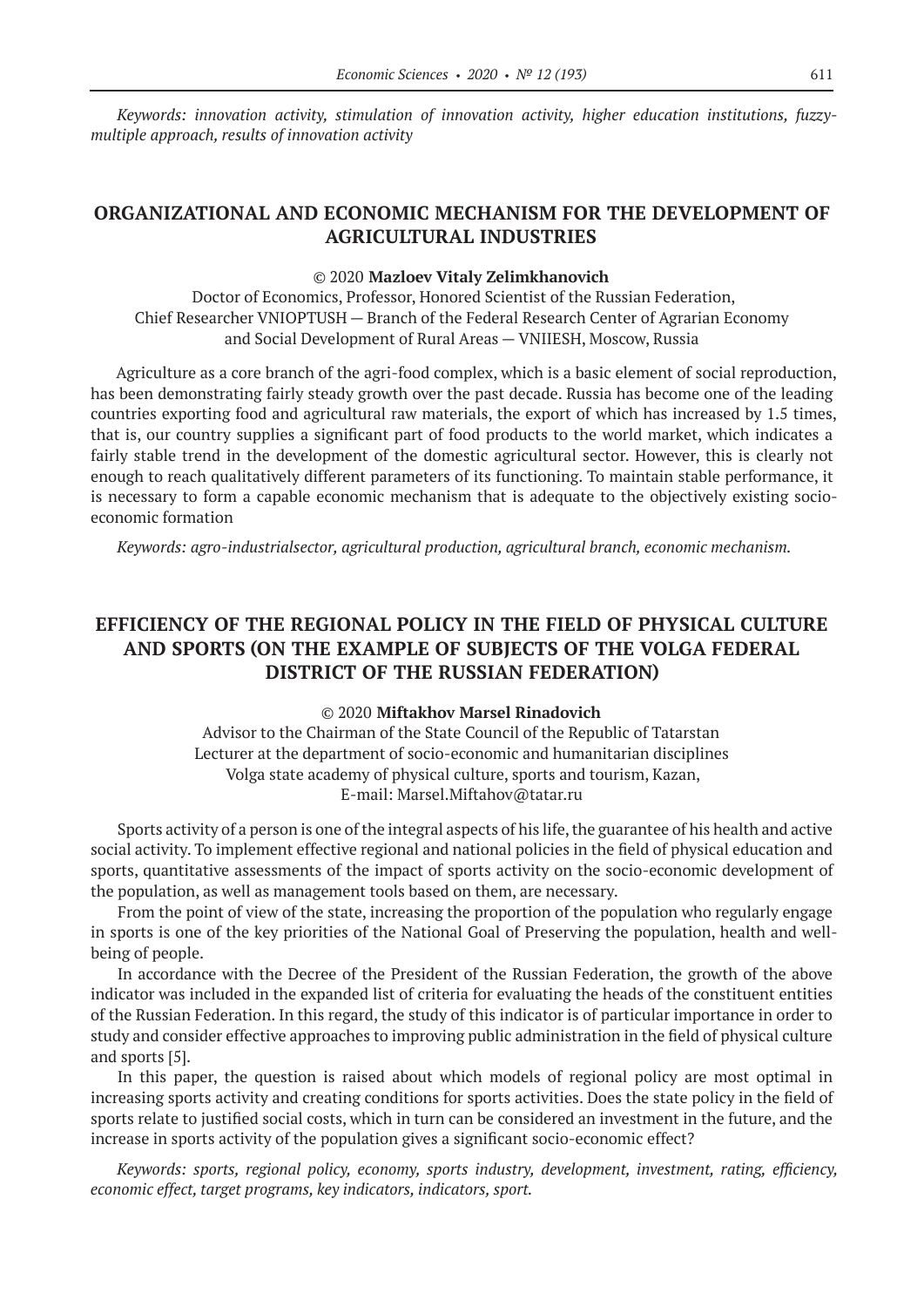# **STUDY OF THE INFLUENCE OF SOCIO-ECONOMIC FACTORS ON THE LEVEL OF INNOVATIVE ACTIVITY OF RUSSIAN REGIONS**

### © 2020 **Mutalapov Rais Kharisovich** graduate student Samara State University of Economics, Russia, Samara

Achieving relative equality between the regions of Russia is possible only with the intervention of the state, for the formation of local centers of attraction for investments. One of these areas should be the production and implementation of innovative products, goods and services. In this regard, we believe that the topic of assessing the variation in the innovative activity of regions and the influence of intraregional factors on it is an urgent task in the current economic conditions. The purpose of the publication is to assess the parameters of an econometric model of the influence of socio-economic factors on the innovative activity of regions and to carry out simulation forecasts. As methods of scientific cognition, such as comparison, analysis and synthesis, correlation and regression analysis were used. The application of these methods to the data of official statistics made it possible to obtain the following results: the stratification of Russian regions by the level of innovative activity was established, while the leading positions are occupied by the subjects of the Central and Volga federal districts; a factor has been identified that has a significant impact on innovation, such is the share of gross value added in manufacturing in a regional product; on the basis of simulation, an understanding of the need for new centers of attraction of innovations was formed on the basis of the latest mechanisms for managing the innovative and technological development of the region. The results obtained will be useful both for civil servants to regulate innovation activity at the meso-level, and for scientists dealing with the problems of innovation.

*Keywords: spatial economy, regions, innovation, econometrics, influence, factors, prediction.*

# **ASSESSMENT OF THE FINANCIAL CONDITION OF A HIGH-TECH MANUFACTURING COMPANY FOR THE PURPOSE OF INNOVATIVE DEVELOPMENT**

© 2020 **Nikolaev Artem Alexandrovich** graduate student Samara State University of Economics, Samara, Russia

## © 2020 **Korkin Maxim Alexandrovich**

graduate student

Samara State University of Economics, Samara, Russia

This article examines the financial condition of the company as an integral stage in assessing the degree of business development, which leads to timely recognition of problems and their immediate elimination. The subject of the research is the indicator for assessing the financial condition of a business. The object of the study was the company JSC «GK» Electroshield «. The relevance of the study lies in assessing the likelihood of bankruptcy of the company, which makes it possible to assess the weaknesses, to understand the potential of the business. The research was carried out at the expense of the Russian express methodology, which includes the calculation of such indicators as: current liquidity ratio, equity ratio, and later (depending on the resulting indicators) the solvency loss ratio and the solvency recovery ratio.

It was found that the company is able to repay current (short-term) liabilities only at the expense of current assets. The growth rate of the current liquidity ratio in 2018 was –25.2%, in 2019 there was also a decrease by 3.4%. The standard value of the coefficient is from 1.5 to 2. The obtained indicators have a value of less than 1.5 to 2, which indicates an unsatisfactory balance sheet structure.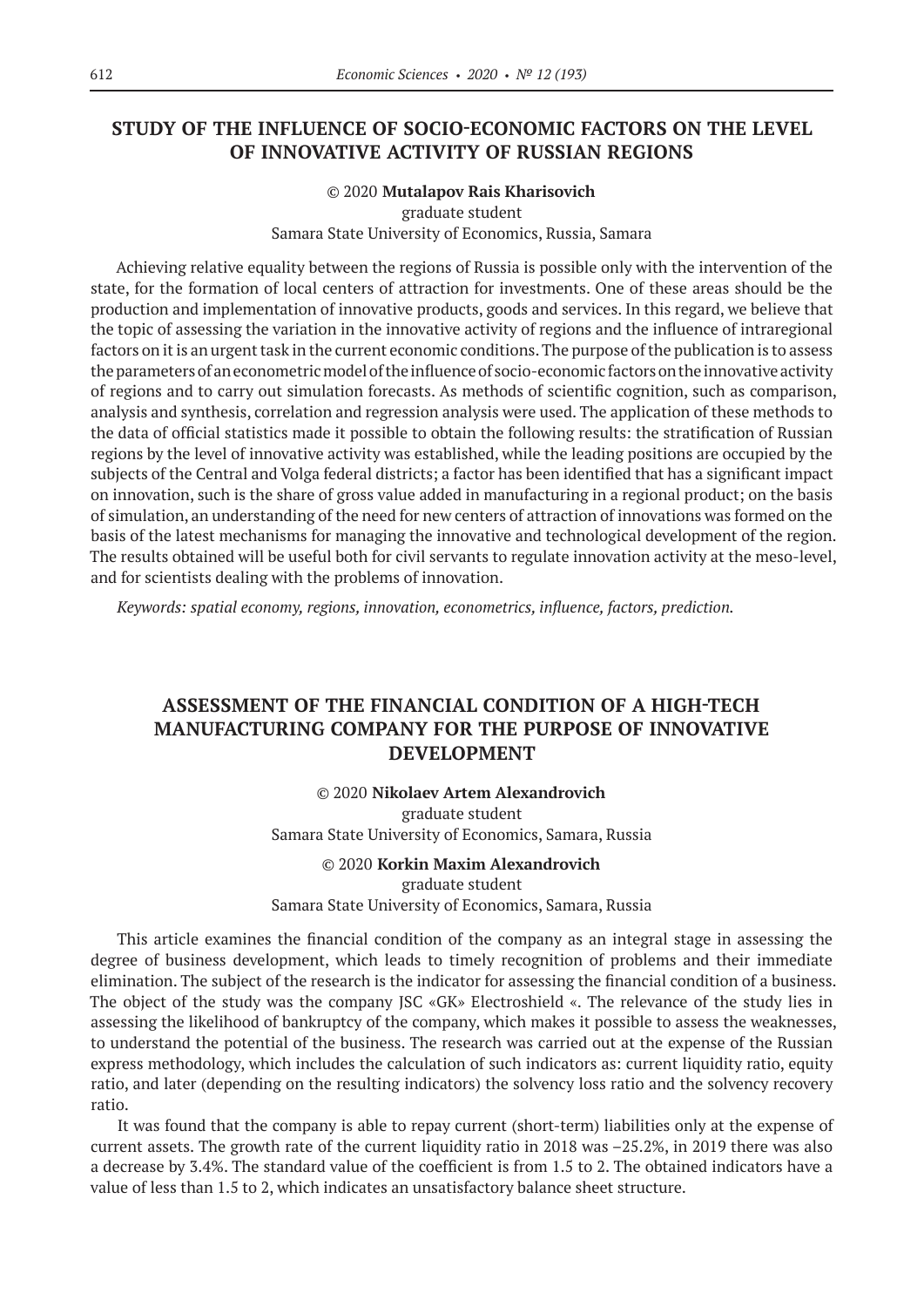It was investigated that the importance of the assessment consists in providing an objective assessment of the state of the company's finances for the current period, identifying the reasons that led to such a result, identifying the necessary reserves and resources that can optimize activities, and predict financial results in the future.

It was revealed that the growth rate of the equity ratio in 2018 was –9.7%, in 2019 there was also a decrease by 11.5%. The results indicate an unsatisfactory balance sheet structure with an indicator less than 0.1. It was also revealed that the growth rate in 2018 of the solvency recovery rate was –35.1%, and in 2019 there was an increase of 13.5%.

The study showed that the company in the periods from 2017 to 2019. was in the «red zone»  $(Z \le 1.23)$ , so the probability of bankruptcy in the near future is high.

*Keywords: asset liquidity, efficiency assessment, environmental analysis, financial performance, enterprise, financial stability, solvency, innovation.*

### **CONCEPTION OF THE ATTRACTION OF DIRECT INVESTMENTS TO RUSSIAN REGIONS**

#### © 2020 **Ognivtsev Sergey Borisovich**

Doctor of economic sciences, Professor

Director of the Institute of system analysis and intellectual property, deputy director of the agency for innovation and development of social and economic projects.

The article analyzes the current state of the investment sphere in Russia, including tools for the development of territories and investment projects. Various types of territories with special regimes of business activity and preferential investment projects are being considered in the article. Best practices of international investment attraction and work of foreign investment promotion agencies are analyzed. The goals and objectives of investment development and the problems that hinder the achievement of these goals are formulated. The main directions of the investment attraction are proposed, including strategic management of investment flows, strategic specialization of various types of special territories, reduction of ruble devaluation risk for investors who invest in projects in foreign currency, and organization of an Investment Attraction and Promotion Agency (IPPA) and the Center for Attracting Investors (CAI). The main functions of the IPPA and CAI are given.

*Keywords: national goals, national projects, investments, special economic zones, territories of advanced development, innovative scientific and technological centers, industrial parks, currency risk hedging.*

- 1. The economic development Ministry has proposed measures to increase investment in Russia by 70%. December 9, 2020. https://www.interfax.ru/business/740504
- 2. Global investment flows flat in 2019, moderate increase expected in 2020. https://unctad.org/news
- 3. Report on the results of the operation of special economic zones for 2019 and for the period since the beginning of the operation of special economic zones. The economic development Ministry.
- 4. https://economy.gov.ru/material/directions/regionalnoe\_razvitie/instrumenty\_razvitiya\_territoriy/tor/page
- 5. Final report. Association of industrial parks. 2020. https://indparks.ru/upload/iblock/81e/summary%202020%20 AIPupdo.pdf
- 6. Mapping of Investment Promotion Agencies in OECD countries https://indparks.ru/upload/iblock/81e/ summary%202020%20AIPupdo.pdf
- 7. State of investment promotion agencies. Evidence from WAIPA-WBG's Joint Global Survey Public. 2020.
- 8. National project «Small and medium-sized businesses and support for individual entrepreneurship». http:// government.ru/rugovclassifier/864/events/
- 9. Federal project. Acceleration of small and medium-sized businesses. Plan of measures. https://futurerussia.gov.ru/ akseleracia-subektov-malogo-i-srednego-predprinimatelstva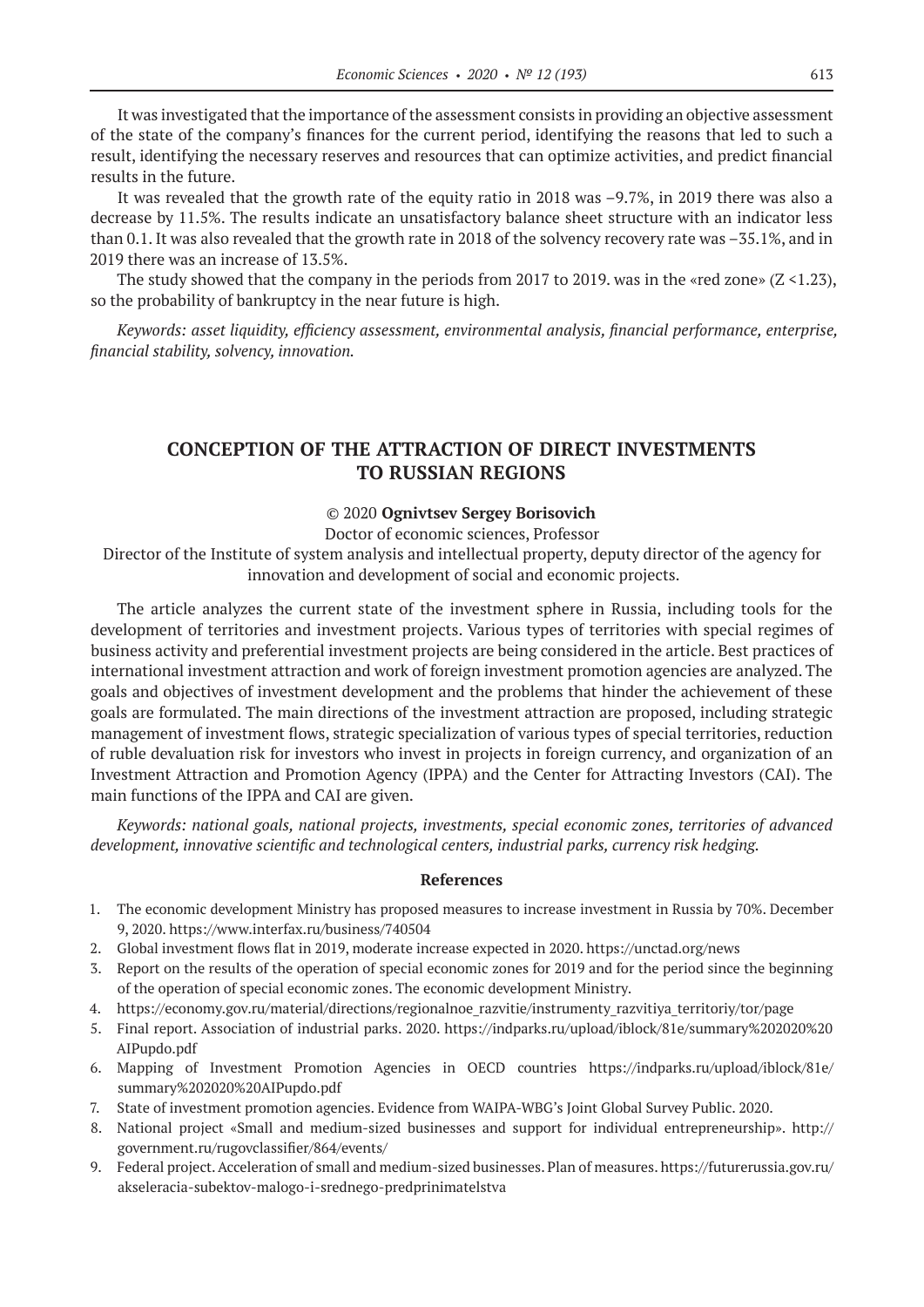### **ASSESSING RUSSIA'S LABOR SHORTAGE AMID THE PANDEMIC**

#### © 2020 **Oleinik Elena Borisovna**

Dr.Econ. Sciences, Professor, Department of Business-informatics and economic-mathematical methods Far Eastern Federal University, Vladivostok, Russia

The dynamics of the working population of Russia and the indicators of external migration are considered. Using a regression model, the contribution of the labour deficit, which arose against the pandemic, to the reduction of GDP is assessed. The dynamics of vacancies have been analyzed. It is concluded that the shortage of workers in the Russian labor market will remain.

*Keywords: working-age population, migrant workers, regression model, gross domestic product growth, labour market, labour shortage*

#### **References**

- 1. *Andreyev E., Wisniewski A.* Nearest Demographic Perspectives of Russia / Demoskop Weekly. 2014. № 601. —602. http://demoscope.ru/weekly/2014/0601/tema03.php (address date: 21.11.2020)
- 2. *E.B. Demintseva. Mkrtchyan N. V., Florin I.F.* Migration Policy: Diagnostics, Challenges, Proposals.— M.: Center for Strategic Development, 2018.—https://publications.hse.ru/mirror/pubs/share/direct/217173907.pdf. (address date: 12.12.2020)
- 3. *Isayeva A. S., Kapkaev Yu. S.* Phenomenon of «poor workers» /Herald of Chelyabinsk State University. Economic sciences. Issue 59.-2017.-S.45–52
- 4. *Mukomel V., Denisenko, M*. Labor migration during the coronacism.— https://econs.online/articles/ekonomika/ trudovaya-migratsiya-vo-vremya-koronakrizisa (address date: 15.11.2020)
- 5. *Sinitsyn A., Nakoryakova L.I.* etc. Pulse of Economics: the main findings of the quarterly analytical bulletin of the Center for Strategic Development.— https://www.csr.ru/ (address date: 05.11.2020)
- 6. A system for online monitoring of the Russian labor market. -https://stats.hh.ru/prof-comparison (address date: 03.12.2020)
- 7. *Sokolov A.* Residents of Russia are not ready to replace foreign migrants.— https://www.vedomosti.ru/society/arti cles/2020/11/29/848719‑zamestit-gastarbaiterov (address date: 05.12.2020)
- 8. Statistical information on the migration situation. Data of the Interior Ministry.— https://mvd.rf/Deljatelnost/ statistics/migracionnaya (date of appeal: 05.12.2020)
- 9. *Topilin A.V., Parfentseva O.A.* Prospects of labor migration in Russia: from quantitative to qualitative parameters of the State. «In-t Macroeconomic Research.» (GU IMEI).-Moscow: MAKS Press, 2008.
- 10. The official website of the Federal State Statistics Service is http://www.gks.ru (address date: 10.11.2020)

# **CHOOSING PRIORITY AREAS OF INVESTMENT IN THE REGION'S ECONOMY BASED ON A STRUCTURAL APPROACH**

#### © 2020 **Oleinik Elena Borisovna**

Dr. Econ. Sciences, Professor, Department of Business-informatics and economic-mathematical methods Far Eastern Federal University, Vladivostok, Russia

#### © 2020 **Zakharova Alena Petrovna**

Candidate of Economic Sciences, Associate Professor, Department of Business-informatics and economic-mathematical methods Far Eastern Federal University, Vladivostok, Russia

#### © 2020 **Yurchenko Elena Grigorievna**

Candidate of Physics and Mathematics Sciences, Associate Professor, Department of Business-informatics and economic-mathematical methods Far Eastern Federal University, Vladivostok, Russia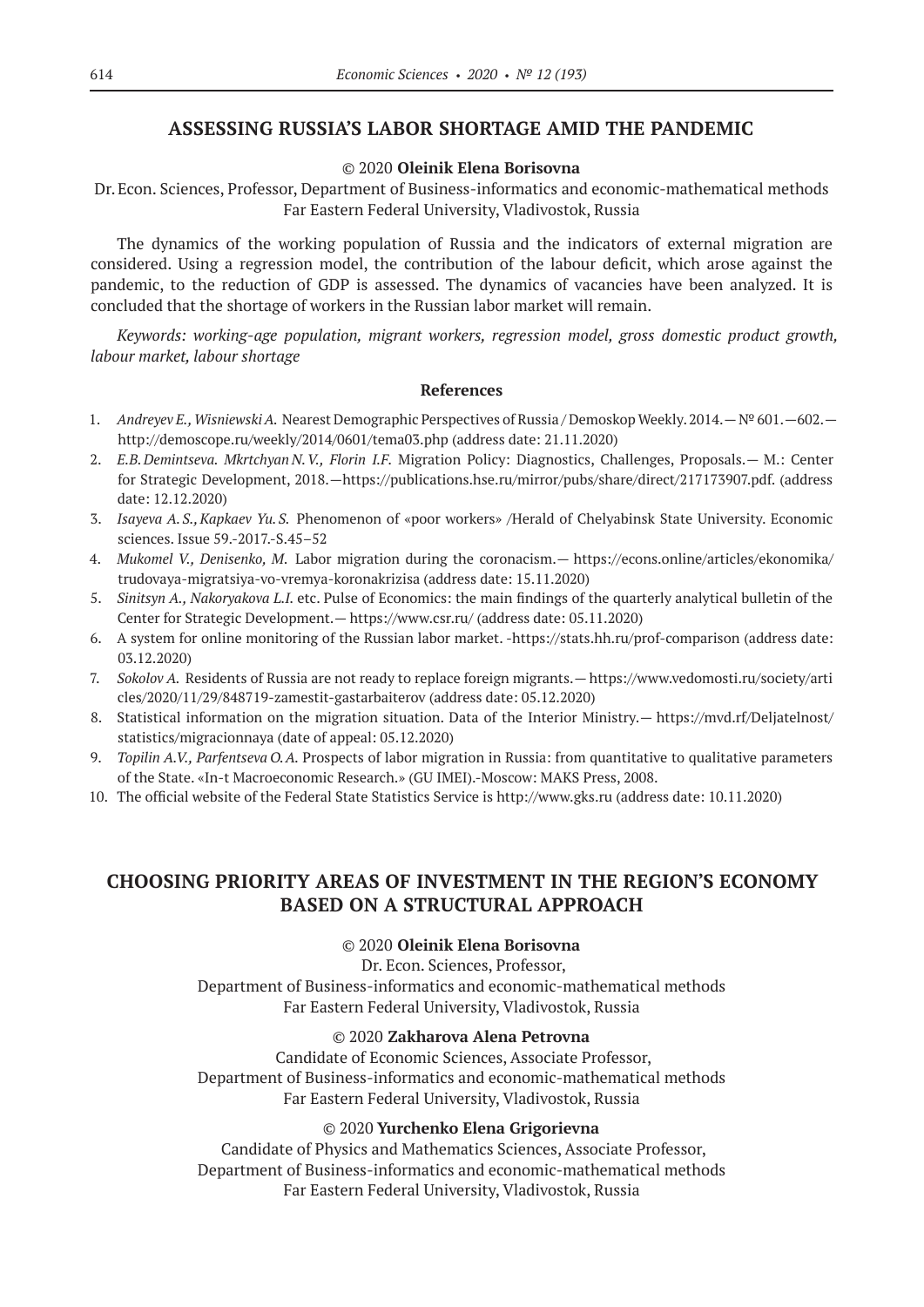A methodical approach to identifying priority areas of investment investments leading to the efficiency of the region's economy is proposed, based on an analysis of the structural dynamics of the gross regional product. Priority areas of investment in the Primorsky region on the basis of the proposed approach have been revealed.

*Keywords: gross regional product, structural investment, structural shifts*

# **AUTOMATED INVESTMENT PORTFOLIO OPTIMIZATION ALGORITHM IN PYTHON 3**

### © 2020 **Petrov Daniil Nikitich**

Candidate of Economic Science, Graduate school of economics and technologies Peter the Great St. Petersburg Polytechnic University (SPbPU),, Russia, St. Petersburg E-mail: daniil.klev99@gmail.com

#### © 2020 **Konnikov Evgeny Alexandrovich**

Candidate of Economic Science, Graduate school of economics and technologies Peter the Great St. Petersburg Polytechnic University (SPbPU),, Russia, St. Petersburg E-mail: konnikov.evgeniy@gmail.com

In the context of the currently existing high level of volatility in the economy, the task of forming passive income and preserving savings is becoming increasingly important. This task is primarily solved through investment instruments, one of which is portfolio investment. However, at the moment, a significant part of the population is not sufficiently financially educated, which leads to a significant increase in investment risks. Within the framework of this article, an algorithm for optimizing an investment portfolio is presented, fully automated in the Python 3 programming language. This algorithm can significantly reduce the risks of unqualified investors.

*Keywords: portfolio investment, portfolio optimization, risk, profitability, Markowitz theory.*

### **CURRENT ISSUES OF FORMING BUSINESS FINANCING STRATEGIES IN MODERN CONDITIONS**

© 2020 **Podgornaya Alla Igorevna**

PhD in Economics, Associate Professor, Department of Corporate Finance Management, Institute of Management, Economics and Finance Kazan Federal University, Kazan, Russia E-mail: oreola77@mail.ru

© 2020 **Grudina Svetlana Igorevna** PhD in Economics, Associate Professor, Department of Financial Management, Institute of Management, Economics and Finance Kazan Federal University, Kazan, Russia E-mail: switki@yandex.ru

© 2020 **Fatkhullin Albert Rashitovich** Senior Lecturer, Department of Human Resource Management Kazan Federal University, Kazan, Russia E-mail: 2512252@gmail.com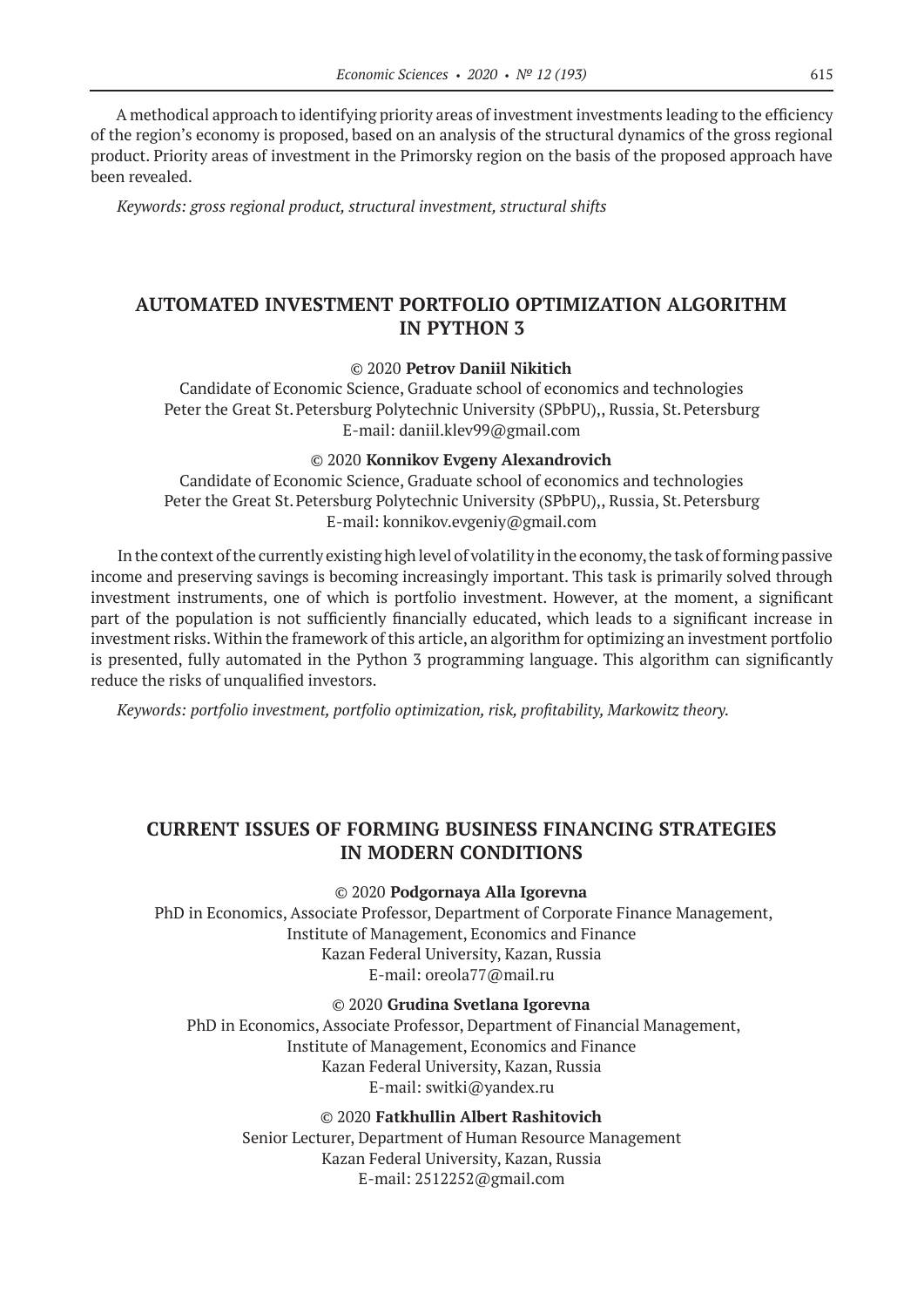This article is devoted to the actual problem of choosing a business financing strategy. Ineffective working capital management, as well as limited decisions, can negatively affect the financial stability of a business. The article examines current scientific discussions regarding the application of strategies and models of business financing. The authors investigated the impact of the 2020 pandemic on the choice of funding strategy. The main advantages and disadvantages of the existing financing models are identified. The factors influencing the effectiveness of the chosen financing strategy are revealed. The possibilities of choosing instruments for debt financing of business, the main types of strategies for financing current assets are considered, a universal financing strategy is identified using the example of medium-sized businesses and factors that affect the choice of a strategy for financing working capital.

*Keywords: financing strategy, financing models, working capital, financial management, debt financing, costs of financial instability, financial resources.*

### **CONSTRUCTIONS OF SUBJECT-OBJECT RELATIONS IN THE PROCESS OF PROFESSIONAL SELF-DETERMINATION**

#### © 2020 **Polovinko Vladimir Semenovich**

Doctor of Economics, Professor, Head of Department, Department of Regional Economics and Human Resource Management Omsk State University F.M.Dostoevsky, Omsk, Russia E-mail: pw3@mail.ru

#### © 2020 **Dinner Igor Vladimirovich**

Candidate of economic sciences, Associate professor, Department of Regional Economics and Human Resource Management Omsk State University F.M.Dostoevsky, Omsk, Russia E-mail: igor-dinner@yandex.ru

The article examines the issues of the relationship between subjects and objects of vocational guidance and professional self-determination. An increasing variety of subjects participating in these processes is noted. Objects are not only traditionally schoolchildren and graduates of educational organizations, but also the adult population. Relationships are considered through the prism of their interests, which made it possible to clarify the goals and tools of professional self-determination in situations classified by the authors.

*Keywords: professional self-determination, continuous development, subjects of professional selfdetermination, objects of professional self-determination, contradictions of interests, vocational guidance and educational centers, vocational guidance.*

- 1. *Brodovskaia E.V., Dombrovskaia A.*IU., *Pyrma R.V., SiniakovA.V., AzarovA.A.* Vliianie tsifrovykh kommunikatsii na formirovanie professionalnoi kultury rossiiskoi molodezhi rezultaty kompleksnogo prikladnogo issledovaniia [The impact of digital communications on the formation of the Russian professional culture of youth: a comprehensive applied research]// Monitoring obshchestvennogo mneniia Ekonomicheskie i sotsialnye peremeny. 2019. № 1.— S. 228–251.
- 2. *Gracheva N. A.* Proforientatsiia i migratsiia molodezhi kak vazhneishie elementy razvitiia regionalnogo rynka truda [Career guidance and youth migration as the most important elements of the development of the regional labor market]// Uroven zhizni naseleniia regionov Rossii. 2016. № 3 (201).— S. 67–76.
- 3. *Dmitrieva D. V.,* K*Harkova O.A.* Teoreticheskie aspekty professionalnogo samoopredeleniia [Theoretical aspects of professional self-determination]// Innovatsionnaia nauka. 2020. № 11.— S. 175–178.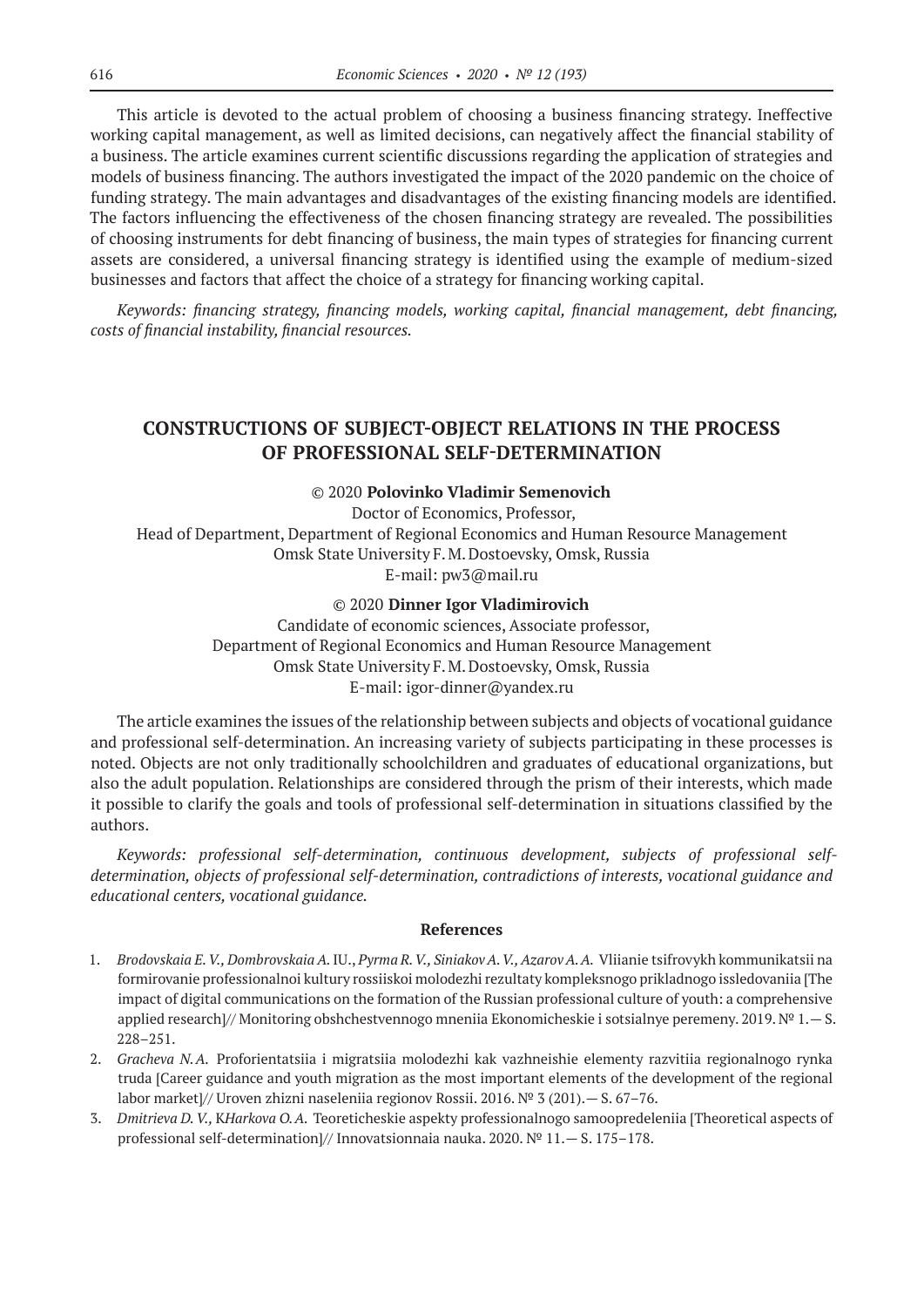- 4. *Izbrasova N.IU., Letucheva L.A.* Model formirovaniia professionalno-lichnostnogo samoopredeleniia obuchaiushcheisia molodezhi na osnove setevogo vzaimodeistviia organizatsii dopolnitelnogo i professionalnogo obrazovaniia [A model of the formation of professional and personal self-determination of young students on the basis of network interaction of organizations of additional and professional education]// Innovatsionnoe razvitie professionalnogo obrazovaniia. 2016. № 2 (10).— S. 82–87.
- 5. *Liakh P.P.* Professionalnoe samoopredelenie ot professionalnogo vybora do obrazovaniia [Professional selfdetermination: from professional choice to education]// Uchenye zametki TOGU. 2018. № 1 (9).— S. 408–412.
- 6. *Pozharskaia E. L., Deberdeeva N.A.* Psikhologicheskie osobennosti professionalnogo samoopredeleniia i tsennostnye orientatsii molodezhi na etape professionalnogo obucheniia v vysshei shkole [Psychological features of professional self-determination and value orientations of young people at the stage of vocational training in higher education]// Uspekhi sovremennoi nauki. 2017. № 4 (5).— S. 191–198.
- 7. Polovinko V. S. Upravlenie personalom: sistemnyi podkhod i ego realizatsiia: Monografiia [Personnel management: a systematic approach and its implementation]/ Under scientific. ed. SOUTH. Odegova.— M .: Inform-Knowledge/ 2002. S. 224–232.
- 8. Proforientatsiia i professionalnoe samoopredelenie v kontekste nepreryvnogo professionalnogo razvitiia [Career guidance and professional self-determination in the context of continuous professional development]: dissertatsiia … kandidata Ekonomicheskikh nauk: 08. 00. 05 /Dinner Igor Vladimirovich; [Mesto zashchity: FGBOU «VO Omskii gosudarstvennyi universitet im. F.M.Dostoevskogo»], 2018.— 233 s. https://omsu.ru/about/structure/science/ont/ dissovet/d‑999–008–03/folder15/%D0%94%D0%B8%D1%81%D1%81%D0%B5%D1%80%D1%82%D0%B0%D1% 86%D0%B8%D1%8F%20%D0%94%D0%B8%D0%BD%D0%BD%D0%B5%D1%80%20%D0%98.%D0%92..pdf (data obrashcheniia: 08.10. 2020).
- 9. *Dinner I., Polovinko V.* Contradictions of the choice of employment forms by students of the Omsk region in conditions of the digital economy development// he 13th International Days of Statistics and Economics Edited by: Conference Proceedings / University of Economics, Prague. 2019. pp.300–308.
- 10. *Ebert Ph., Freibichler W.* Nudge Management: Applying Behavioural Science to Increase Knowledge Worker Productivity. Journal of Organization Design. 2017. Vol. 6. No. 4. https://doi.org/10.1186/s41469–017–0014–1 (data obrashcheniia: 10.11.2020).
- 11. *Kaemmerer E.* Professional Orientation Career Pathways // Professional Orientation Five Steps to Decision on a School and Occupation. Professional Orientation Elementary School Program. Belgrade, 2011. p. 80. URL: http://profesionalnaorijentacija.org/wpcontent/uploads/2011/12/Professional orientation elementary school program.pdf (data obrashcheniia: 26.11.2020).

# **ASSESSMENT OF THE MARKETING RELIABILITY OF INNOVATIVE SOLUTIONS (ON THE EXAMPLE OF OILFIELD EQUIPMENT)**

### © 2020 **Rodionov Dmitry Grigorievich**

Doctor of Economic Sciences, Professor, Graduate school of economics and technologies Peter the Great St. Petersburg Polytechnic University (SPbPU), St. Petersburg, Russia E-mail: dmitry.rodionov@spbstu.ru

#### © 2020 **Konnikov Evgenii Alexandrovich**

Candidate of Economic Science, Graduate school of economics and technologies Peter the Great St. Petersburg Polytechnic University (SPbPU), St. Petersburg, Russia E-mail: konnikov.evgeniy@gmail.com

#### © 2020 **Kurakin Vladimir Ivanovich**

Aspirant, Graduate school of economics and technologies Peter the Great St. Petersburg Polytechnic University (SPbPU), St. Petersburg, Russia E-mail: v.i.kurakin@yandex.ru

The dynamics of technological transformation in almost all industries is growing exponentially every day. The consequence of this fact is a significant reduction in the cycle of innovative development of technological solutions. In a competitive market, the predictive properties of innovative solutions are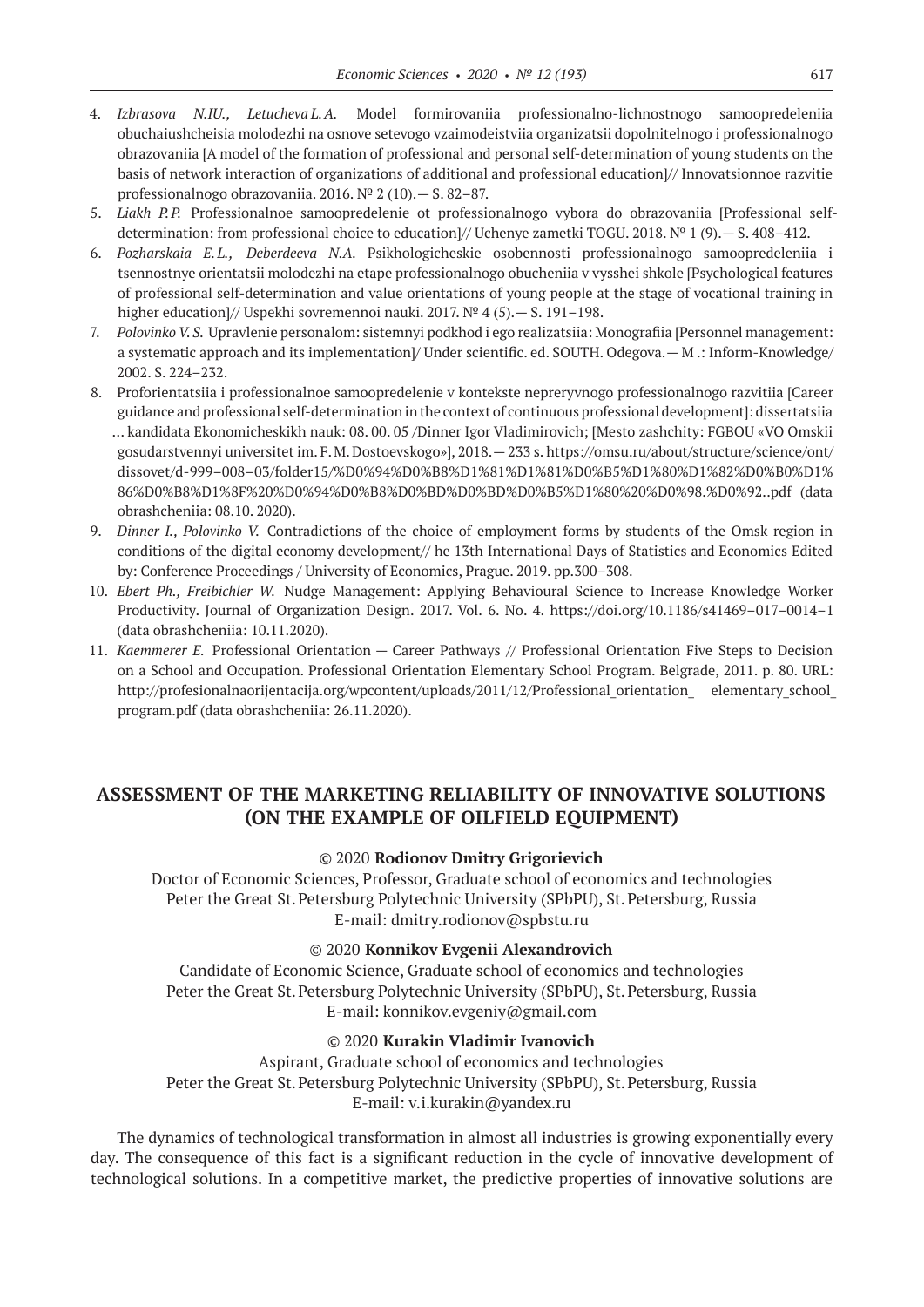becoming increasingly important, which determine their ability to meet the needs of potential consumers. The combination of these properties can be called the marketing reliability of innovative solutions. At the same time, this property is extremely multidimensional and laborious to evaluate. Within the framework of this article, a universal algorithm for assessing the marketing reliability of innovative solutions is proposed. Evaluation of the marketing reliability of innovative solutions is the most important for companies engaged in the leasing of industrial equipment, a particular example of which is oilfield equipment.

*Keywords: marketing reliability, oilfield equipment, leasing, innovative solutions, information environment.*

# **SYSTEM ANALYSIS OF A DIGITAL ENTERPRISE COMPETITIVENESS WITHIN THE INFORMATION ENVIRONMENT**

#### © 2020 **Rodionov Dmitry Grigorievich**

Doctor of Economic Sciences, Professor, Graduate school of economics and technologies Peter the Great St. Petersburg Polytechnic University, St. Petersburg, Russia E-mail: dmitry.rodionov@spbstu.ru

#### © 2020 **Konnikov Evgenii Alexandrovich**

Candidate of Economic Science, Graduate school of economics and technologies Peter the Great St. Petersburg Polytechnic University, Russia, St. Petersburg E-mail: konnikov.evgeniy@gmail.com

### © 2020 **Mugutdinov Rashid Magomedgusenovich**

Aspirant, Graduate school of economics and technologies Peter the Great St. Petersburg Polytechnic University, Russia, St. Petersburg

The process of formation of the digital economy is currently an objective reality. This process is primarily characterized by two basic systemically related processes—globalization and digitalization. One of the key consequences of this process is the transformation of a traditional enterprise into a digital enterprise. The digital enterprise for the consumer exists exclusively within the digital information environment, which greatly limits the possibilities of marketing interaction. Thus, the digital enterprise is a fundamentally new subject of the economy, significantly different from the traditional enterprise. Within the framework of this article, an analysis of the properties of the formation of the competitiveness of a digital enterprise is given and an adaptive tool for the system analysis of the competitiveness of a digital enterprise within the information environment is proposed. This tool assumes the analysis of exclusively digital information slice about the enterprise, which greatly increases the versatility and adaptability of this tool. The given tool can be fully automated, for which it is recommended to use the Python 3 programming language, since some of the stages of using this tool have already been automated by libraries for Python 3. As part of the subsequent research, it is planned to automate the developed toolkit and its specification for the needs of representatives of certain sectors of the economy.

*Keywords: digital enterprise, information environment, information slice, competitiveness, tonality, systems analysis.*

### **BALANCED SCORECARD AS AN INNOVATIVE TOOL FOR MANAGING ENTREPRENEURIAL RISKS OF INTERNATIONAL HYDROPOWER PROJECTS**

© 2020 **Rykunov Ilya Vladimirovich** JSC «TYAZHMASH», Syzran, Russia E-mail: ivrykunov@yandex.ru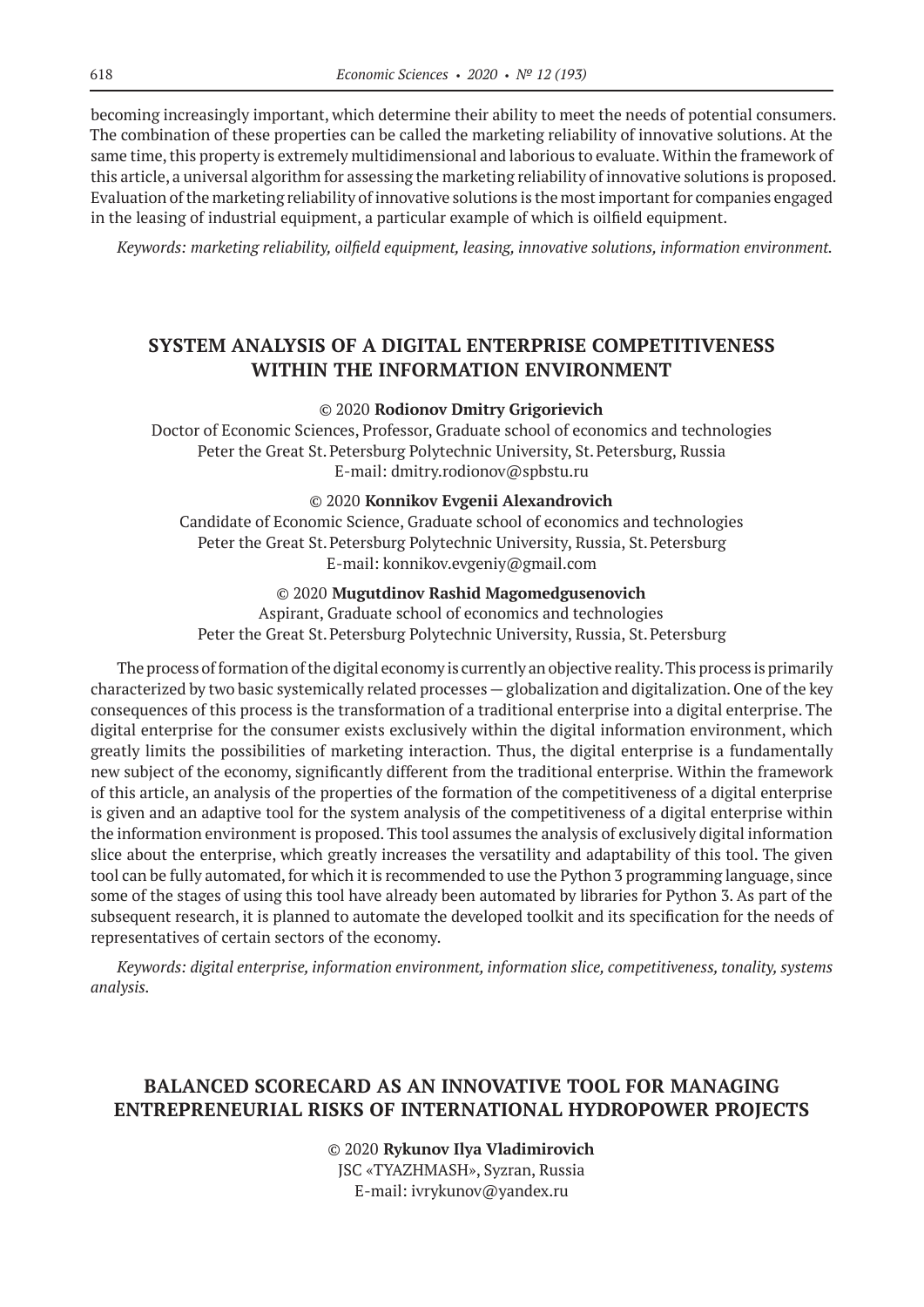Today it is difficult to find an entrepreneurial structure in the world that does business without risks. In relation to the activities of hydropower enterprises, in addition to the classic, well-known business risks, there are risks associated with the use of the main sources of renewable energy. The purpose of this study is to find innovative risk management tools for international hydropower projects. A balanced scorecard is proposed as one of the innovative risk management tools. The author has developed a typology of balanced scorecard models used in domestic and foreign theory and practice from the standpoint of the possibility of their application in the implementation of international hydropower projects. A methodological approach to the formation of an integrated process of applying the balanced scorecard and risk management for risk management of international projects of hydropower enterprises is proposed. The results obtained are intended for the development of a set of management decisions made by the management of hydropower enterprises in the development of a risk management system, which expands the possibilities of successful management of international hydropower projects.

*Keywords: international projects, innovation, hydropower, business, entrepreneurship, mechanical engineering enterprises, risk management.*

#### **References**

- 1. *Guskova N.D., Ulyankin O. V.* Forming a voluminous picture of the risks of energy service companies // Problems of risk analysis. 2015. V. 12. No. 3.P. 10–22.
- 2. *MakarevichYu.N., Sobol I.A.* Managing risks arising from the operation of energy systems as a factor in managing their economic security// Bulletin of the St.Petersburg University of the Ministry of Internal Affairs of Russia. 2008. No. 1 (37). P. 127–131.
- 3. *Domnikov A.Yu. Chebotareva G. S., Khomenko P. M.* A risk-based capital management approach for an energy company// Bulletin UrFU. Series: Economics and Management. 2014. No. 6. P. 150–160.
- 4. *Bobrova N.M.* Risk management planning as a key element of a risk management system //Economy and entrepreneurship. 2014. № 11–3 (52). P. 808–811.
- 5. *Naydanova M.A., AlekseevA.O.* Competence in risk analysis and management required by risk managers //Master's Journal. 2016. No. 2. P. 402–410.
- 6. *Sorogin A.A.* When I control the situation, I feel good.» Exclusive interview with Kevin Knight // Problems of risk analysis. 2011. Vol. 8. No. 1. P. 6–11.
- 7. *Rykunov I.V.* Risks of entrepreneurial activity in the implementation of international hydropower projects // EconomicsandEntrepreneurship. — 2017. —  $N^{\circ}$  12 (Part 1) (89–1). — P. 466–469.
- 8. *Volkodavova E.V.*, *Rykunov I.V.* Projects and post-projects engineering as a tools for effective managing of international «turnkey» project in the construction of hydro power plant // Economics and Entrepreneurship.— 2015.—№ 8 (Part 2).— P. 149–152.
- 9. *Kaplan Robert S., Norton David P.* Balanced Scorecard. From strategy to action. M.: Olymp-Business, 2006. 304 p.
- 10. *Krylov S.I.* Balanced scorecard as an analytical tool for strategic management in a modern market economy // Economic Analysis: Theory and Practice. 2007. № 24. P. 2–10.
- 11. *Fridag Herwig R., Schmidt Walter.* Balanced Scorecard: Implementation Guide. M.: Omega-L, 2006. 272 p.

# **IMPLEMENTATION OF GOVERNMENT PROGRAMS TO IMPROVE PROVISION OF THE POPULATION OF RUSSIA WITH HOUSING**

### © 2020 **Salakhova Zarina Rinatovna**

Assistant of the Department of Human Resource Management of the Institute of Management, Economics and Finance Kazan Federal University, Kazan, Russia E-mail: zarinasalakhova@mail.ru

The article attempts to analyze the development of state programs in the field of housing policy in our country, starting from the times of the Soviet Union to the present, as well as the main indicators of their effectiveness.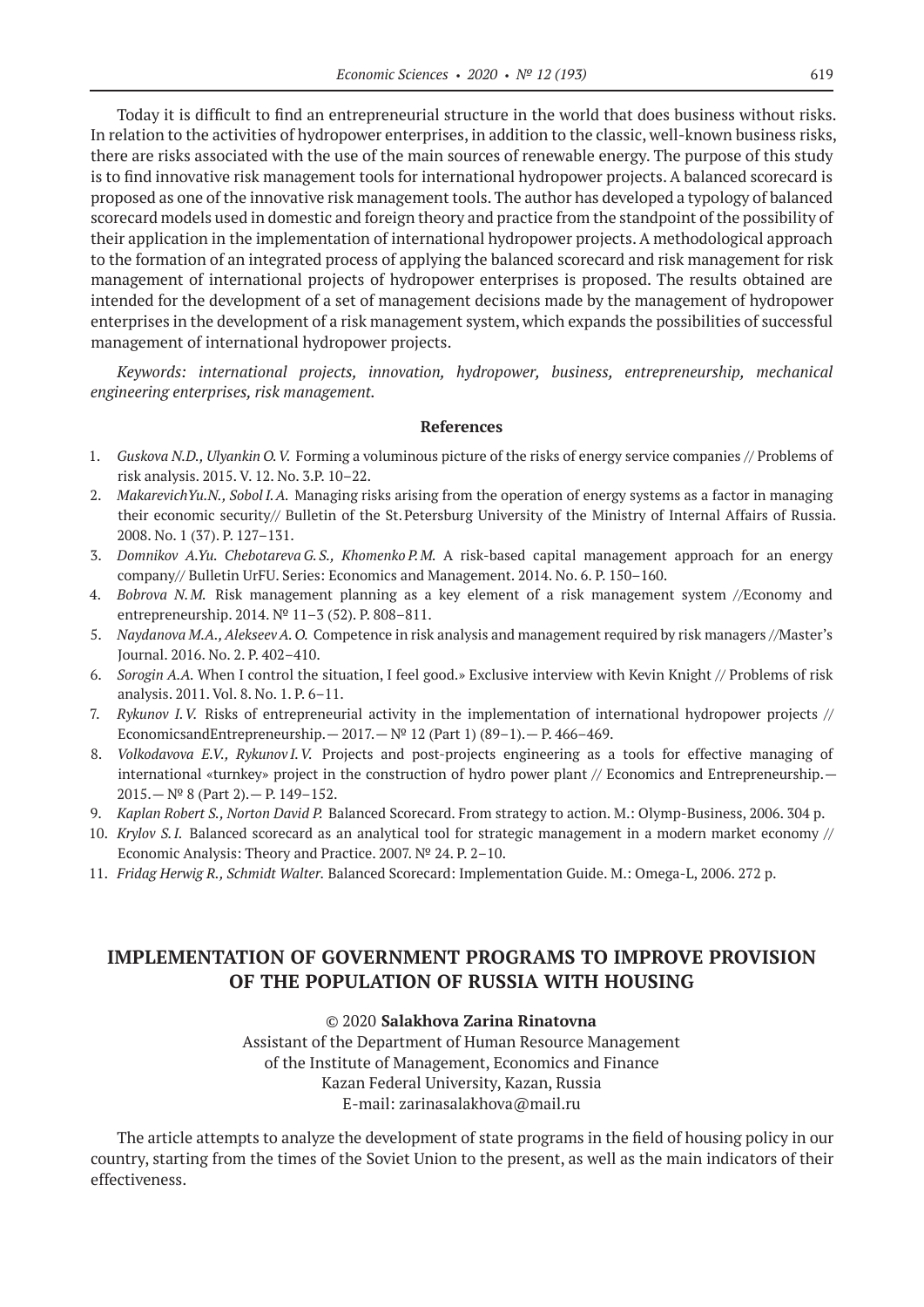*Keywords: housing provision, housing programs, national projects, government programs, affordable and comfortable housing, priority national projects.*

# **DIVERSIFICATION TRENDS OF FOREIGN OIL AND GAS COMPANIES AND THE POSSIBILITY OF USING THEIR EXPERIENCE IN RUSSIA**

© 2020 **Senchenkova Daria Vladislsvovna**

Graduate student Saint-Petersburg State University of Economics, Saint-Petersburg, Russia E-mail: dsenchenkova@mail.ru

© 2020 **Golovinov Petr Nikolaevich**

Candidate of Economic Sciences Saint-Petersburg State University of Economics, Saint-Petersburg, Russia E-mail: p.golovinov@gmail.com

This article describes the diversification trends of foreign oil and gas companies and estimates the possibility of using their experience in Russia, where national oil and gas companies have to develop in strict conditions of financial restrictions and sanctions. Also, the article presents the analysis of the current situation in the global oil and gas market by the beginning of 2020.

*Keywords: diversification, mergers and acquisitions, m&a, technology partnerships*

# **COMPANY'S QUALIFIED PERSONNEL PROVIDING BY PROCESS APPROACH BASED ORGANIZING DUAL EDUCATION**

#### © 2020 **Smirnov Alexey Andreevich**

Postgraduate student of the Management and Entrepreneurship Department The Ural State University of Economics, Yekaterinburg, Russia E-mail: a.a.smirnov22@mail.ru

The article describes the dual education organization in a large Russian metallurgical company based on a process approach. The author presents a process model for training workers and key performance indicators of the process, identifies the problem of trade union's non-participation in the process.

*Keywords: staffing, workers' training, dual education, HR management, process approach, staff training, metallurgical company, process model.*

- 1. *Bykova E.O., Chistyakova V.V.* The dual system of vocational education as a condition for the successful implementation of the competence-based approach in modern education // Source. 2016. No. 2. P. 16–17.
- 2. *Grebennikova V.M., Grebennikov O.V.* Dual education: world practice and modern Russian realities // Education and society. 2020. No. 3 (122). P. 12–17.
- 3. *Dykanaliev K.M., Bakirov B.Zh., Asanaliev M.K.* Implementation of the technology of dual education in an educational institution of secondary vocational education // Education and science in modern conditions. 2017. No. 1. P. 106–109.
- 4. *Kaplun M. Yu.* Training of personnel for a modern machine-building complex based on the dual education system // Chemistry. Ecology. Urban studies. 2020.Vol. 2020–1. S. 356–360.
- 5. *Kozlova L.P., Kozlova O.A.* Application of the dual education system // Planning and provision of training for the industrial and economic complex of the region. 2016.Vol. 1. P. 191–194.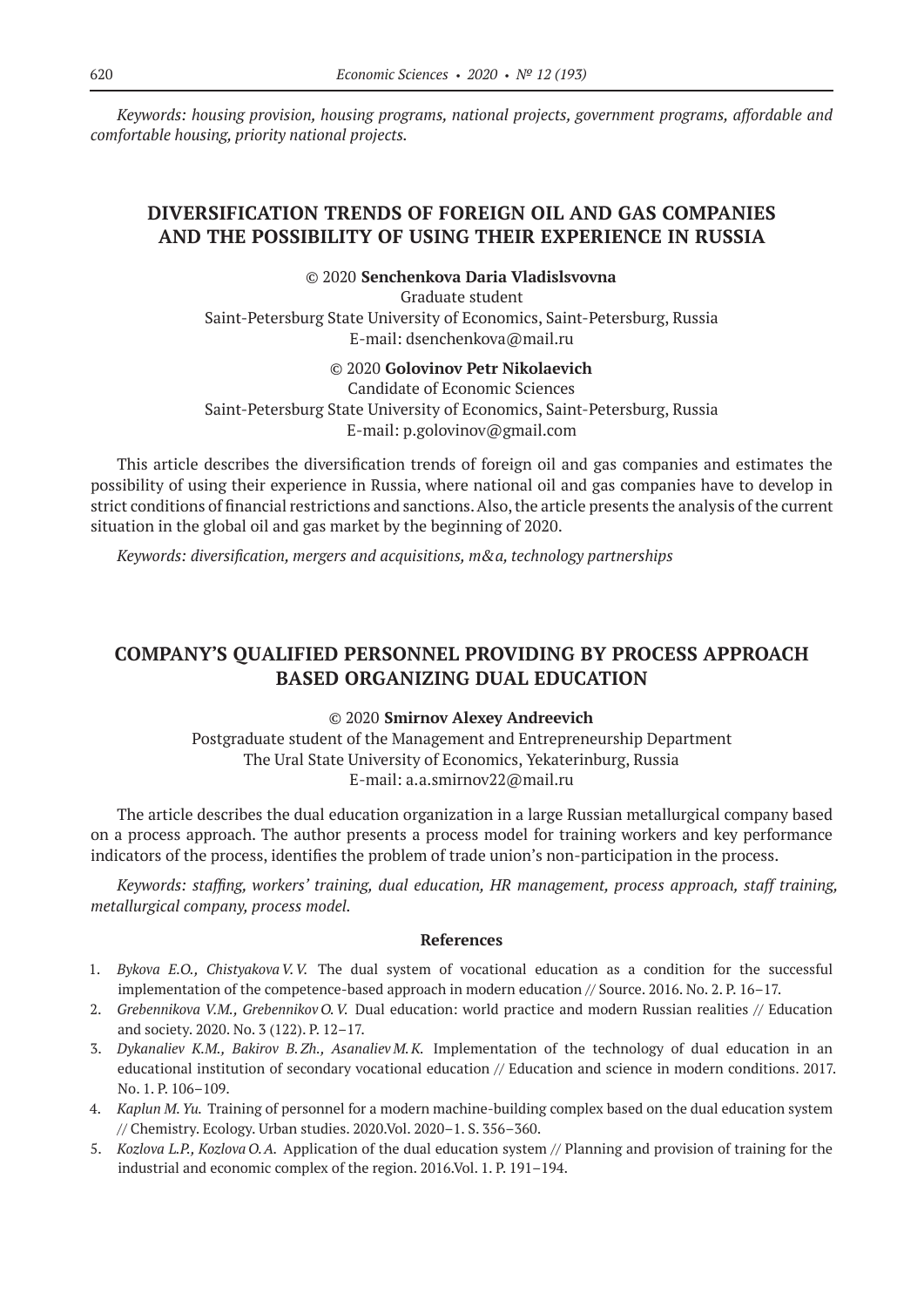- 6. *Kulkova I.A.* Criteria for assessing the effectiveness of management of the in-house training system // In: Modern management technologies: from theory and methodology to practical solutions. Monograph. Yekaterinburg, 2016. P. 116–137.
- 7. *Kulkova I.A., Gusak D. G.* Staff deficit: myths and reality // Manager. 2012. No. 5–6 (33–34). P. 22–25.
- 8. *Kuryachaya E. A.*Organizational learning is a method of long-term investment in human resources when modifying the traditional hierarchical organizational structure of management into a self-learning organization // Human Progress, 2018, Volume 4, No. 1. P. 4.
- 9. *Liu Ch.* On the development of dual education in professional education in China // Scientific notes of the Trans-Baikal State University. 2016.Vol. 11. No. 6. P. 74–79.
- 10. *Nekrasov S.I., Zakharchenko LV, Nekrasova Yu. A.* Pilot project «Dual education»: a critical view of specialists // Professional education. Capital.— 2015.— No. 4. P. 9–16.
- 11. *Panueva Yu. V.* Dual education in the Netherlands as an option for Russian students // Economy and society. 2016. No. 12–3 (31). P. 225–233.
- 12. *Pleshakova A. Yu.* Problems of introducing the dual system of Germany into professional education in Turkey // Innovative projects and programs in education. 2019. No. 6 (66). P. 57–62.
- 13. *Yergalieva D.T., Golovin I. L., Komleva Ye.V., Baytuganova M. O.* Problems of Dual Education in the Republic of Kazakhstan // Russian Journal of Sociology. 2017. No. 3 (1). P. 17–22.
- 14. *Zhalezka B.A., SiniauskayaV.A.* Dual education in the sphere of the automotive industry // Economic science today. 2020. No. 11. P. 151–156.

# **INSTRUMENTS OF ECONOMIC MANAGEMENT SUSTAINABLE DEVELOPMENT OF ENTERPRISES IN THE CONTEXT OF DIGITAL TRANSFORMATION**

© 2020 **Smirnova Elena Viktorovna** Doctor of Economics, Professor Orenburg State University, Orenburg, Russia E-mail: uadsev@mail.ru

© 2020 **Tsyganova Irina Yuryevna** Candidate of economic sciences, Associate professor Orenburg State University, Orenburg, Russia E-mail: iren23\_83@mail.ru

The possibilities of sustainable development of enterprises in the context of digital transformation of the economy are considered. It is concluded that the choice and determination of one's own development path in the context of digitalization is associated with the ability to assess, control and model economic sustainability, to ensure the full and effective use of internal development factors through the use of tools for economic management of enterprises. It is argued that improving the quality of decisions made and their effective implementation is achieved by overcoming the complexity of problem situations through the use of modern digital technologies in all business processes of an enterprise. Within the framework of this study, the authors propose tools that allow managing transaction costs, which are considered as a significant factor in the stability of the market position, a way to achieve the competitiveness of enterprises and are most susceptible to changes in the context of the digital transformation of the economy.

*Keywords: digital transformation, digital economy, sustainable development, economic enterprise management, transaction costs.*

- 1. Digital Economy: 2019: a brief statistical collection / G.I.Abdrakhmanova, K.O.Vishnevsky, L.M.Gokhbergetal.; Nats. is-trace. Higher School of Economics.— Moscow: Higher School of Economics, 2019.— 96 p.— ISBN 978–5– 7598–1927–1.
- 2. *Miroshnichenko, A.* Systems of continuous improvement of enterprises' activity on the basis of knowledge management / A.Miroshnichenko // NAUKA I INNOVATSII.— 2014.—№ 2 (132).February.— pp. 55–60.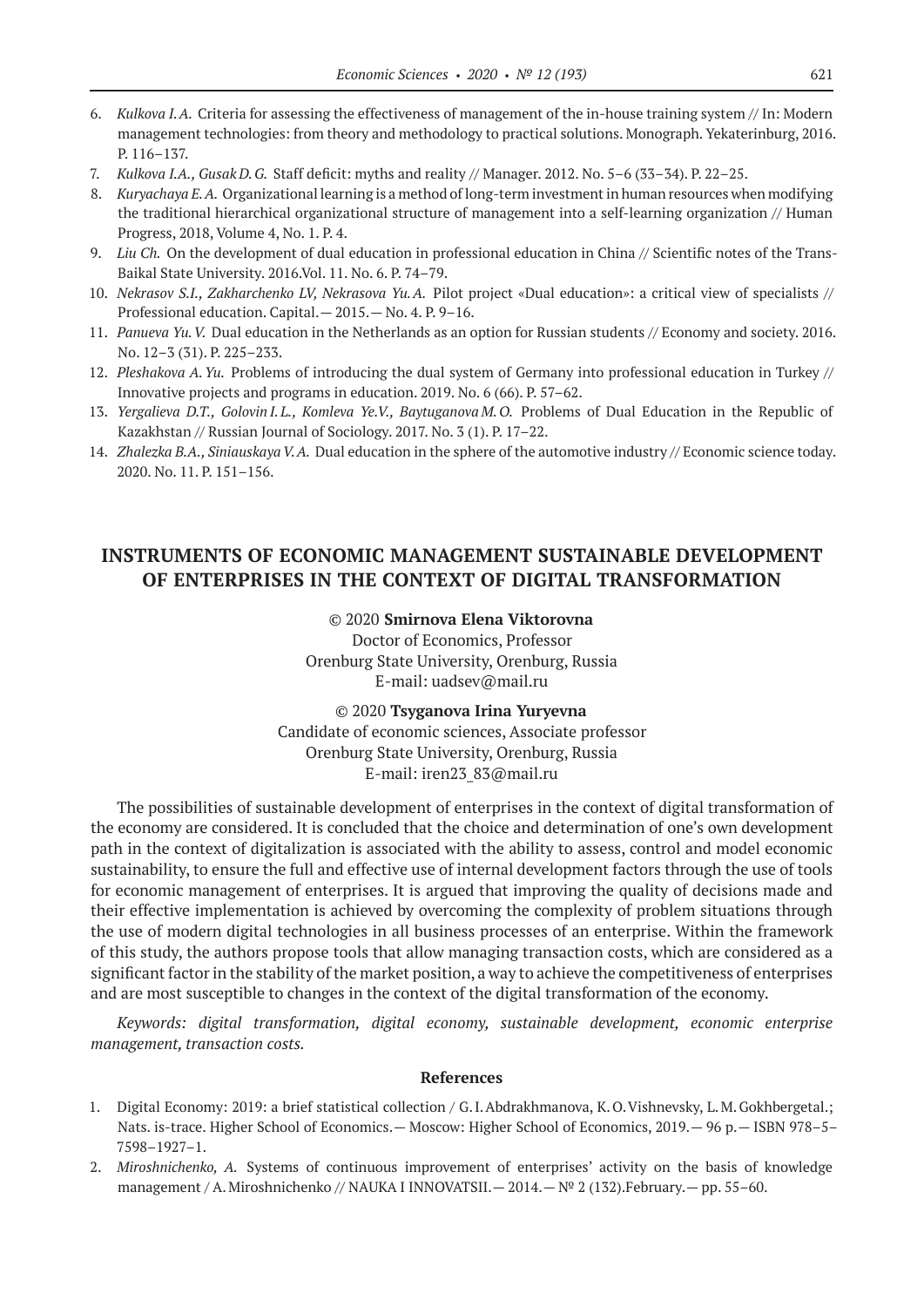- 3. *Kholodnaya, G*.The Digital economy: features of development in Russia / G.Kolodnaya // Economist.— 2018.—  $N^{\circ}$  4. – pp. 63–69.
- 4. *Smirnova, E. V.* Some provisions of economic management of sustainable development of industrial enterprises in the conditions of reindustrialization / E.V.Smirnova, N.A.Tychinina, I.Yu.Tsyganova, O.V.Fedorishcheva // Economic sciences.— 2019.—№ 12 (181).— pp. 324–331.
- 5. *Guskova,N. D*. Modern approach to the process of continuous improvement and development of Russian enterprises / N.D.Guskova, A.V.Erastova, V.P.Erastova // Economic and socio-humanitarian studies.— 2019.—№ 4 (24).— pp. 6–12.
- 6. *Smirnova, E. V.* Economic management of business segments of industrial enterprises / E.V.Smirnova, I.Yu.Tsyganova // Economic Sciences.— 2018.—№ 12 (169).— pp. 22–29.
- 7. *Manukyan, M.M.* Transactional costs: essence and dynamics in the Russian economy / M.M.Manukyan, L.V.Borzykh // Bulletin of the Samara State University. Series: Economics and Management.—2014.—№ 8 (119). pp. 71–74.
- 8. *Coase, R.H.* The Nature of the Firm / R.H. Coase // Economica. 1937. Vol. 4. Nº 16. November.
- 9. Institutional Economics: a new institutional economic theory: textbook / Lomonosov Moscow State University; Under the general editorship of A.A.Auzan.— 2nd ed.— Moscow: INFRA-M, 2011.— 447 p.— (Textbook of economics. Faculty of Lomonosov Moscow State University). - ISBN 978-5-16-004387-6. - Text: electronic. -URL: https://znanium.com/catalog/product/248615 (date accessed: 20.11.2020). — Mode of access: by subscription.
- 10. *Auzan, A.A*. Digital economy as an economy: institutional trends / A.A.Auzan // Bulletin of the Moscow University. Series 6.Economy.— 2019.—№ 6.— pp. 12–19.

### **FORMATION OF TECHNOLOGIES FOR INTERACTION OF AGENTS OF THE OILFIELD SERVICE MARKET USING DIGITAL TECHNOLOGIES**

#### © 2020 **Tomazova Olesya Vladimirovna**

Associate Professor, Department of Industrial Economics and Production Management Samara State Technical University, Samara, Russia E-mail: ovtom@mail.ru

The relevance of the study is due to the fact that in a modern society based on knowledge, the use of digital technologies should become the norm in the interaction of agents of the Russian oilfield services market. In this regard, this article is aimed at the formation of technologies for interaction between agents of the oilfield services market when performing work on the restoration and renovation of equipment. The leading approach to the study of this problem is systemic and complex analysis, as well as the method of economic and mathematical modeling, the use of which allowed the author to holistically and objectively build a model of effective interaction between agents of the oilfield services market using digital technologies.

The materials of the article are of practical value for scientists and specialists dealing with the problems of using modern technologies for the interaction of agents of the oilfield service market, heads of enterprises of the oil and gas complex, outsourcing certain business processes of restoration and renovation of equipment.

*Keywords: agents, interaction algorithms, business processes, equipmentrestoration and renovation, oilfield services market, digitalization.*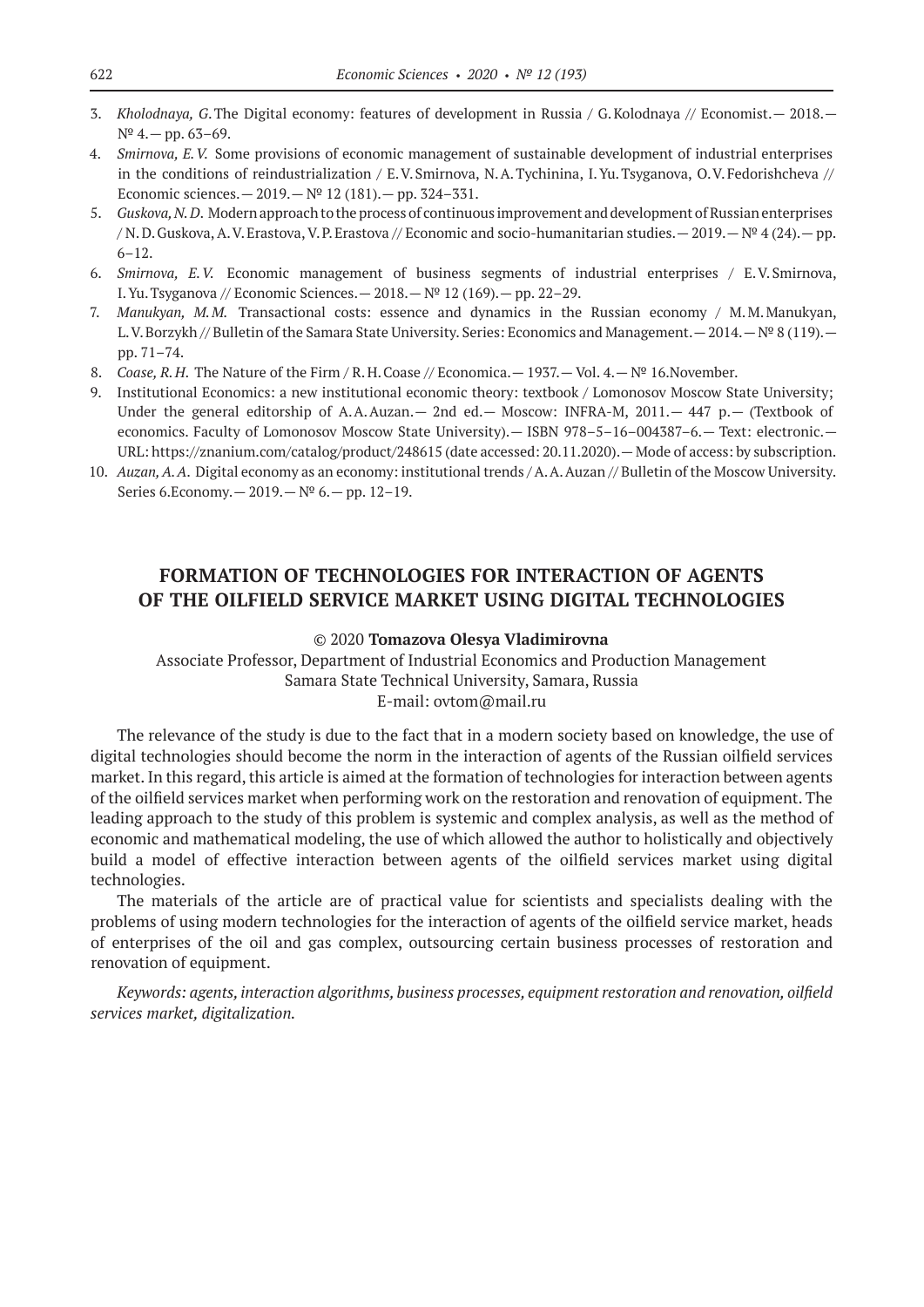### **INNOVATIVE BUSINESS MODELS**

© 2020 **Udaltsova Natalia Leonidovna**

PhD in Economics, Associate Professor of the Department of Management and Innovation, Faculty of the Graduate School of Management Financial University under the Government of the Russian Federation, Russia, Moscow E-mail: udaltsova.nl@yandex.ru

The article examines the essence of innovative business modeling and its relevance at the present stage of entrepreneurship development. The factors that determine the effectiveness of innovative business models are investigated. The author identifies the main types of innovative business models and analyzes the Russian practice of developing innovative business modeling.

*Keywords: business models, innovation, innovative business models*

# **CONSUMER LENDING IN THE RUSSIAN FEDERATION: CURRENT DYNAMICS, PROBLEMS AND THREATS TO THE ECONOMY**

#### © 2020 **Mukhametshin Damir Faridovich**

PhD in Economics, Associate Professor, Department of Human Resource Management, Institute of Management, Economics and Finance Kazan Federal University, Kazan, Russia E-mail: DFMuhametshin@kpfu.ru

### © 2020 **Valitov Gayaz Shamilevich**

student Higher School of Economics

Consumer lending in the Russian Federation: current dynamics, problems and threats to the economy. Annotation. In the course of this study, we will consider the consumer lending market in Russia. Over the past few years in Russia, due to the political and economic recessions, most bank rates have fluctuated, including rates for retail lending. Since 2017, there has been a sharp jump in the volume of unsecured lending among the population in the country. This growth can lead to negative consequences that can have a negative impact on the whole of the Russian economy.

*Keywords: Consumer lending, economics, bank rate, loan security.*

# **SOCIO-PSYCHOLOGICAL ASPECTS OF TEAM BUILDING IN MODERN ORGANIZATIONS**

#### © 2020 **Shakiryanova Alsu Ildarovna**

Candidate of economic sciences University of management «TISBI», Kazan, Russia

### © 2020 **Yagudin Ramil Haevich**

Doctor of Medical Sciences, PhD in Economics, Higher School of Business Kazan Federal University, Kazan, Russia

#### © 2020 **Zhelaeva Daria Igorevna**

Postgraduate student Center for Advanced Economic Research of the Academy of Sciences of the Republic of Tatarstan, Kazan, Russia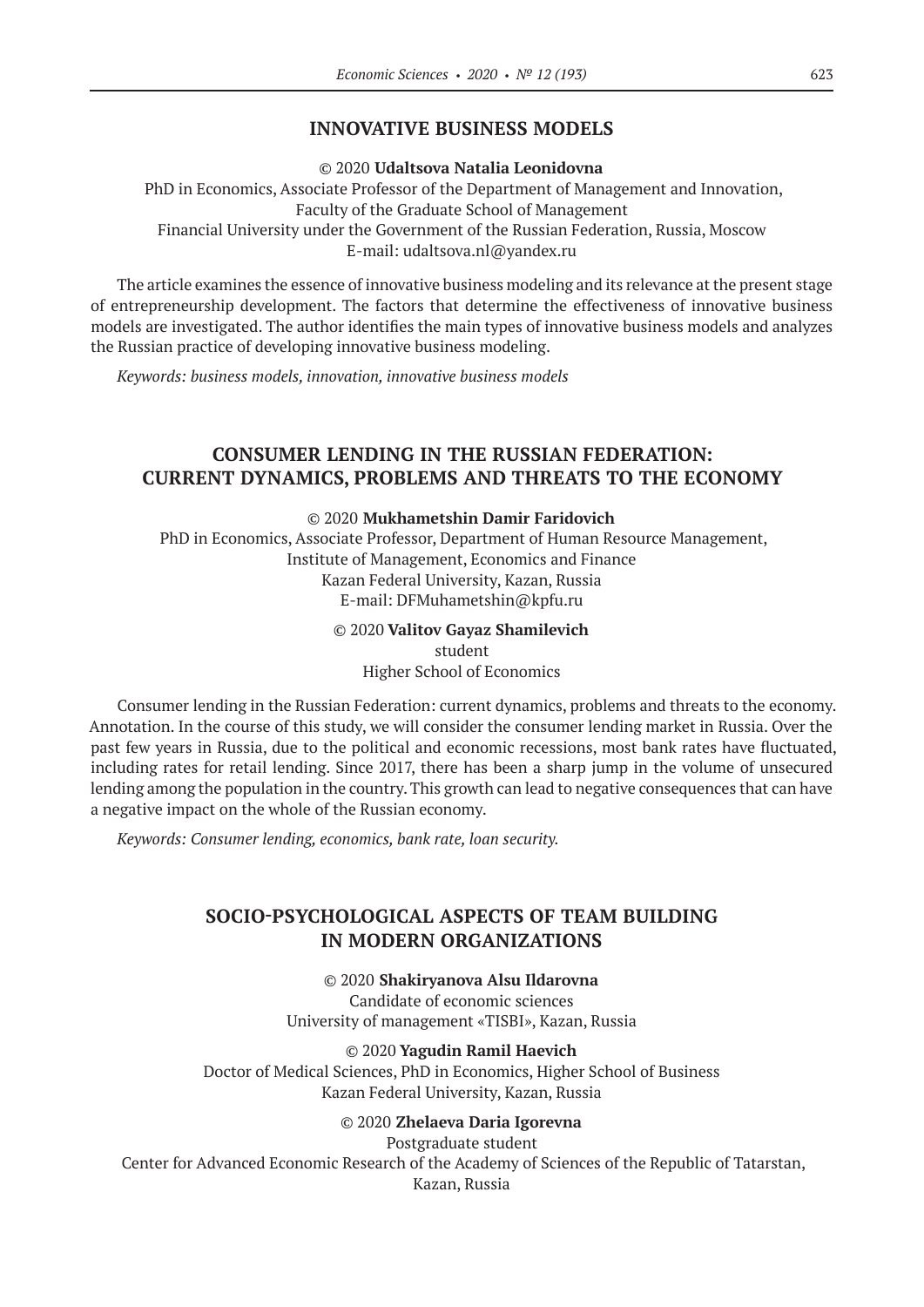Issues of team formation, problems arising in this process are considered in this article. Particular attention was paid to team building, motivating the most activities of all team members in organizations of any legal form. The process of identifying the leader and setting goals for him to increase the efficiency and quality of the team's work, directing it to efficiency and productivity, is shown. It has been established that management and leadership often do not coincide in the individual; management acts as a more stable phenomenon than leadership. Leadership is a spontaneous process as opposed to management. The boss may not have authority, while the leader, only because of this, is revealed. The author's definition of «team» is proposed.

Keywords: team building, motivation, organization, organizational culture, team building, leader, manager, debriefing, training.

# **IMPROVEMENT OF PERSONNEL MOTIVATION THROUGH INVESTMENT IN HUMAN CAPITAL (RUSSIAN SPECIFICITY)**

© 2020 **Sharkevich Daria Nikolaevna** Student Samara State University of Economics, Samara, Russia

© 2020 **Polynova Lyudmila Viktorovna** Candidate of economic sciences, Associate professor Samara State University of Economics, Samara, Russia

Investments in a person in countries with developed economies are increasing every year at an ever more rapid pace than investments in the material and technical resources of organizations, while the level of final costs in social spheres, such as medicine, for example, is several times higher than the volume of investments in production. According to some estimates, the productivity and return on staff with higher education varies from 8 to 12%, and the average wage from the use of such workers is usually no more than 5–6%. This is especially noticeable in the example of the growth of national wealth, where investments in education give an increase of about 25–35%.

*Keywords: human capital, motivation, incentives, national wealth, investments, costs, personnel.*

# **TOPICAL ISSUES OF REPRODUCTION OF INTANGIBLE CAPITAL IN THE LABOR MARKET: REGIONAL ASPECT**

© 2020 **Shafigullin Iskander Ildarovich** Engagement Manager at МcKinsey&Company E-mail: isk.shafigullin@gmail.com

© 2020 **Grudina Svetlana Igorevna** Kazan Federal University, Kazan, Russia E-mail: switki@yandex.ru

© 2020 **Khalikov Artem Lenarovich** Assistant of the Department of Human Resource Management of the Institute of Management, Economics and Finance Kazan Federal University, Kazan, Russia E-mail: artkzn16@gmail.com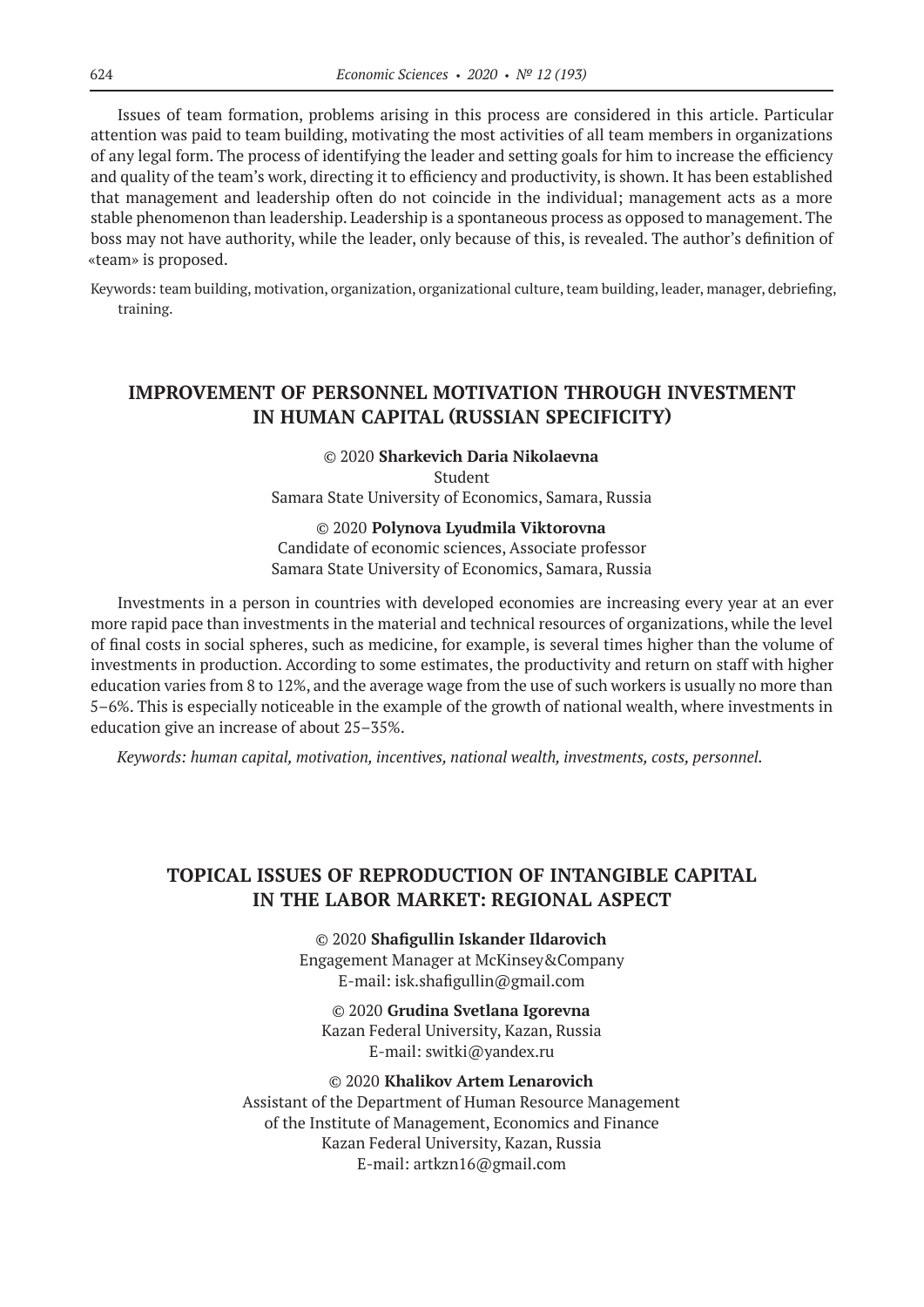The study analyzes the intangible capital reproduced in the labor market from a regional perspective. Intangible capital, within the framework of this study, is interpreted as a unique, non-renewable resource reproduced by a person in the process of conscious, creative activity. However, despite the urgency of the tasks set, there is no comprehensive analysis of non-material production. The subject of the research is the region's intangible capital. The object of the research is the socio-economic relations arising in the labor market in the process of reproduction of intangible capital. The methodological significance of the study lies in the development of the theory of reproduction of intangible capital in the region labor market.

*Keywords: Intangible capital, labor market, employment, unemployment, human capital, freed labor, regional socio-economic systems.*

### **SUCCESSES OF THE KURSK REGION IN THE GROWTH OF THE ECONOMY OF CROP PRODUCTION**

© 2020 **Shtokolova Karina Vladimirovna** Kursk State Agricultural Academy named after I.I.Ivanova, Kursk, Russia E-mail: karina.shtokolova@mail.ru

© 2020 **Fedulov Mikhail Alexandrovich** Kursk State Agricultural Academy named after I.I.Ivanova, Kursk, Russia E-mail: 46fedulov@gmail.com

The article examines the success of the Kursk region in the growth of the economy of crop production in the context of the implementation of the import substitution strategy starting from 2015, analyzes the change in the size and structure of the cultivated areas of the region, as well as the gross harvest of the main types of cultivated crops. It has been established that the region's plant growing sectors have an active dynamic development in traditional types of crops, which largely determines its agricultural specialization. At the same time, in recent years, relatively new directions for the region — sunflower and soybeans — began to gain momentum.

*Keywords: Kursk region, crop production, sown areas, yield, gross harvest, import substitution.*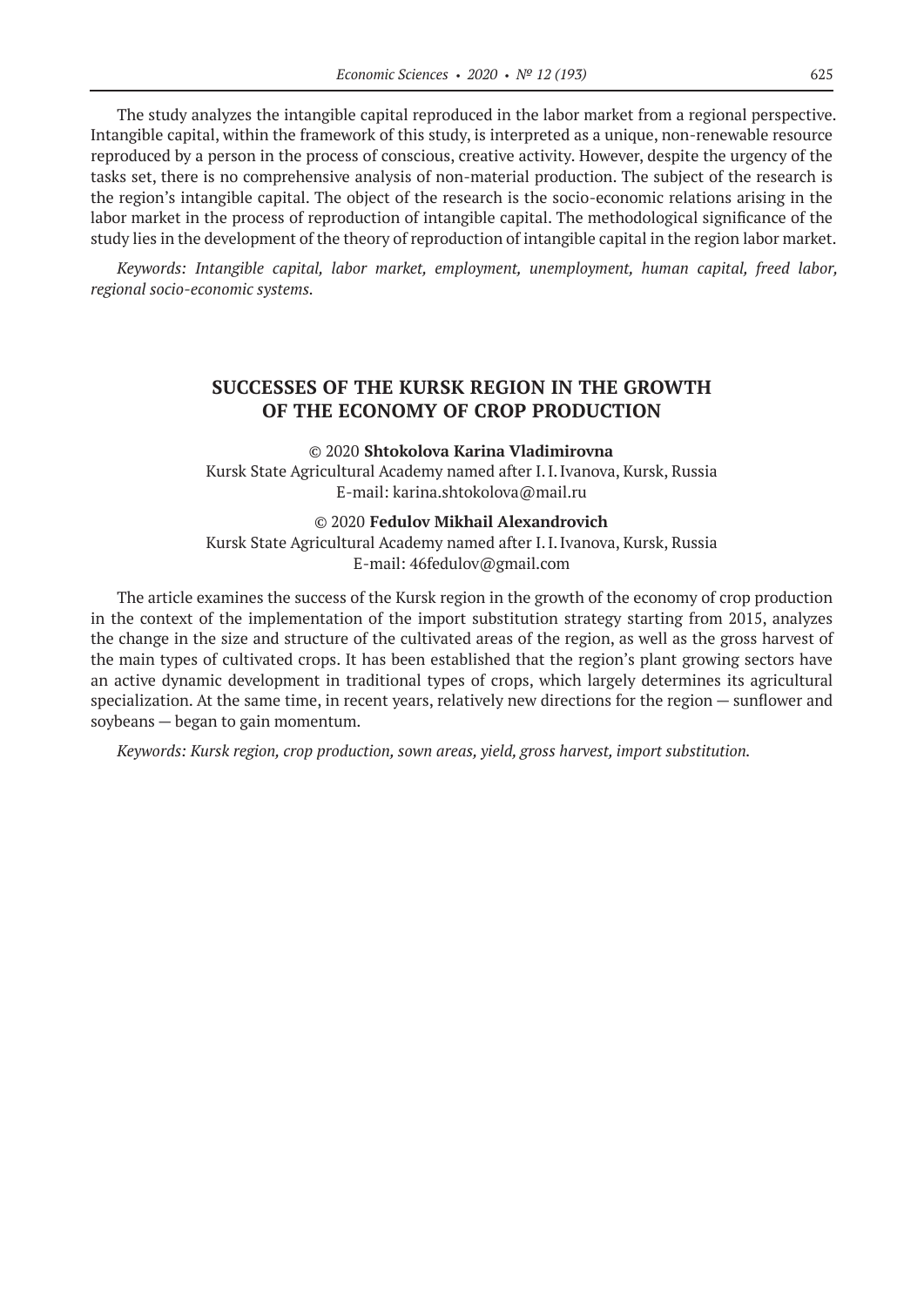# **ECONOMIC THEORY**

# **STATE-CAPITALIST AND COOPERATIVE WAYS OF TRANSITION TO COMMUNISM AND THE PARTY PROGRAM**

#### © 2020 **Budovich Yuliya Ivanovna**

Doctor of Economics, Professor of the Department of Economic theory Financial University under the Government of the Russian Federation, Moscow, Russia E-mail: JBudovich@fa.ru

#### © 2020 **Budovich Margarita Sergeevna**

Ph.D., Associate professor of the Department of Economic theory Financial University under the Government of the Russian Federation, Moscow, Russia E-mail: MSBudovich@fa.ru

In this article, from the point of view of the theory of non-financial Economy, the higher efficiency of such forms of enterprise as a centrally managed state enterprise and a production cooperative, as well as the higher efficiency of the latter in comparison with a state enterprise, is justified, respectively, the greater acceptability of the cooperative path of transition to communism in Marxist theory is justified. This article argues that the founders of Marxism included in «The Communist Manifesto» (1848) the provision of the state-capitalist, not a cooperative, way of the transition to communism basing not on economic but political considerations, as had hoped to personally lead the revolutionary party, the victorious proletarian revolution, and all the further process of destroying the «old world».

*Keywords: communism, state enterprise, production cooperative, non-financial economy.*

# **FINANCIAL AND NON-FINANCIAL «CAPITAL» SYSTEMS OF RESOURCE SUPPLY AND QUALITY OF ENTERPRISE MANAGEMENT**

### © 2020 **Lebedev Konstantin Nikolaevich**

Doctor of Economics, Professor of the Department of Economic theory Financial University under the Government of the Russian Federation, Moscow, Russia E-mail: KNLebedev@fa.ru

This article proves the chronic nature of the «diseases» of management of classic joint-stock companies and limited liability companies (with hired top managers and with hired other personnel). It is justified by the financial nature of their capital systems of resource supply, i.e., systems of giving them of their own funds in the process of their establishing, due to which the economic owners of the property of the respective companies are not the founders of the company but hired top-managers, who did not pay for it real money, in connection with which the property of the company in their eyes has underestimated value, and they show inadequate concern about its increase.

*Keywords: non-financial economy, capital system, joint-stock company, limited liability company, diseases of management.*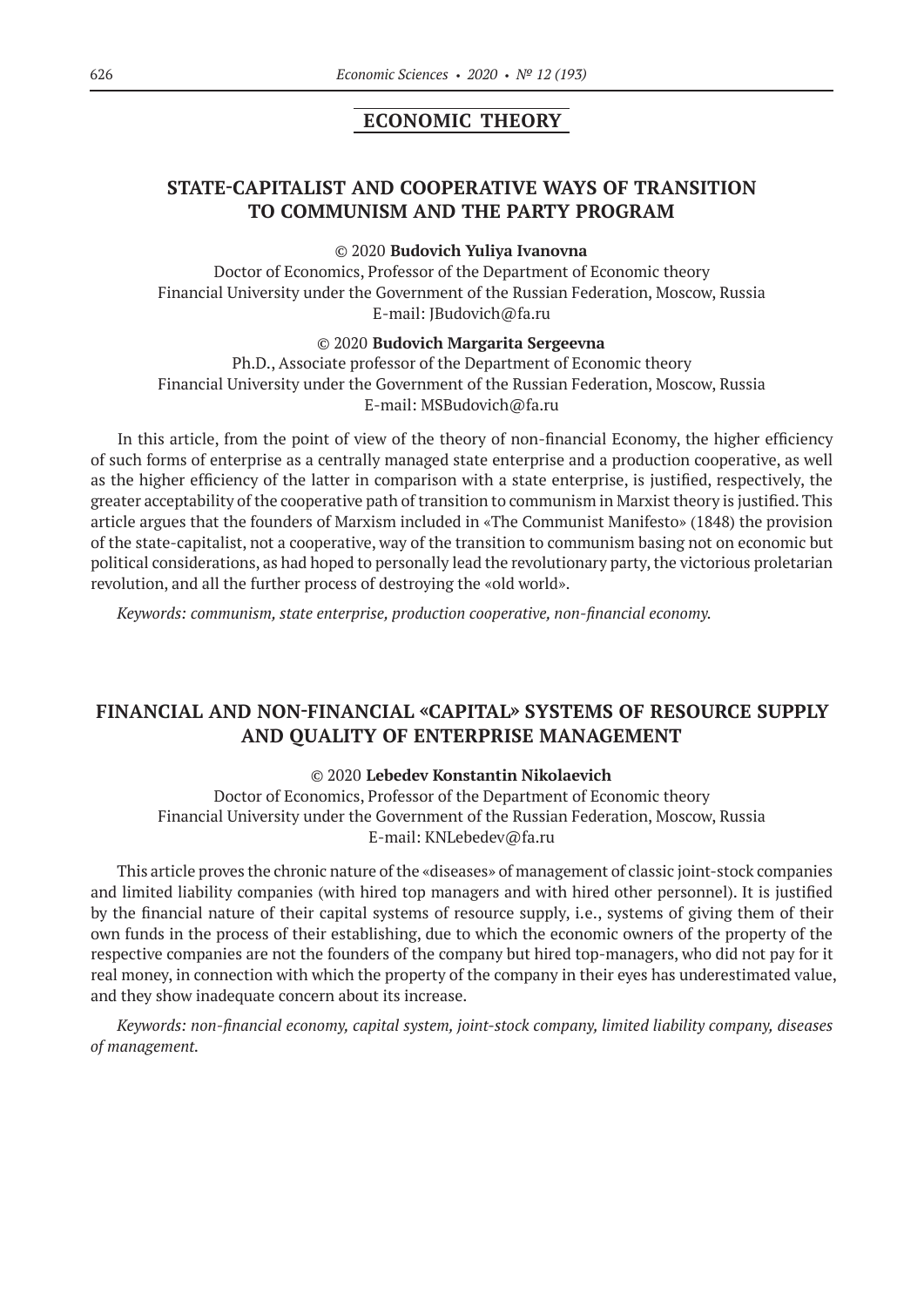# **THEORETICAL ASPECTS OF DETERMINING THE VALUE OF CORPORATE BONDS AND FORMATION OF DEMAND AND OFFER FOR INVESTMENT FUNDS**

© 2020 **Mikhailov Alexander Mikhailovich** Doctor of Economics, Professor, Department of Economic Theory Samara State University of Economics (SSEU), Samara, Russia E-mail: 2427994@mail.ru

### © 2020 **Korolev Ilya Andreevich**

Master student of the Department of Economic Theory Samara State University of Economics (SSEU), Samara, Russia

The article examines the theoretical aspects of the formation of the bond value, and also indicates the main problems of the development of the domestic corporate bond market. The active creation and use of new financial instruments on the market, as well as the growth of the economic effect in the form of, for example, coupon income, is able to attract both investors and issuers. Being a rather young segment of the national financial system, the corporate bond market has recently become one of the largest elements of the Russian stock market.

*Keywords: share, investor, capital, liquidity, bond, interest rate, risk, financial asset, hedge fund, issue.*

# **MATRIX OF VALUE DIMENSIONS OF THE INHOMOGENEOUS ECONOMIC SPACE OF TRANSACTIONS**

### © 2020 **Samsonov Ruslan Aleksandrovich**

Candidate of Economic Sciences, Director Altai Institute of Labor and Law (branch) OUP VO «Academy of Labor and Social Relations», Barnaul, Russia E-mail: SamsonovR@yandex.ru

The article substantiates the necessity of overcoming the "substantial" approach in the valuation methodology and the transition to the "holistic" paradigm of multidimensional cost measurements. Based on the hypothesis of the relativity of value measurements of the heterogeneous economic space of transactions, taking into account the provisions of the synthetic concept of value as the ratio of categories of utility and value, a matrix model of value measurements is developed, which makes it possible to reveal and study the patterns of their structure, content and dynamics. In conclusion, the problem is posed related to the need to form an effective institutional infrastructure for value measurements.

*Keywords: matrix of value measurements, relativity, multidimensionality, heterogeneity of economic space, transactions.*

- 1. *Alchian A.* Znacheniye izmereniya poleznosti [The value of measuring utility]. Milestones in economic thought. The theory of consumer behavior and demand V.1. Ed. V.M.Halperin. SPb.: Economic School, 2000. 380 p.
- 2. *Alchian A.* Stoimost' [Cost]. Milestones of economic thought. The market for factors of production. T.3. Ed. V.M.Halperin. SPb.: School of Economics. 2000. 489 p.
- 3. *Blaug M.* Ekonomicheskaya mysl' v retrospective [Economic thought in retrospect]. M.: Delo Ltd, 1994. 720 p.
- 4. *Gubar' A. I*. Sistematicheskaya renta [Systematic rent]. Izvestiya Altayskogo gosudarstvennogo universiteta. 1999. No. 2. pp. 107–111.
- 5. *Gus'kova M.F., Sterlikov P.F., Sterlikov F.F.* Ot stoimosti k tsennosti ot tsennosti k stoimosti? [From value to value from value to value?]. Ekonomicheskiye nauki. 2014. No. 9 (118). pp. 17–20.
- 6. *Kouz R.* Firma, rynok i pravo [Firm, market and law]. M.: New publishing house, 2007. 224 p.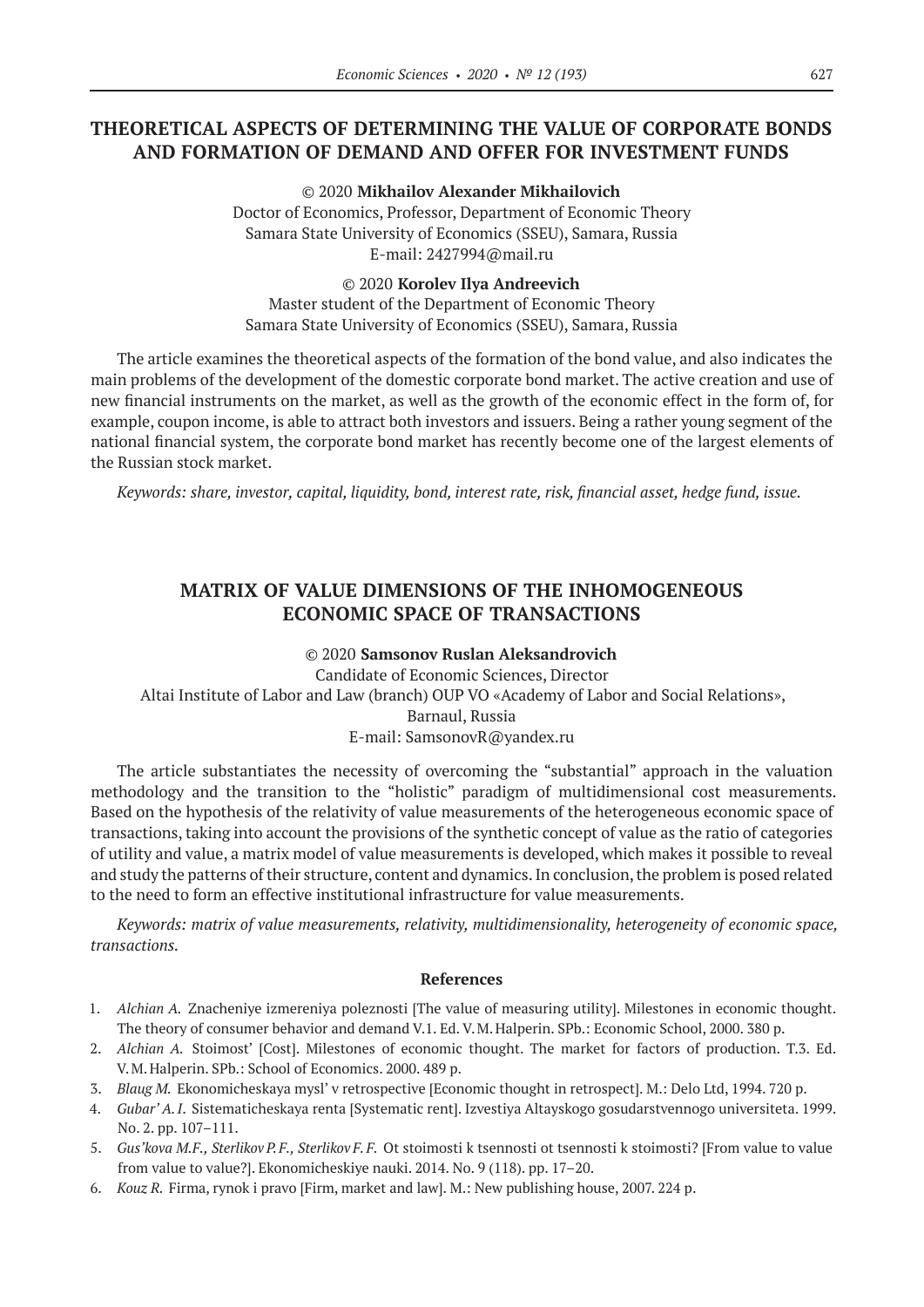- 7. Mezhdunarodnyye standarty otsenki [International Valuation Standards]. International Valuation Standards Board; [I..L. Artemenkov (chief editor) and others]. Moscow: Russian Society of Appraisers, 2020.
- 8. *Pigu A.S.* Ekonomicheskaya teoriya blagosostoyaniya [Economic theory of welfare]. M.: Progress. in 2 volumes. 1985.
- 9. *Samsonov R.A.* Po tu storonu polozhitel'noy stoimosti…!? Gipoteza ob otnositel'nosti stoimostnykh izmereniy ekonomicheskogo prostranstva [Beyond positive value…!? Hypothesis about the relativity of value measurements of economic space]. Upravleniye sovremennoy organizatsiyey: opyt, problemy i perspektivy. Barnaul: AZBUKA, 2014. T. 6. 368 p. pp. 255–265.
- 10. *Samsonov R.A.* Problemy stoimostnykh izmereniy neodnorodnogo ekonomicheskogo prostranstva transaktsiy [Problems of cost measurements of the heterogeneous economic space of transactions]. Barnaul: Publishing house Alt. University, 2019. 176 p.
- 11. *Samsonov R.A., Bocharov S.N.* Sistematicheskaya renta v global'nykh tsepochkakh sozdaniya dobavlennoy stoimosti [Systematic rent in global value chains]. Upravlenets. 2019. T. 10. No. 6. pp. 2–14.
- 12. *Sibirtsev V.A.* Teoriya izmereniya poleznosti [The theory of utility measurement]. M.: Publishing house «IRIS GROUP», 2011. 308 p.
- 13. *Stiglits Dzh., Sen A., Fitussi ZH.-P*. Neverno otsenivaya nashu zhizn': Pochemu VVP ne imeyet smysl? Doklad Komissii po izmereniyu effektivnosti ekonomiki i sotsial'nogo progressa [Misjudging Our Lives: Why Doesn't GDP Make Sense? Report of the Commission on Measuring Economic Performance and Social Progress]. M.: Publishing house of the Gaidar Institute, 2016. 216 p.
- 14. Federal'nyy standart otsenki «Tsel' otsenki i vidy stoimosti (FSO N 2)», utverzhdennyy prikazom N 298 Minekonomrazvitiya Rossii ot 20.05.2015 [Federal valuation standard «The purpose of valuation and types of value (FSO N 2)», approved by order N 298 of the Ministry of Economic Development of Russia dated 20.05.2015].
- 15. *Fridmen M., Sevidzh Dzh*. Analiz poleznosti pri vybore sredi al'ternativ, predpolagayushchikh risk [Analysis of utility in choosing among alternatives that involve risk]. Milestones of economic thought. The theory of consumer behavior and demand. Vol. 1. Ed. V.M.Halperin. SPb.: School of Economics. 2000. 380 p. pp. 208–249.
- 16. *Chinakova N. V.* Ekonomika schast'ya: sovremennyye issledovaniya i diskussii [Economy of Happiness: Contemporary Research and Discussions]. Mir ekonomiki i upravleniya. 2016. T. 16. No. 1. pp. 101–115.
- 17. *Shumeyker P.* Model' ozhidayemoy poleznosti: raznovdnosti, podkhody, rezul'taty i predely vozmozhnostey [Expected utility model: varieties, approaches, results and limits of possibilities]. THESIS, 1994, No. 5. pp. 29–80.
- 18. Evolyutsiya teorii stoimosti [Evolution of the theory of value]. Pod red. prof. YA. S.Yadgarova. M.: INFRA-M, 2016. 253 p.
- 19. *Easterlin R.A.,McVey L.A., Switek M., Sawangfa O.,Zweig J. S.*The happiness–income paradox revisited. Proceedings of the National Academy of Sciences of the United States of America, 2010, vol. 107, No. 52, p. 22463–22468. URL: http://www.pnas.org/content/107/52/22463 (date of access 12.10.2020).

# **TO THE QUESTION OF THE RELATIVITY OF VALUE MEASUREMENTS OF THE INHOMOGENEOUS ECONOMIC SPACE OF TRANSACTIONS ON THE EXAMPLE OF BEEKEEPING**

© 2020 **Samsonov Ruslan Aleksandrovich**

Candidate of Economic Sciences, Director

Altai Institute of Labor and Law (branch) OUP VO «Academy of Labor and Social Relations», Barnaul, Russia E-mail: SamsonovR@yandex.ru

On the basis of the hypothesis of the relativity of cost measurements of the heterogeneous economic space of transactions on the example of the beekeeping industry, facts, statistical and expert data are investigated, the analysis of which indicates the coexistence of a plurality of cost metrics. In addition, a conclusion is made about the decisive role in the process of attracting value measurements of the institutional infrastructure, on the effectiveness of which the relations of ownership, responsibility and transaction costs depend.

*Keywords: relativity of value measurements, heterogeneity of economic space, transactions, beekeeping.*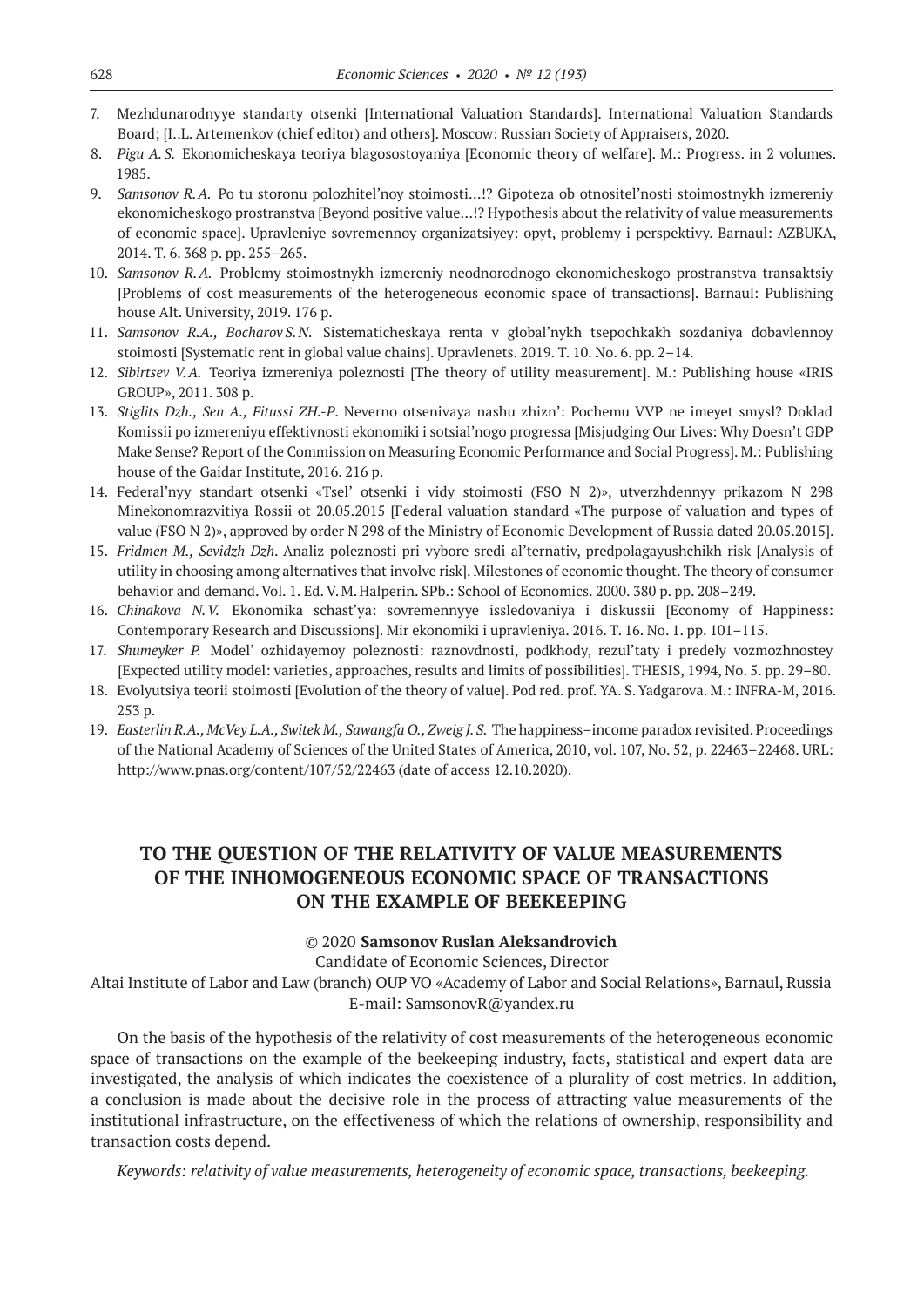#### **References**

- 1. *Anisimov A.P.* O vozmeshchenii vreda, prichinennogo pchelami: diskussionnyye voprosy [On compensation for harm caused by bees: discussion issues]. Pravovaya paradigma. 2018. T. 17. No. 1. pp. 22–30.
- 2. *Blaug M.* Ekonomicheskaya mysl' v retrospective [Economic thought in retrospect]. M.: Delo Ltd, 1994. 720 p.
- 3. *Zhilin V.*Ekonomicheskiye i ekologicheskiye problemy razvitiya pchelovodstva v munitsipal'nykh obrazovaniyakh [Economic and environmental problems of beekeeping development in municipalities]. Ekonomika i upravleniye. 2016. No. 4 (132). pp. 81–86.
- 4. *Kozyaychev YU.V., Tkhorikov B. A.* Analiz mirovogo opyta razvitiya otrasli pchelovodstva [Analysis of the world experience in the development of the beekeeping industry]. Nauchnyye vedomosti. Seriya Ekonomika. Informatika. 2018. No. 2 (45). pp. 251–260.
- 5. *Kouz R.* Firma, rynok i pravo [Firm, market and law]. M.: New publishing house, 2007. 224 p.
- 6. *Mandevil' B*. Basnya o pchelakh, ili Poroki chastnykh lits blaga dlya obshchestva [The Fable of the Bees, or Vices of Individuals — Good for Society]. M.: The Science 2000. 291 p.
- 7. Ofitsial'nyy sayt Belokurikhinskogo gorodskogo suda Altayskogo kraya [The official website of the Belokurihinsky City Court of the Altai Territory] [Electronic resource]: http://belokurihinsky.alt.sudrf.ru/ (date accessed: 12.10.2020).
- 8. Ofitsial'nyy sayt Yedinoy mezhvedomstvennoy informatsionno-statisticheskoy sistemy [The official website of the Unified Interdepartmental Information and Statistical System] [Electronic resource]: https://www.fedstat.ru/ (date accessed: 12.10.2020).
- 9. Ofitsial'nyy sayt «Mir pchelovodstva» [The official website «The World of Beekeeping»] [Electronic resource]: https://www.apiworld.ru/1603459603.html (date accessed: 26.10.2020).
- 10. *Ryazanova O.A.* Sostoyaniye i perspektivy rynka meda i pchelovodstva v Rossii [State and prospects of the honey and beekeeping market in Russia]. Pchelovodstvo. 2018. No. 3–4.
- 11. *Samsonov R.A.* Po tu storonu polozhitel'noy stoimosti…!? Gipoteza ob otnositel'nosti stoimostnykh izmereniy ekonomicheskogo prostranstva [Beyond positive value…!? Hypothesis about the relativity of value measurements of economic space]. Upravleniye sovremennoy organizatsiyey: opyt, problemy i perspektivy. Barnaul: AZBUKA, 2014. T. 6. pp. 255–265.
- 12. Severin V.F., Tsvetkov M.L. Pchelovodstvo, megakhillovodstvo i urozhay rasteniy [Beekeeping, megahill-breeding and plant yield]. Barnaul: AZBUKA, 2016. 274 p.
- 13. *Sobolevskaya Ye. N.* Analiz sudebnoy praktiki po kompensatsii moral'nogo vreda kak osnova dlya sovershenstvovaniya dannogo instituta [Analysis of judicial practice on compensation for moral harm as a basis for improving this institution]. Fundamental'nyye i prikladnyye nauchnyye issledovaniya: aktual'nyye voprosy, dostizheniya i innovatsii / Sbornik statey XXX Mezhdunarodnoy nauchno-prakticheskoy konferentsii. 2020. pp. 156–163.
- 14. *Chyun S.N.S.* Basnya o pchelakh: ekonomicheskoye rassledovaniye [The Fable of the Bees: An Economic Investigation]. Milestones in Economic Thought. Welfare Economics and Public Choice. T.4. Under total. ed. A.P.Zaostrovtseva. SPb.: School of Economics. 2004. 568 p. pp. 339–370.

## **ANTICOMPETITIVE BEHAVIOR IN THE PUBLIC PROCUREMENT MARKET: ANALYSIS OF REGIONAL PRACTICE**

### © 2020 **Tsygankova Ekaterina Muradovna**

Master of Economics, Head of State Order Placement Department Foundation «Innovation and Economic Technologies» Assistance — XXI century», Rostov-on-Don, Russia E-mail: ekaterinagasanova@yandex.ru

### © 2020 **Tsygankov Sergey Sergeevich**

PhD in Economics, Lecturer at the Department of Economic Theory Southern Federal University, Rostov-on-Don, Russia E-mail: sscygankov@sfedu.ru

The article analyzes the cases of anti-competitive behavior of bidders within the framework of the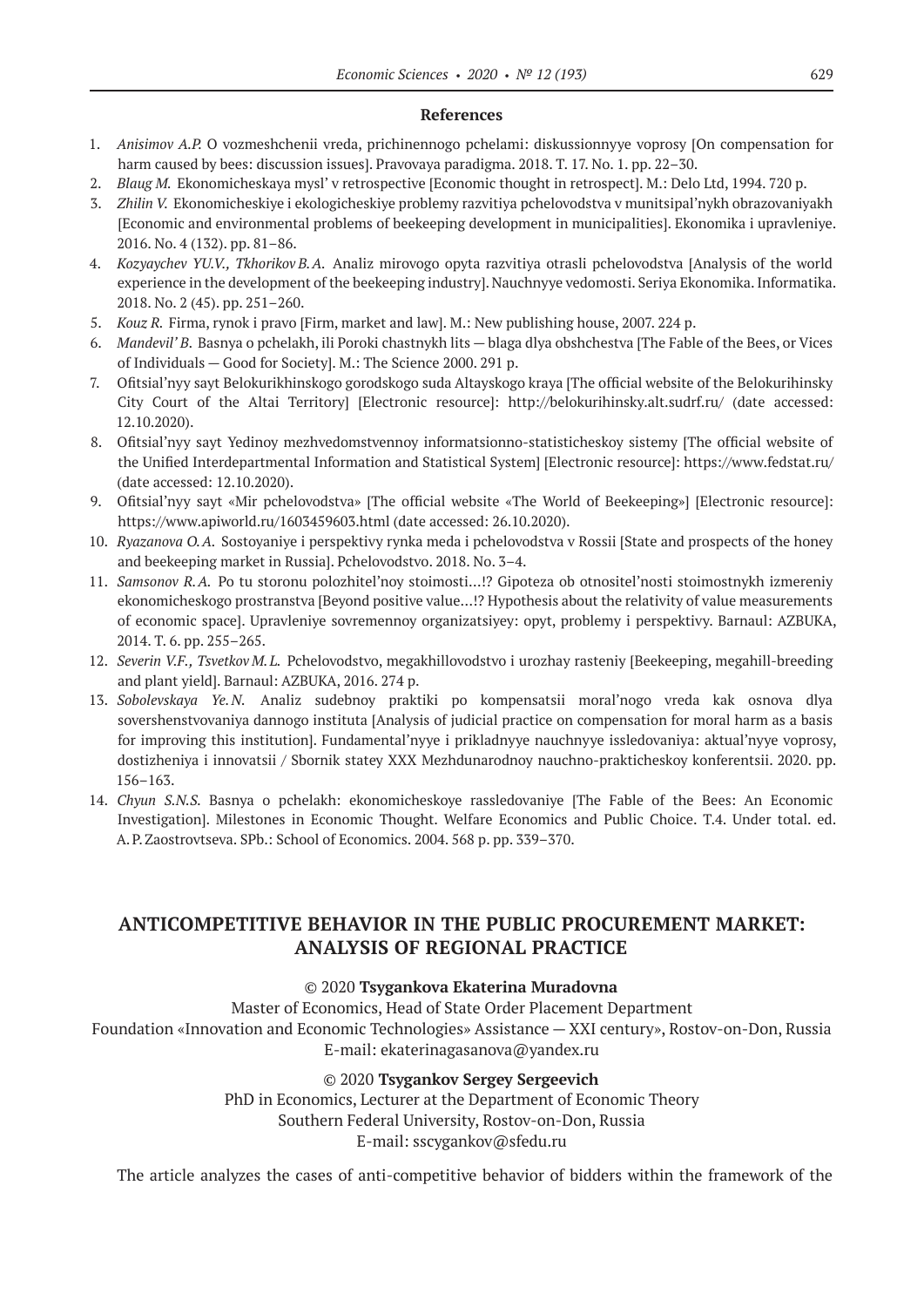contractual system in the field of procurement in Russia. Combating such manifestations is an extremely important task, since such collusion causes significant damage to GDP and is a threat even to the country's economic security.

*Keywords: government procurement, anti-competitive behavior, cartels, collusion, contract system, auction.*

### **FINANCE, MONEY CIRCULATION AND CREDIT**

# **USING THE PRINCIPLES OF BUSINESS ANALYSIS IN PREPARING MULTILATERAL INTEGRATION AGREEMENTS WITHIN THE EAEU**

© 2020 **Barilenko V.I.**

Doctor of Economic Sciences, Professor,

Department of Business Analytics of the Faculty of Taxes, Audit and Business Analysis Financial University under the Government of the Russian Federation, Moscow, Russia

The tasks and possibilities of using the stakeholder approach for analytical support of the initiation and development of business projects within the framework of multilateral interstate agreements are considered. A method is proposed for identifying business problems and determining ways to solve them by comparing the requirements of stakeholders, the capabilities of this business and the actual indicators of its activities. It is recommended to create a permanent business analysis system for substantiation and comprehensive analytical support of business projects in the context of existing integration agreements.

*Keywords: Stakeholder approach, problems, business analysis, business projects.*

- 1. *Porter M.* Mezhdunarodnaya konkurenciya. Konkurentny`e preimushhestva stran. M.: Mezhdunarodny`e otnosheniya, 1993. S. 51.
- 2. *Samsonov R.A., Bocharov S.N.* Otvetstvennost` stejkxolderov pri formirovanii global`ny`x cepochek sozdaniya dobavlennoj stoimosti // Upravlenecz. 2018 T. 9 № 4 S. 53–65.
- 3. *Barilenko V. I.*Ispol`zovanie principov biznes-analiza pri podgotovke mnogostoronnix integracionny`x soglashenij v ramkax EAE`S // RISK: Resursy`, Informaciya, Snabzhenie, Konkurenciya.— 2020.—№ 2.— S. 153–159.
- 4. A Guide to the Business Analysis Body of Knowledge® (BABOK® Guide) Version 3.0 International Institute of Business Analysis, Toronto, Ontario, Canada, 2015. URL: http://www.theiiba.org / Data obrashheniya 12.12.2020.
- 5. *Barilenko, V.I*. Analiticheskoe obespechenie upravleniya cifrovy`mi vozmozhnostyami biznesa // RISK: Resursy`, Informaciya, Snabzhenie, Konkurenciya.— 2020.—№ 4.— S. 153–159.
- 6. Principy` mezhdunarodnogo e`konomicheskogo prava. http://mylawsuit.ru/publ/raboty/mezhdunarodnoe\_pravo/ principy mezhdunarodnogo ehkonomicheskogo prava/30–1–0–60 / Data obrashheniya 12.12. 2020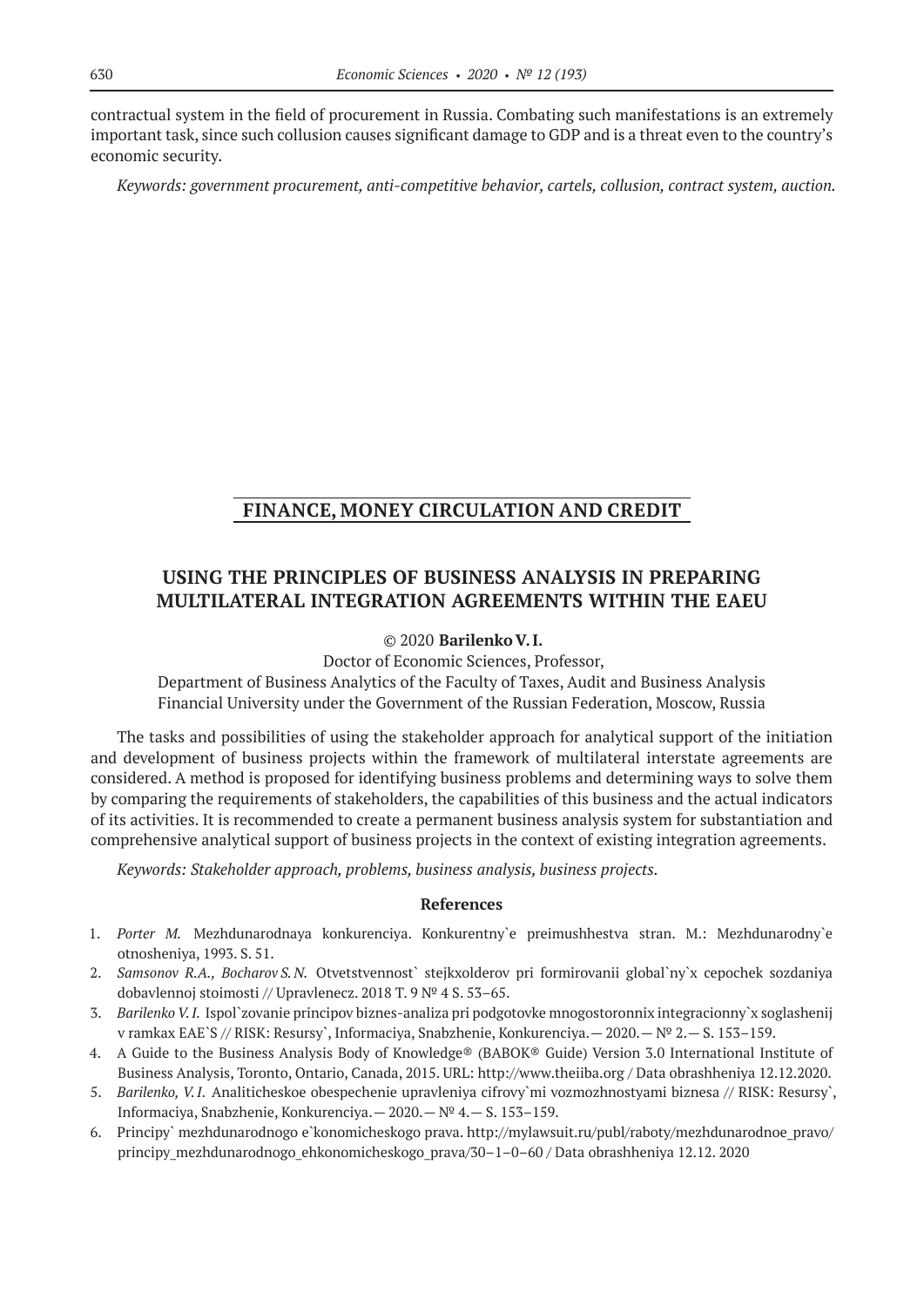# **ECONOMIC INTEGRATION OF THE EAEU WITH COUNTRIES OUTSIDE THE ECONOMIC UNION**

#### © 2020 **Burtseva K.Y.**

PhD of Economic Sciences, Associate Professor of Department of business-analysis Financial University under the Government of the Russian Federation, Moscow, Russia E-mail: aksentiya@mail.ru

The EAEU develops and increases ties with countries that are not members of the union. The article analyses the possibilities of future partnership with the EAEU. Strategies for building relationships are based on concluding agreements on FTAs, reducing customs duties, increasing trade with the union, and concluding economic agreements. It was concluded that trade relations between the EAEU and countries outside the union are quite profitable for both Russia and other EAEU member countries.

*Keywords: EAEU, economy, integration, agreement, export, import, market, trade, economic relations, customs duties, free trade zone.*

# **MODEL FOR OPTIMIZATION OF LOGISTIC COSTS OF ENTERPRISES OPERATING IN ARCTIC ZONE OF THE RUSSIAN FEDERATION**

© 2020 **Kevorkova Z.A.**

Doctor of Economics, Professor of the Department of Audit and Corporate Reporting Financial University under the Government of the Russian Federation, Moscow, Russia E-mail: zhkevorkova@fa.ru

#### © 2020 **Gizatullina O.M.**

Candidate of Economic Sciences, Associate Professor of the Department of business analysis Financial University under the Government of the Russian Federation, Moscow, Russia E-mail: OMGizatullina@fa.ru

Logistic costs are included in the cost price and can constitute a significant part of it, however, accounting for this group of costs in domestic practice is not paid enough attention, there is also no systematic approach to their analysis and optimization. It should be noted that the currently existing classification of costs does not allow building a structured classification of logistics costs, which ensures their objective accounting, analysis and management.

*Keywords: logistics costs, optimization, classification,accounting,management accounting,analysis, control, Arctic zone of the Russian Federation, optimization model.*

# **ASSESSMENT OF THE IMPACT STATUS OF THE ARCTIC ZONE OF THE RUSSIAN FEDERATION ON INVESTMENT ATTRACTION**

© 2020 **Kevorkova Z.A.**

Doctor of Economics, Professor of the Department of Audit and Corporate Reporting Financial University under the Government of the Russian Federation, Moscow, Russia E-mail: zhkevorkova@fa.ru

### © 2020 **Gizatullina O.M.**

Candidate of Economic Sciences, Associate Professor of the Department of business analysis Financial University under the Government of the Russian Federation, Moscow, Russia E-mail: OMGizatullina@fa.ru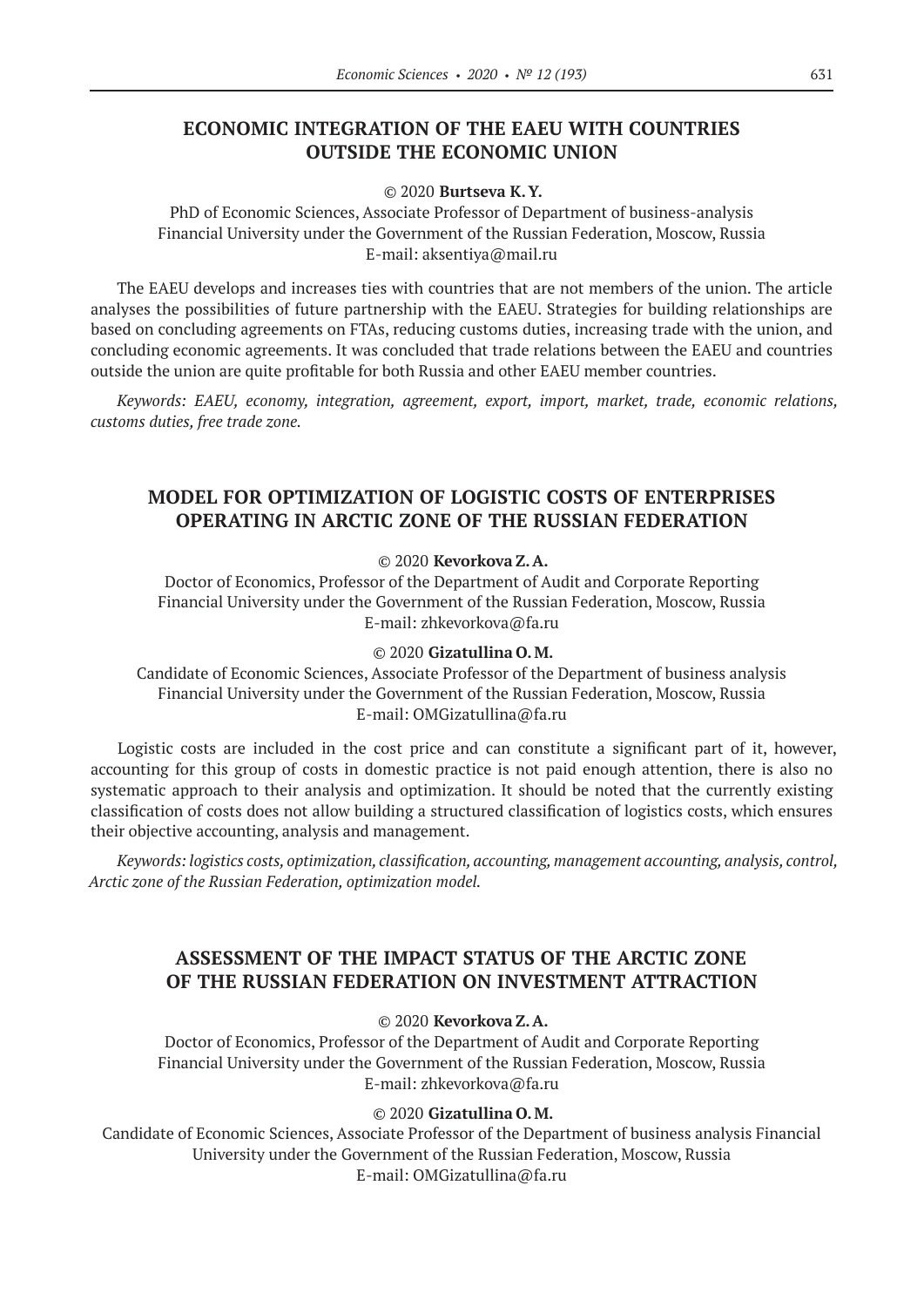Today, investment attractiveness acts as a prerequisite for the competitiveness of the subjects of the Russian Federation, a key source of formation of their sustainable economy. The inflow of investments into the economy of a region contributes to the acceleration of processes of modernization of industrial enterprises, introduction of innovative technologies, mastering the production of new products, optimization of logistics costs, as well as increasing social and ecological efficiency, industrial potential of the region, well-being and quality of life of the population, and therefore provides, ultimately, sustainable development of the region. On the other hand, the growth of the economy of constituent entities of the Russian Federation, the growth of the regional product and contributes to the achievement of regional budgets balance, ensure the stability of tax revenues in the Federal budget of Russia.

*Keywords: analysis, evaluation, investment, investment attractiveness, factors, Arctic zone of the Russian Federation.*

# **ANALYSIS AND ASSESSMENT OF THE IMPACT OF THE REGION'S STATE ON ITS INVESTMENT ATTRACTIVENESS BY COMPARING VARIOUS METHODS (REGIONS OF THE ARCTIC ZONE OF THE RUSSIAN FEDERATION)**

© 2020 **Nikiforova Elena Vladimirovna**

Doctor of Economics, Professor of the Department of Business Analytics Financial University, Moscow, Russia E-mail: EVNikiforova@fa.ru

© 2020 **Gizatullina Olga Mixailovna**

Candidate of Economic Sciences, Associate Professor of the Department of Business Analytics Financial University, Moscow, Russia E-mail: OMGizatullina@fa.ru

© 2020 **Ushanov Igor Genadijvich** Candidate of Economic Sciences, Senior lecturer of the Department of Business Analytics Financial University, Moscow, Russia E-mail: IGUshanov@fa.ru

© 2020 **Schneider Olga Vladimirovna**

Candidate of Economic Sciences, Associate Professor of the Department of Business Analytics Financial University, Moscow, Russia E-mail: OVSHnajder@fa.ru

Investment attractiveness of the regions of the Russian Federation is currently a priority analytical area for leading experts in the field of economic development of the country. Today, investment attractiveness is a prerequisite for the competitiveness of the constituent entities of the Russian Federation. The article examines the state of the Arctic region of the Russian Federation and the key factors affecting the level of its investment attractiveness.

The Arctic zone of the Russian Federation is a potential point of growth for the domestic economy and a priority area for investment. The practice of analyzing and assessing the investment attractiveness of the regional level is based on the most common approach based on the formation of an integral indicator. The assessment of investment attractiveness is formed on the basis of statistical processing and analysis of a large number of indicators characterizing various parameters of entrepreneurial activity, including in the region.

The main problem of analyzing and assessing the investment attractiveness of Russian regions by potential investors and other stakeholders is manifested through the lack of methodological unity in this matter. In turn, the state of the regional economy and the development of regions in general affect the assessment of investment attractiveness, which necessitates the development of methodological aspects.

*Keywords: analysis, arctic zone, investment attractiveness, potential, risk, region, rating, indicators, social factors, sustainable development, environmental factors.*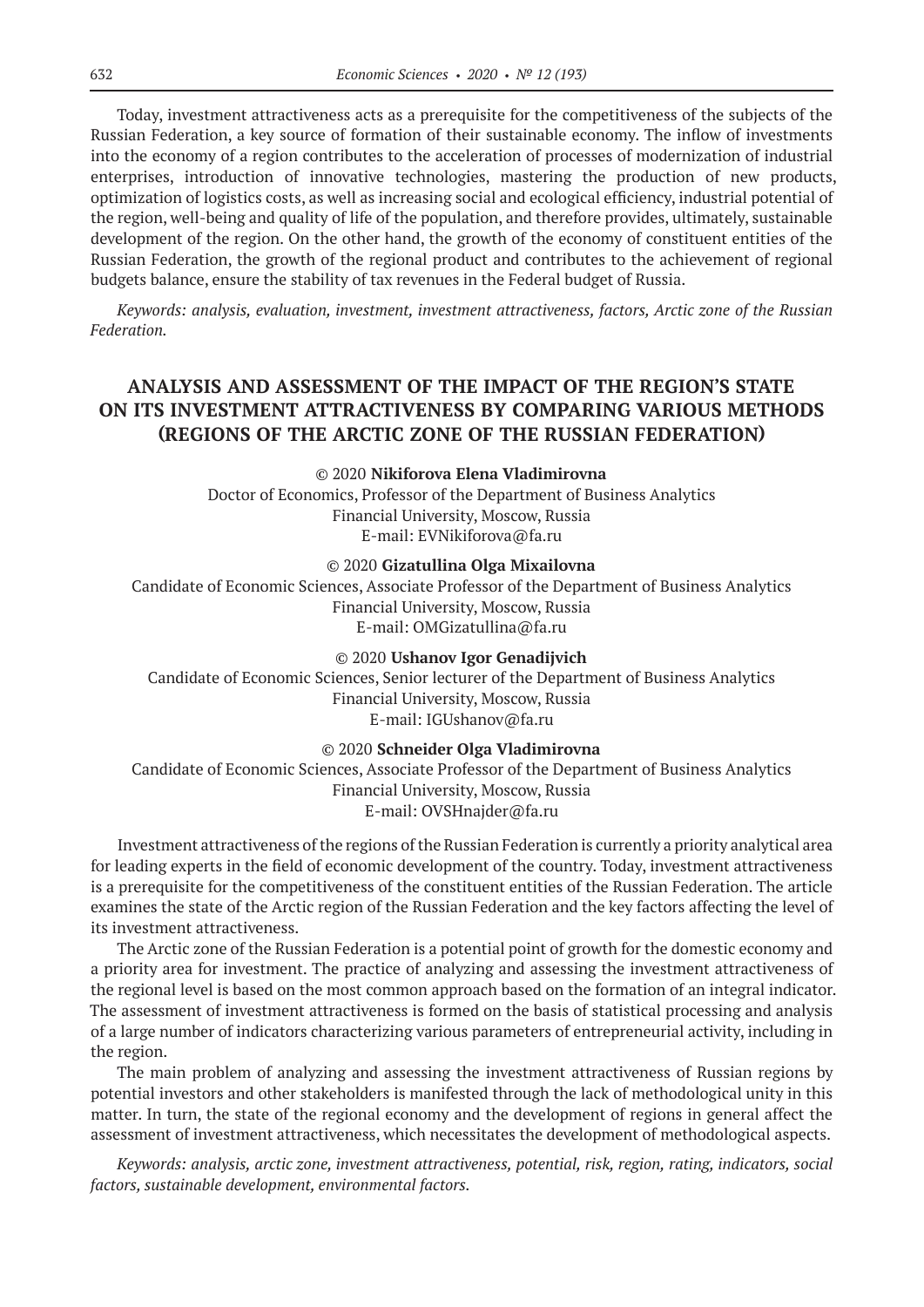#### **References**

- 1. *Abramov D.V., BykovaA.A.* Problems of investment attractiveness of the leading Russian regions and regions of European countries. Problems of improving the organization of production and management of industrial enterprises: interuniversity collection of scientific papers. Samara State Economic University. Samara, 2017 (1): 232–236.
- 2. *Lazareva E.I., Anopchenko T. Yu.* Econometric assessment of investment attractiveness as the basis for the formation of a cluster investment strategy in the region. Bulletin of the Samara State Economic University. 2016; 5 (139): 21–26.
- 3. Kurikov VM, *Tashlanova Yu. V.* Methodology for assessing the investment attractiveness of the region. Bulletin of the Altai Academy of Economics and Law. 2019; 5: 99–103.
- 4. *Anikina M.I.* Advanced methods for assessing the investment attractiveness of Russian regions. Science yesterday, today, tomorrow: Sat. Art. by mater. XXXVI int. scientific-practical conf. SibAK. Novosibirsk. 2016; 7 (29): 144–151.
- 5. Rating of investment attractiveness of constituent entities of the Russian Federation of the National Rating Agency. Methodology. URL: http://www.ra-national.ru/ru/rating\_field/field\_rat\_qual\_invest\_reg\_dist Date accessed: 20.10.
- 6. Rating of investment attractiveness of Russian regions 2019 RAEX: results and main conclusions. URL: https:// raex-a.ru/files/REG\_2019\_Analytica\_Block\_Web.pdf Date of access: 17.09.
- 7. http: //elibrary.ru/item.asp?id=42981926.

# **ANALYSIS AND ASSESSMENT OF THE ECONOMIC STRUCTURE AND TRANSPORT SUPPORT OF THE ARCTIC ZONE OF THE RUSSIAN FEDERATION**

#### © 2020 **Nikiforova E.V.**

Doctor of Economics, Professor at the Department of Business Analytics Financial University under the Government of the Russian Federation, Moscow, Russia E-mail: EVNikiforova@fa.ru

#### © 2020 **Schneider O.V.**

PhD in Economics, Associate Professor at the Department of Business Analytics Financial University under the Government of the Russian Federation, Moscow, Russia E-mail: OVSHnajder@fa.ru

#### © 2020 **Gizatullina O.M.**

Candidate of Economic Sciences, Associate Professor of the Department of business analysis Financial University under the Government of the Russian Federation, Moscow, Russia E-mail: OMGizatullina@fa.ru

The Arctic space of Russia is determined by various administrative-territorial entities, due to the intersection and collision of interests of large market participants with the defining requirements for the preservation of the region's ecosystem. It is characterized by a point-like settlement pattern and a gap between the location of production and labor resources. All this characterizes the specificity of the area. Also, the specificity of the area is the unique geographical position of the region and rich reserves of natural resources, which give geostrategic significance to the Arctic zone of the Russian Federation.

Comprehensive studies of the development of the Russian Arctic zone are discussed in the publications of the Kola Scientific Center of the Russian Academy of Sciences (Murmansk, Russian Federation), Northern (Arctic) Federal University named after V.I. M.V.Lomonosov (Arkhangelsk, Russian Federation), the Ural branch of the Russian Academy of Sciences (Yekaterinburg, Russian Federation) and other large research organizations.

*Keywords: analysis, arctic zone, assessment, structure, transportation, economics.*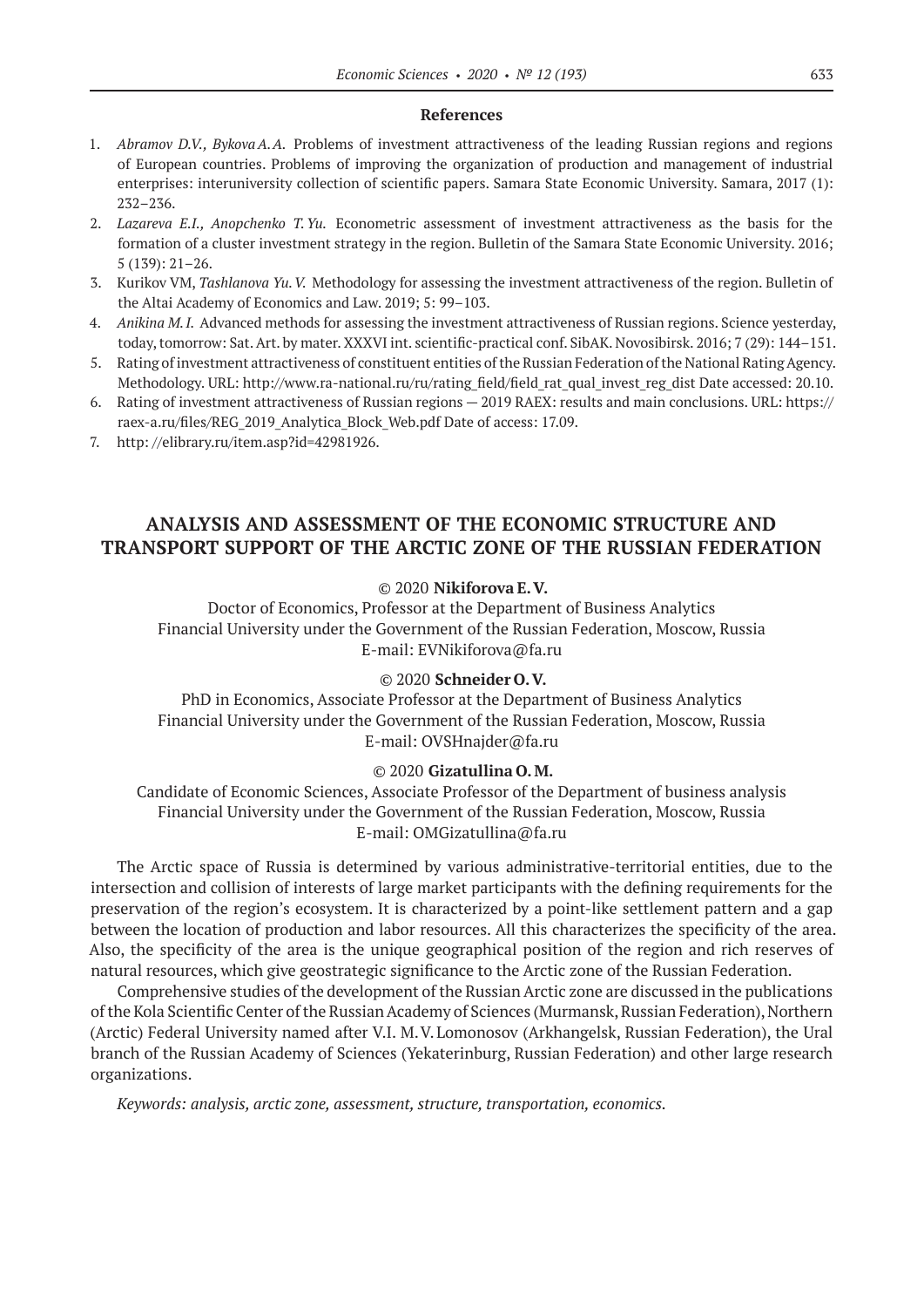### **BOOK KEEPING, STATISTICS**

# **ON THE METHODOLOGY FOR ASSESSING THE ECONOMIC COSTS OF PROVIDING MEDICAL CARE TO THE ELDERLY POPULATION IN THE RUSSIAN FEDERATION**

#### © 2020 **Listopad Ekaterina Evgenievna**

Candidate of Economic Sciences, Associate Professor of the Audit and Corporate Reporting Department Financial University under the Government of the Russian Federation, Moscow, Russia E-mail: EEListopad@fa.ru

### © 2020 **Mustafaeva Sima Rajeddinovna**

Postgraduate Student, Department of Business Intelligence Financial University under the Government of the Russian Federation, Moscow, Russia E-mail: SRMustafaeva@fa.ru

#### © 2020 **Petrov Alexander Mikhailovich**

Doctor of Economic Sciences, Professor of Department of Business Intelligence Financial University under the Government of the Russian Federation, Moscow, Russia E-mail: palmi@inbox.ru

The country's population is the key to its prosperity. It is important to pay close attention to monitoring and taking certain timely measures to improve the demographic situation in the country. The main purpose of the study is to assess the economic costs of providing medical care to the elderly population in the Russian Federation in the context of population aging problems. The importance of analyzing the methodology for assessing the economic costs of providing medical care to the elderly in the Russian Federation is determined by the requirements of the time, the demographic situation in general.

The problems of demographic aging negatively affect the economy of any country, as they increase spending on social and medical services, increase the shortage of labor resources, and provide difficulties in terms of the work of the pension system of a particular country.

All the problems outlined above make it relevant to study the features of the processes of demographic aging and the assessment methodology, the economic costs of providing medical care to the elderly in our country.

*Keywords: analysis, demography, medical care, methodology, assessment, elderly population, economics.*

- 1. Order of the Ministry of Health and Social Development of Russia dated April 28, 2011 No. 364 (as amended on April 12, 2012) «On approval of the Concept for the creation of a unified state information system in the field of healthcare.»
- 2. Decree of the Government of the Russian Federation of October 29, 2010 No. 865 (as amended on April 3, 2020) «On state regulation of prices for medicines included in the list of vital and essential medicines.»
- 3. Order of the Government of the Russian Federation of November 17, 2008 No. 1662‑r (as amended on September 28, 2018) «On the Concept of long-term socio-economic development of the Russian Federation for the period up to 2020» (together with the Concept of long-term socio-economic development of the Russian Federation for period until 2020 «).
- 4. Order of the Government of the Russian Federation of December 28, 2012 No. 2580‑r «On approval of the Strategy for the development of medical science in the Russian Federation for the period up to 2025».
- 5. *Muzaleva T.I.* Statistical measurement and assessment of the results of the activity of the internal affairs bodies of the Russian Federation: dissertation … Candidate of Economic Sciences: 08.00.12 — Moscow. 2012, 236 p.
- 6. Institute of Demography, National Research University Higher School of Economics http://www.demoscope.ru/ weekly/2019/0797/barom01.php.
- 7. National projects. The average age of Russians is named https://lenta.ru/news/2019/09/12/age.
- 8. https://www.mpsu.ru/upload/iblock/ab0/ab05db8a3b291cadbad186dca2e14fc6.pdf#2.
- 9. http://emll.ru/find?iddb=17&ID=RUCML-BIBL‑0001346533.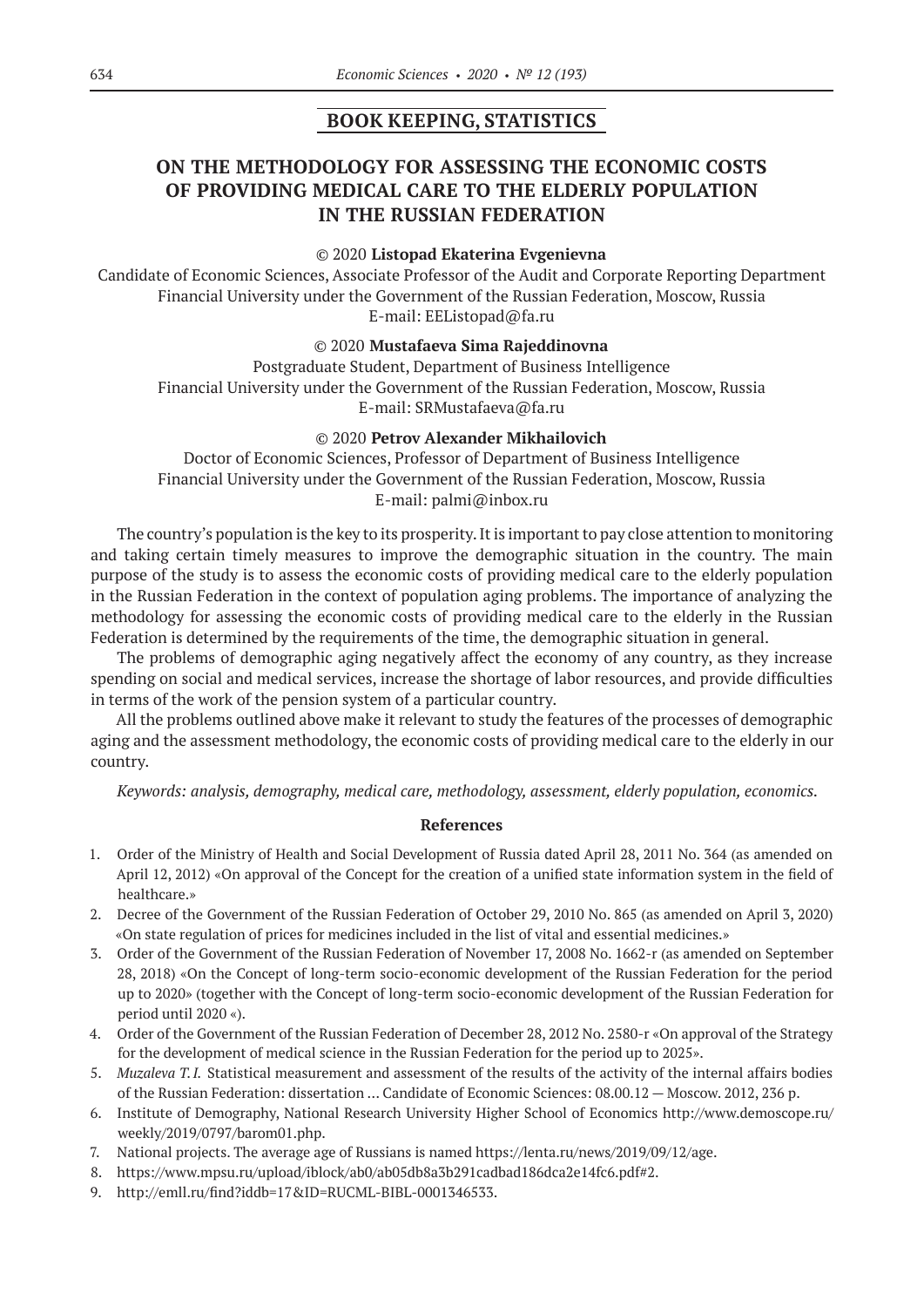# **METHODOLOGY OF THE ALGORITHM OF ORGANIZATIONAL SUPPORT OF ENTREPRENEURSHIP IN RUSSIA**

#### © 2020 **Melnikova Lyubov Anatolyevna**

Candidate of Economic Sciences, Associate Professor of the Department of Business Analytics Financial University under the Government of the Russian Federation, Moscow, Russia E-mail: lamelnikova@fa.ru

### © 2020 **Nazarov Dmitry Vladimirovich**

PhD in Economics, Associate Professor of the Audit and Corporate Reporting Department Financial University under the Government of the Russian Federation, Moscow, Russia E-mail: dvnazarov@fa.ru

### © 2020 **Kevorkova Zhanna Arakelovna**

Doctor in Economics, Professor of the Audit and Corporate Reporting Department Financial University under the Government of the Russian Federation, Moscow, Russia

The Russian Federation, guided by the requirements of the times, clearly defined the main goals of state policy in the field of organizational support for entrepreneurship. The primary goal of the state was the problem of the necessary stabilization of the social situation in society, aimed at smoothing out social conflicts, as well as establishing a dialogue between the state and citizens in order to support entrepreneurship. In order to support entrepreneurship, the state is taking a number of measures aimed at ensuring socio-economic stability, as well as by influencing the labor market and the labor sphere, it increases the social protection of every citizen in the field of employment and employment.

In the Russian Federation, the implementation of the state policy of employment of the population takes place with the help of measures of such policies as: tax, social, investment and financial and credit. Such measures are aimed at increasing the mobility of labor resources, stimulating «flexible» labor regimes, developing new technologies, providing comprehensive support to small businesses and start-up entrepreneurs, as well as expediently locating productive forces in the country. Undoubtedly, the above measures will contribute to the development and preservation of the employment system in the field of entrepreneurship.

*Keywords: algorithm, government support, entrepreneurship, system, incentives, sphere, economy.*

- 1. *Bukhvald E.M., Vilensky A. V., Lylova O. V.* Search for novelty in the priority national project «Small and Medium Enterprises and Support for Individual Entrepreneurial Initiative in 2024» // Bulletin of the Vladimir State University named after Alexander Grigorievich and Nikolai Grigorievich Stoletov. Series: Economic Sciences. 2019. No. 1 (19). S. 109–120.
- 2. *Vilensky A.V.* Dynamics of the employed in the sphere of SMEs in the Russian regions as a starting point for the implementation of the priority national project «Small and Medium Business and Support of Individual Entrepreneurial Initiative» // Problems of Territory Development. 2018. No. 6 (98). S. 74–87.
- 3. *Vilensky A.V.* Dynamics of the employed in the sphere of SMEs in the Russian regions as a starting point for the implementation of the priority national project «Small and Medium Business and Support of Individual Entrepreneurial Initiative» // Problems of Territory Development. 2018. No. 6 (98). S. 74–87.
- 4. *Vilensky A.V., Lylova O.V.* Search for a strategy for social development of the regions of the Russian Federation // Economy: yesterday, today, tomorrow. 2017. T. 7. No. 1A. S. 153–167.
- 5. *Dashkova E.S., Dorokhova N.V.* Employment of the population in Russia: modern trends: monograph. Voronezh: Voronezh TsSTI — branch of the Federal State Budgetary Institution «REA» of the Ministry of Energy of Russia, 2013.— 88 p.
- 6. *Dashkova E.S., Dorokhova N. V.* Precarious employment in Russia // Bulletin of the Voronezh State University. Series: Economics and Management.— 2014.— No. 2.— P. 19–21.
- 7. *Duzhenko T.I.* Diversification of the regional economy based on the development of social infrastructure. Author's abstract. Sci. (Econom.) Dissertation, Novosibirsk, 2015. URL: http://econom.nsc.ru/ieie/ News / zashiti / personalities / 2015 / dugenko / dissert.pdf. Date of access: 20.04.2020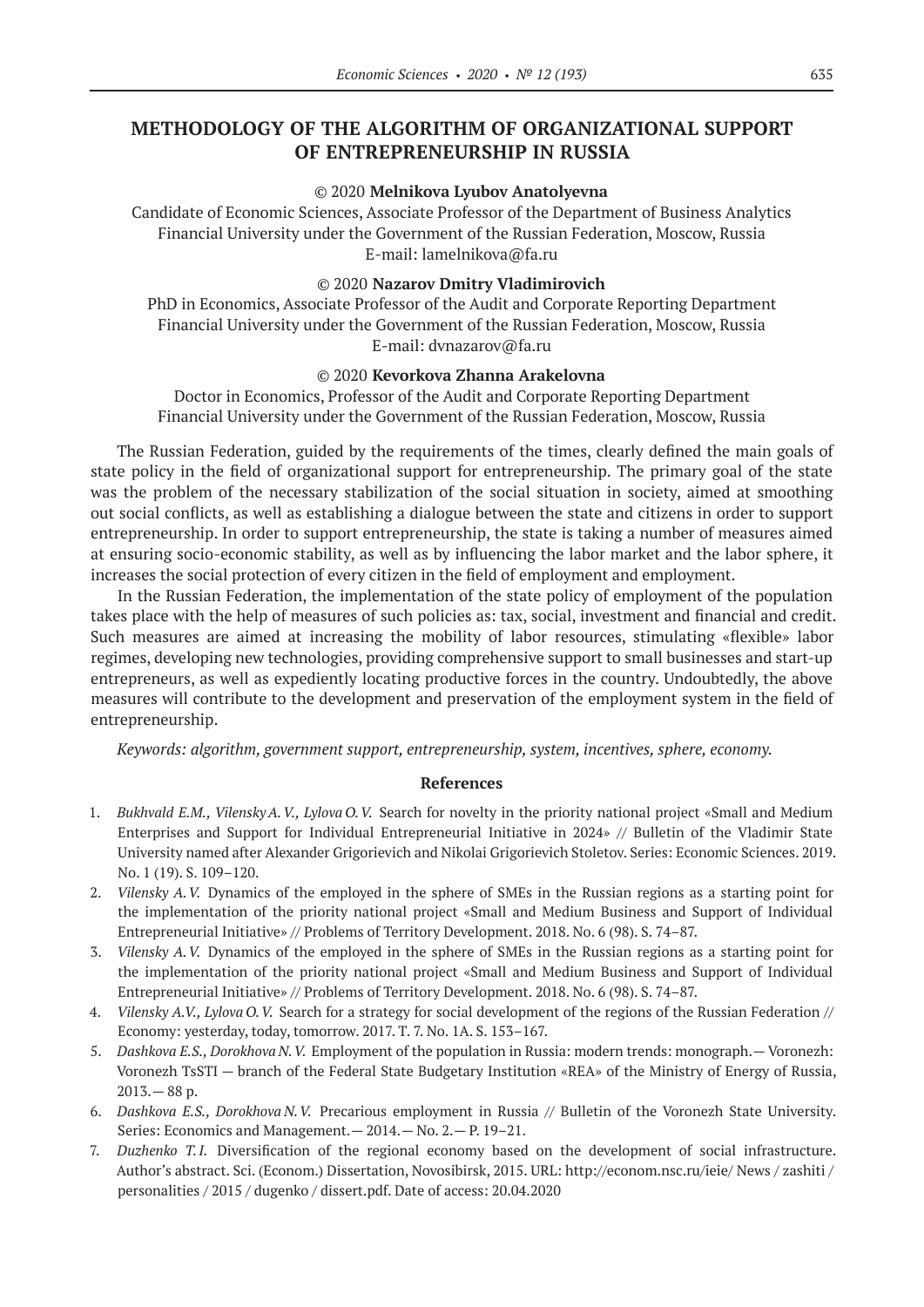- 8. *Iogman L. G.* Regional economy diversification strategy, econ. Social Changes: Facts, Trends, Forecast, 2008, no. 1 (1), p. 78–91.
- 9. *Kostyaev A.I.* «Diversification of rural employment in the context of agrarian modernization» URL: https:// cyberleninka.ru/article/n/diversifikatsiya-selskoy-zanyatosti-v-usloviyah-agrarnoy-modernizatsii. Date of access: 04/30/2020

### **ANALYSIS OF THE FOREIGN PRACTICE OF FUNCTIONING OF JAPANESE REPRESENTATIONS IN THE RUSSIAN FEDERATION**

#### © 2020 **Petrov A.M.**

Doctor of Economic Sciences, Professor of Department of Business Intelligence Financial University under the Government of the Russian Federation, Moscow, Russia E-mail: palmi@inbox.ru

The article highlights the main problems for foreign business in Russia and shows ways to overcome them.

*Keywords: indicators, industry, assessment, entrepreneur, risks, markets, situation, strategy, threats, management, economic entities.*

### **WORLD ECONOMY**

# **IMPROVEMENT OF THE RISK MANAGEMENT SYSTEM AS A FACTOR OF SUSTAINABLE DEVELOPMENT OF THE NATIONAL ECONOMY**

### © 2020 **Ivanova Daria Gennadievna**

Candidate of Economics, Associate Professor, Department of World Economy, Rostov State University of Economics, Rostov-on-Don, Russia E-mail: ivanova753@yandex.ru

The article reveals the main directions of improving the risk management system in the context of the concept of sustainable development. Perspective ways of developing the risk management process are considered, as well as an analysis of innovative tools that increase the efficiency of this process.

*Keywords: risk management system, sustainable development, management technology, innovative directions.*

- 1. Otsenka urovnya zrelosti upravleniya riskami v Rossii / Issledovatel'skiy tsentr kompanii «Deloyt» v SNG. // Moskva, 2018.— 42 s.
- 2. Sovremennyye metody upravleniya riskami v krupnykh proyektakh. Andrey Ivanov. 2019. [Elektronnyy resurs].— Rezhim dostupa: https://www.cfo-russia.ru/stati/index.php? SECTION\_ID=70 (data obrashcheniya: 13.10.2020)